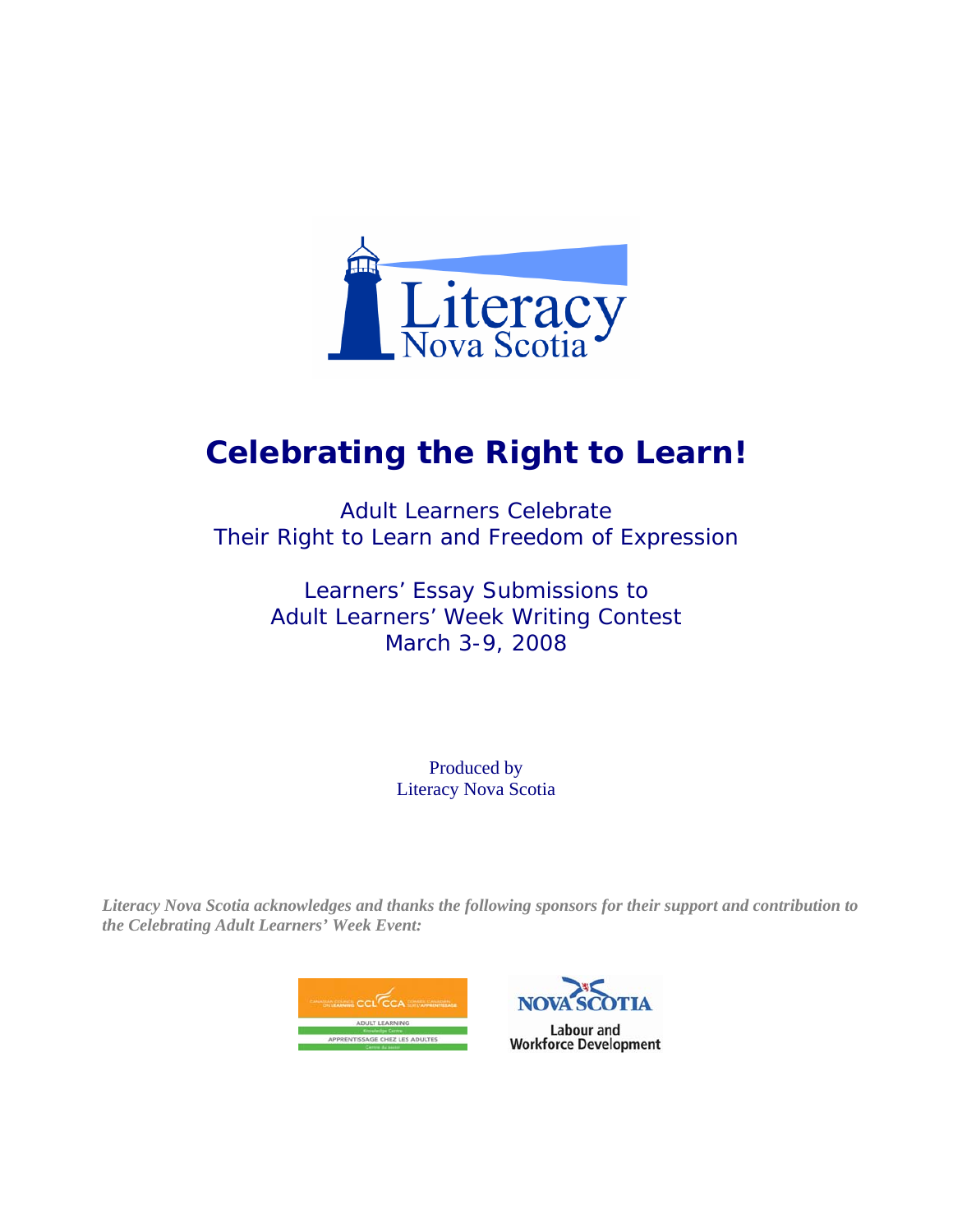# Nova Scotia House of Assembly Sixtieth General Assembly Second Session

DEBATES AND PROCEEDINGS Speaker: Honourable Alfie MacLeod Published by Order of the Legislature by Hansard Reporting Service

#### **Wednesday, May 7, 2008 RESOLUTION NO. 2484**

HON. MARK PARENT: Mr. Speaker, I hereby give notice that on a future day I shall move the adoption of the following resolution:

Whereas in recognition of International Adult Learners' Week from March 3<sup>rd</sup> to March 9<sup>th</sup>, celebrations were held in more than 50 countries across the world where what is being done for literacy in Nova Scotia and Canada was recognized; and

Whereas across Nova Scotia the week was celebrated with a writing contest designed to promote the benefits of learning in the home, at work and in the community, and to highlight the many options available to adult learners in this province; and

Whereas Sherry LeBouthillier of Halifax, Kelly Carter of Port Williams, Kings County, and Stephanie Nickerson of Barrington Passage, Shelburne County, were winners of the province-wide writing contest hosted by Literacy Nova Scotia in partnership with Labour and Workforce Development;

Therefore be it resolved that all members of this House congratulate Ms. LeBouthillier, Ms. Carter and Ms. Nickerson for their achievements in literacy, and thank Ms. Ann Marie Downie of Literacy Nova Scotia for her constant support of literacy initiatives in this province.

Mr. Speaker, I request waiver of notice.

MR. SPEAKER: There has been a request for waiver.

Is it agreed?

It is agreed.

Would all those in favour of the motion please say Aye. Contrary minded, Nay.

The motion is carried.

Honourable Mark Parent Minister of Labour and Workforce Development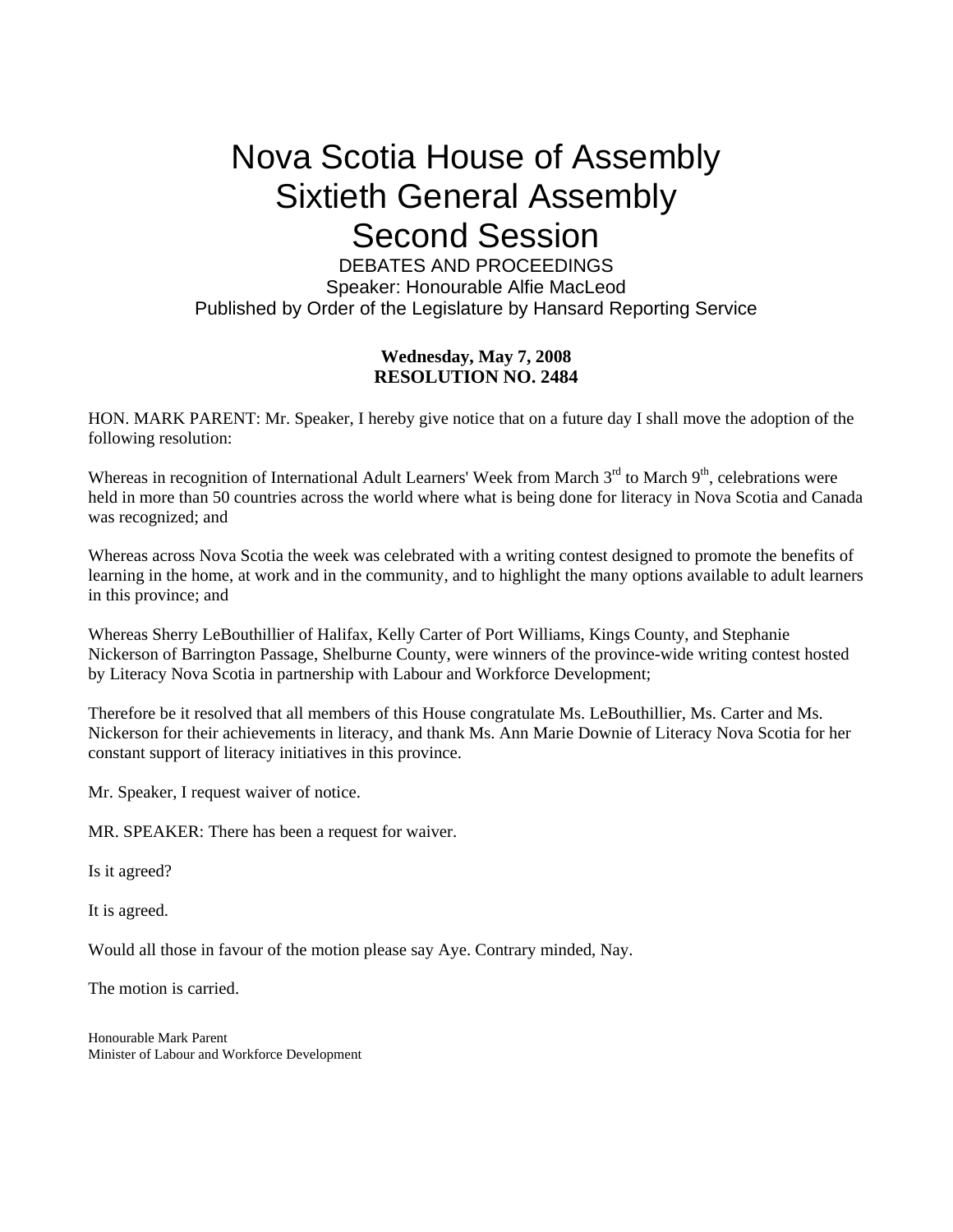#### Introduction

March 6, 2008 was an important day for adult learners in Nova Scotia. Three adults who have returned to learning went to Province House to tell Premier Rodney MacDonald and others about their experiences and reflect on how important the right to learn is for all Nova Scotians. In Celebration of International Adult Learners' Week, Literacy Nova Scotia collected submissions from adult learners who wanted to celebrate their right to learn and their freedom of expression by writing about the learning journeys they have undertaken as adults. The three contest winners: Shelley LeBouthillier from the NSCC IT Campus in Halifax, Kelly Carter from the Annapolis Valley Work Centre in Kentville, and Stephanie Nickerson from the Barrington Community Learning Centre in Barrington read from their submissions and presented copies to Premier MacDonald.

The Canadian Commission for UNESCO's Adult Learners' Week is an annual event and 2008 marks the 60<sup>th</sup> anniversary of the Universal Declaration of Human Rights. Article 26 speaks to the right of all to have learning opportunities.

Once we heard the announcement of ALW for 2008, Literacy Nova Scotia staff discussed what we could do in a short timeframe that would celebrate adult learning and would help adult learners learn new skills that would help them move on in their programs. Let's do writing workshops and have a writing contest was our conclusion. We could afford to do six workshops and if a third of the participants entered the contest we would get about 40 entries. We could handle that. As with many good ideas, it took off. Soon we were getting entries from all over the province. We had entries from learners in many of the 30 communitybased programs, NSCC campuses, adult high schools, family literacy, seniors' and workforce re-entry programs. There were essays, short stories, poems and songs. We heard loud and clear… adult learners in Nova Scotia have something to say about what learning means to them.

There were more than 120 submissions to the contest and each entry added to our appreciation of how important our right to learn is for the country. With the permission of the authors, Literacy Nova Scotia is happy to share some of the writings with other learners.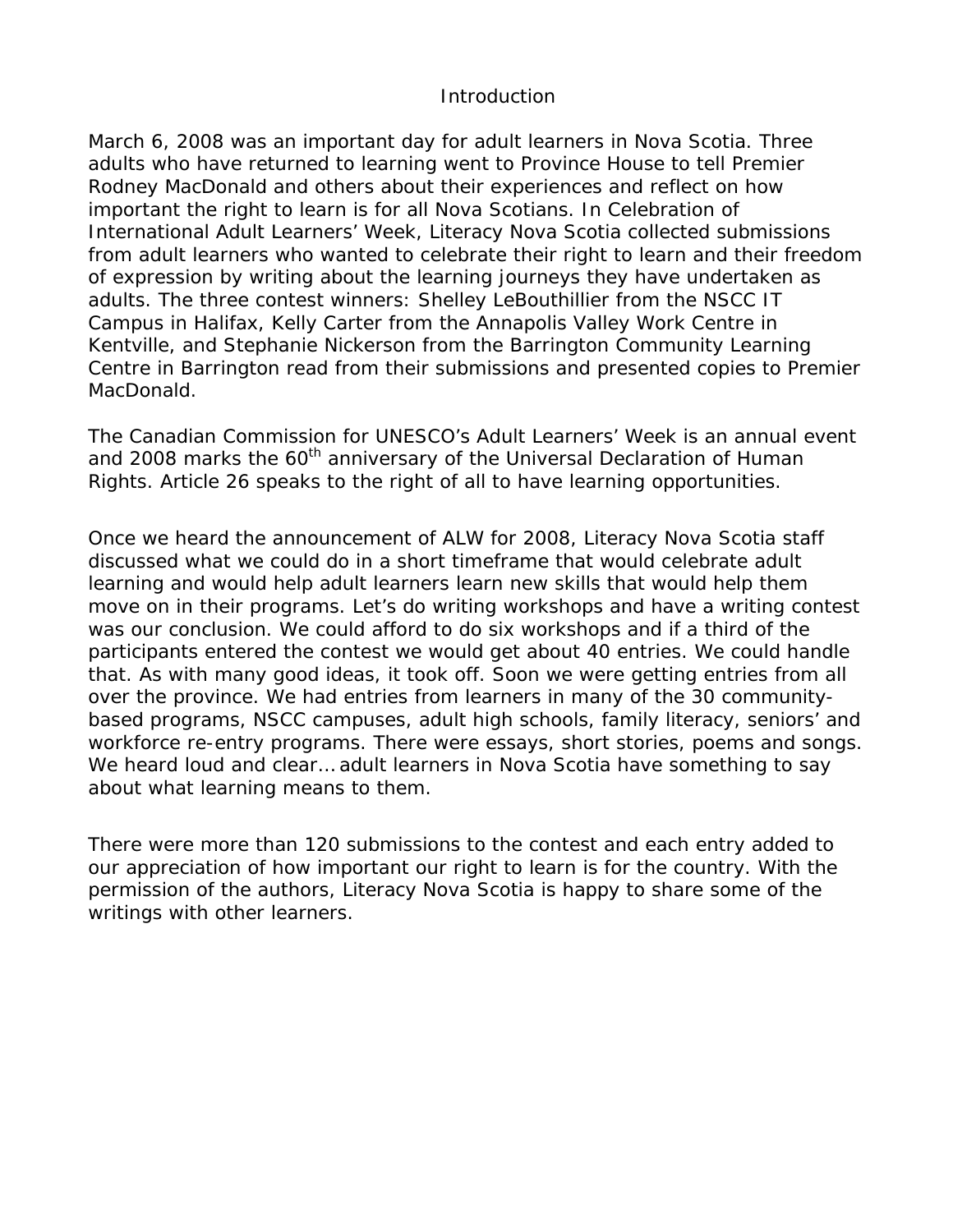## **TABLE OF CONTENTS**

#### **Winners**

[Sherry LeBouthillier - NSCC IT Campus](#page-5-0)  [Kelly Carter - Annapolis Valley Work Centre](#page-7-0)  [Stephanie Nickerson - Barrington Community Learning Centre](#page-8-0)

#### **Honourable Mention**

[Bernice Lamont - Annapolis Valley Work Center](#page-9-0)  [Michelle Snook – NSCC Truro Campus](#page-10-0)  [Jack MacNab – Colchester Adult Learning Association](#page-11-0)  [Betty Ann Childs - Colchester Adult Learning Association](#page-13-0)  [Karen Augustine – NSCC Waterfront Campus](#page-15-0)  [Anne LeBlanc – Equipe d'Alphabetisation Nouvelle Ecosse](#page-16-0)  [Tara Bates – Adult Learning Association of Cape Breton County](#page-17-0) 

#### **Other Submissions**

[Brian Pye - South Shore Work Activity Program](#page-18-0)  [Scott Vaughan - South Shore Work Activity Program](#page-19-0)  [Michael Leaman – Cunard Learning Centre](#page-20-0)  [Lisa DeViller - NSCC Burridge Campus](#page-21-0)  [Tanya Cole – Annapolis Valley Work Centre](#page-22-0)  [Rayburne Whynot – Lunenburg County Adult Learning Network](#page-23-0)  [Sharon Klaver - Lunenburg County Adult Learning Network](#page-24-0)  [Linda Kaizer - Lunenburg County Adult Learning Network](#page-25-0)  [Donna Zinck - Lunenburg County Adult Learning Network](#page-26-0)  [Cody Wright – FLEC Schools](#page-27-0)  [Heather Wilmot – Colchester Adult Learning Association](#page-28-0)  [Diane Campbell – Valley Community Learning Association](#page-29-0)  [Ida Iqalukjuak - Valley Community Learning Association](#page-30-0)  [Audley Pineo - Valley Community Learning Association](#page-32-0)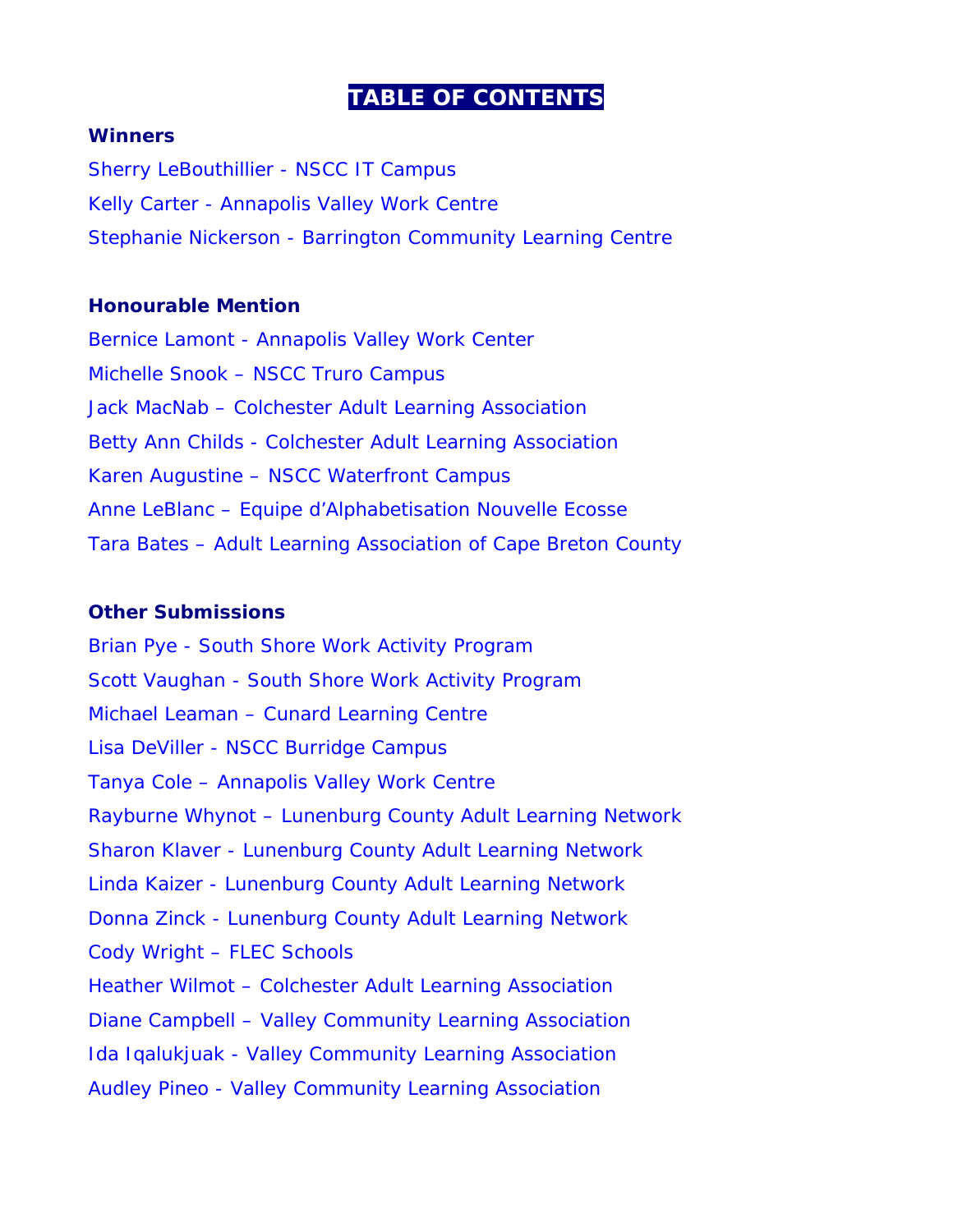[Jolena Cassidy – Barrington Community Learning Centre](#page-34-0)  [Robyn Miller – NSCC Cumberland Campus](#page-35-0)  [Douglas Oakley – Cunard Learning Centre](#page-37-0)  [Michelle Myra – NSCC Akerley Campus](#page-38-0)  [Lynn Donnelly-Burns – Colchester Adult Learning Association](#page-40-0)  [Ron Higgins - Colchester Adult Learning Association](#page-41-0)  [Tanya Jones - Colchester Adult Learning Association](#page-42-0)  [Heather Smith – NSCC Burridge Campus](#page-43-0)  [Kendra Jodrey – Hants Learning Network Association](#page-44-0)  [Theresa Cavanagh – Port Hawkesbury Learning Council](#page-45-0)  [John Bermingham - Colchester Adult Learning Association](#page-46-0)  [Tom Dooley – NSCC Pictou Campus](#page-48-0)  [Jude Johnson – NSCC Waterfront Campus](#page-49-0)  [Billy Wood – NSCC Waterfront Campus](#page-50-0)  [Patricia Burgess – NSCC Waterfront Campus](#page-51-0)  [Lana Brown – Dartmouth Literacy Network](#page-52-0)  [Nancy Horne – Guysborough County Adult Learning Association](#page-53-0)  [Wayne Baltzer – Valley Community Learning Association](#page-54-0)  [Anne Landry – NSCC Waterfront Campus](#page-55-0)  [Barb Pottier – We All Have the Right to Learn](#page-56-0)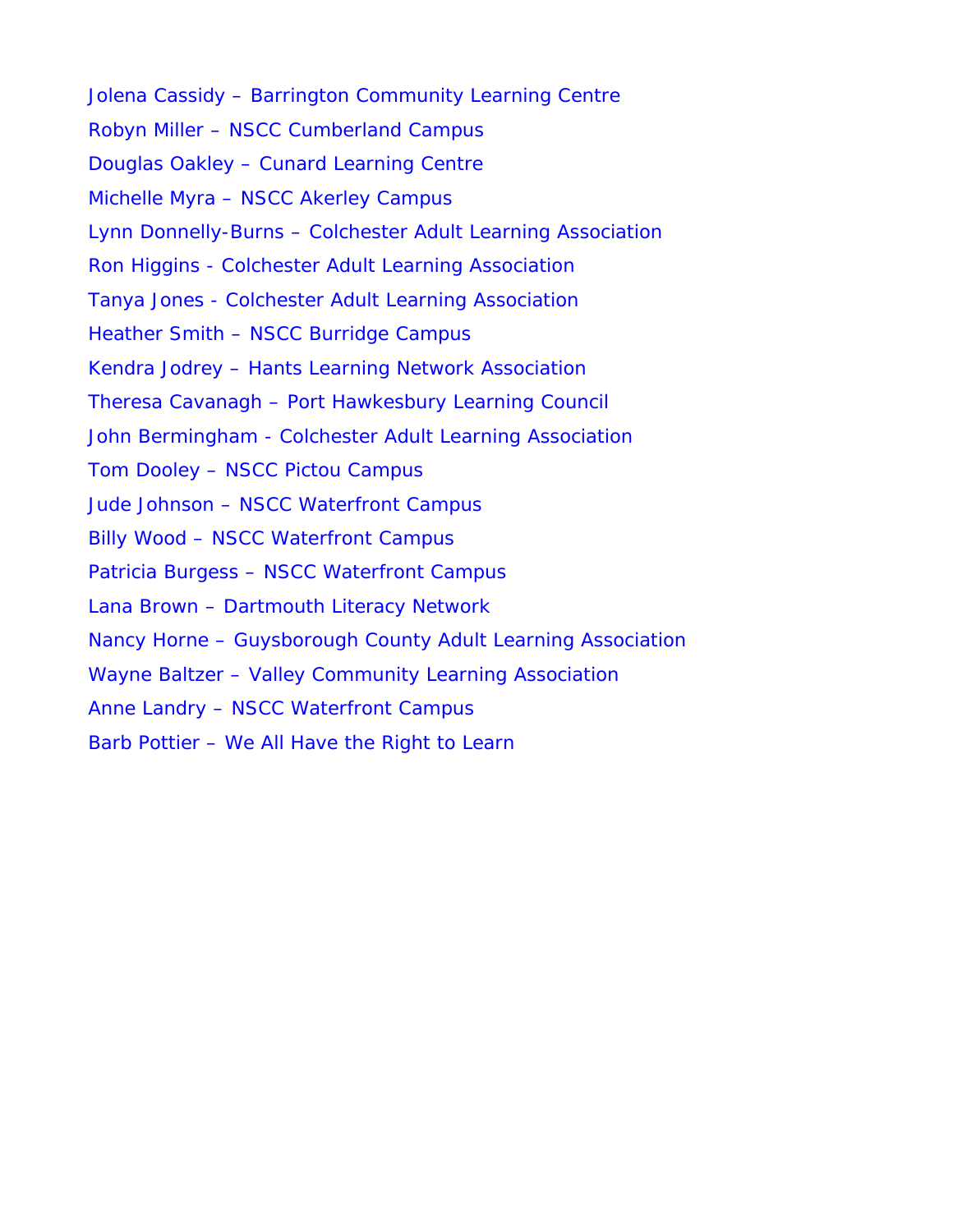## <span id="page-5-0"></span>**Education is a Right, Not a Privilege Sherry LeBouthillier - NSCC IT Campus**

Mildred Dover, the Minister of Education for Prince Edward Island and Chief Spokesperson for Canadian Delegation on Education, delivered a message at the 33<sup>rd</sup> Session of the UNESCO General Conference on the theme of Education for All. The message from all Canadian provinces and territories is that of inclusion, "a belief that all students are entitled to equitable access to learning, achievement, and the pursuit of excellence in their education."<sup>1</sup>

I too have the right to learn; this is not to take away from the fact of how grateful I am for all of the support I have received. Just knowing that my educators and counselors have faith in my abilities and the willingness to help and support me in obtaining my goals means so very much to me.

I attended NSCC Bell Road Campus for the first time back in 1995. I obtained a diploma in Automotive Technology (Motive Power). I worked my way up from a stocker on backshift, to a Division Manager of the Tire and Lube. After eight years with the same company, I suddenly found myself unemployed. I had always wanted to become a nurse, so I chose this time in my life to return to school to obtain that career goal. In order to enter the program I needed to obtain my academic grade twelve. I had a GED but not my high school diploma. Through the Access program, I was now being given the opportunity to not only obtain this but so much more.

Do I feel as though it is my right to learn? Absolutely, everyone has the right to a better education; it is something that will benefit many. Well-educated people lead to a well rounded community.

Do I feel that I have the freedom of expression? I do, and have always had that right. Being uneducated does not take away that right. The benefit of being educated is that when you speak, more people are apt to listen.

I will graduate with my grade twelve diploma from NSCC in June 2008. I will walk across the stage at the convocation ceremonies with my head held high and a sense of pride and accomplishment like no other. It is times like this that makes a person grateful for their right to learn.

I will move to the NSCC Waterfront Campus in the fall of 2008 to begin my training for a career in nursing. Because of all my accomplishments in the Adult Learning Program, I now feel prepared to take on the world, looking at it from a whole new perspective.

When I have completed my nursing course, I hope to be able to bestow back to my community the care and compassion that was shown to me on my road to a

 $\overline{a}$ 

<sup>&</sup>lt;sup>1</sup> Dover, Mildred (2005). Message from Canada on Education For All, *Canadian Delegation Report: 33<sup>rd</sup> UNESCO General Conference (Commission 11).*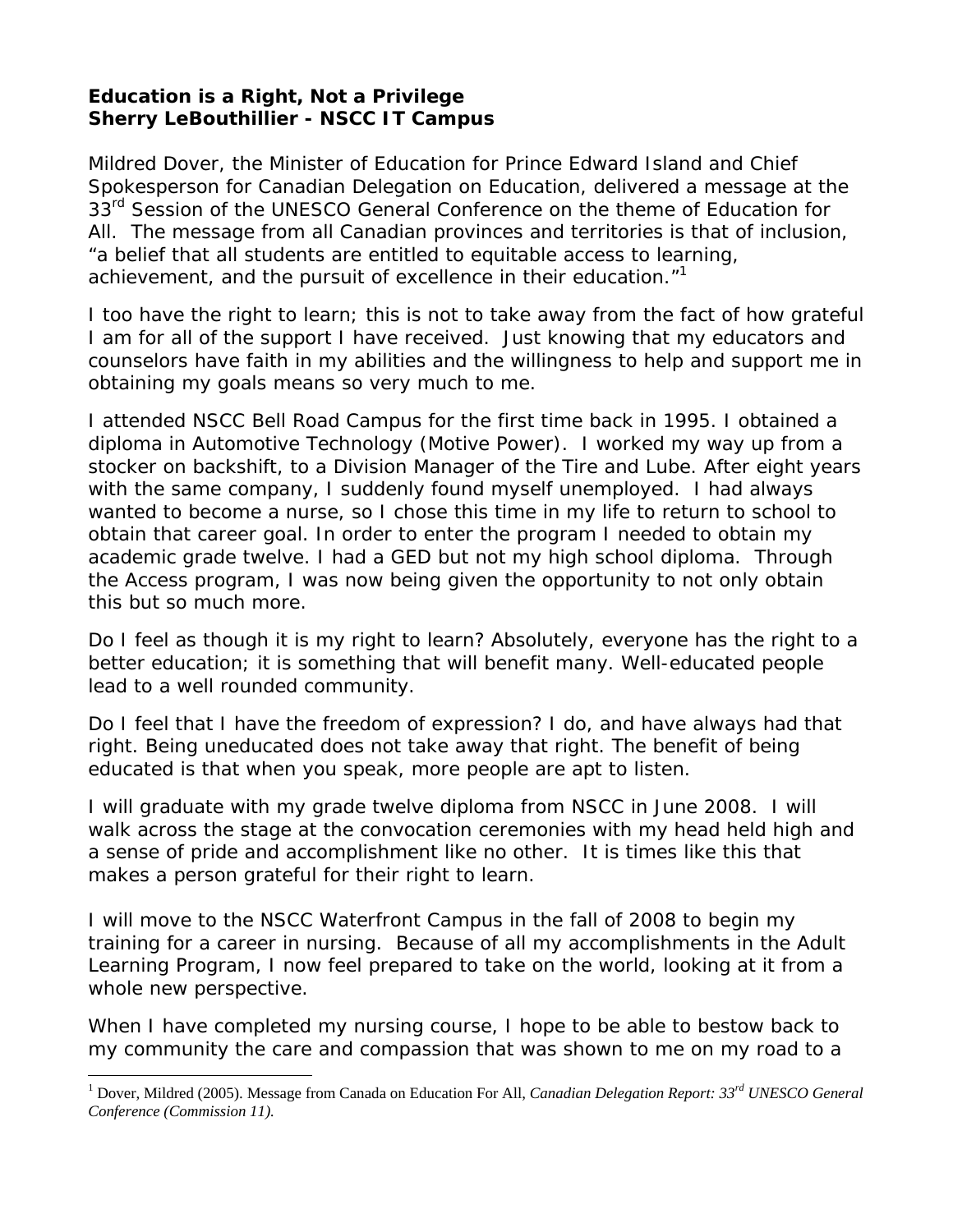better education and in turn a better life. This sense of accomplishment is something that I would wish that everyone had the opportunity to experience for themselves at least once in their life time. Education for all will truly make the world a better place.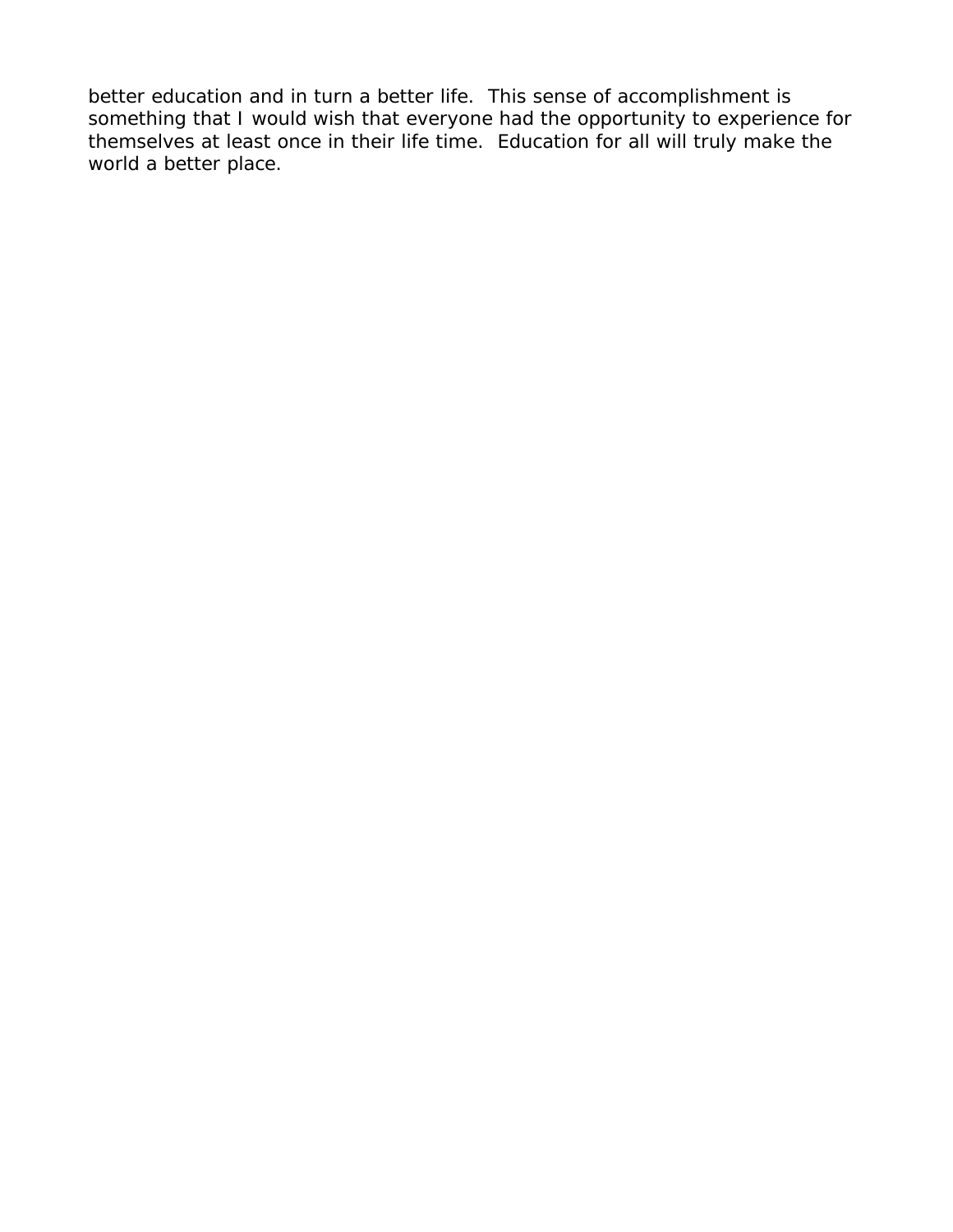#### <span id="page-7-0"></span>**Learning Never Stops Kelly Carter - Annapolis Valley Work Centre**

About nine months ago, as I was working in a little take-out in my home town, I was told I would be laid off my job as there was no work. As I checked the job bank for other work in an office, I noticed all jobs required Excel in order to work there. I had everything else but Excel. I had taken an Automated Office Course back in 1991 for a year, but never done the Excel, so I thought to myself "How am I going to get this Excel and not have to go through 2 years of Office Business that I already have?"

I talked to my Employment Support Worker and together we found the Annapolis Valley Work Centre. Here I could brush up on my basic office skills and get my Excel. I took the chance and go into A.V.W.C. I started on Oct. 24, 2008, taking Academics, Personal Development, and Basic Office Skills.

After being out of school for twenty-five years I thought I could never do the Math. I was very surprised at what I did remember. It all came back to me. As I worked hard in Math, I figured out that I loved it. Then I started accounting. I couldn't believe how much I enjoyed doing accounting. My academics instructor suggested I go on with accounting, so I am in the process of applying to NSCC in Kentville to take the 2 year Accounting course.

If not for the chance to take the upgrading, I would be sitting at home doing nothing. Jobs are hard to come by as much as education. Without the education you can't get a good job. The more I can get in my education, the better I am making myself.

Adult learning is just as important as a child's learning. You will never stop learning till the day you die. You learn something new everyday, from a little child learning to tie their shoes to an 80 year old man learning to cook for the first time in his life. It doesn't matter where you are or what you are doing, you will learn something new today, tomorrow and next week. Learning never stops.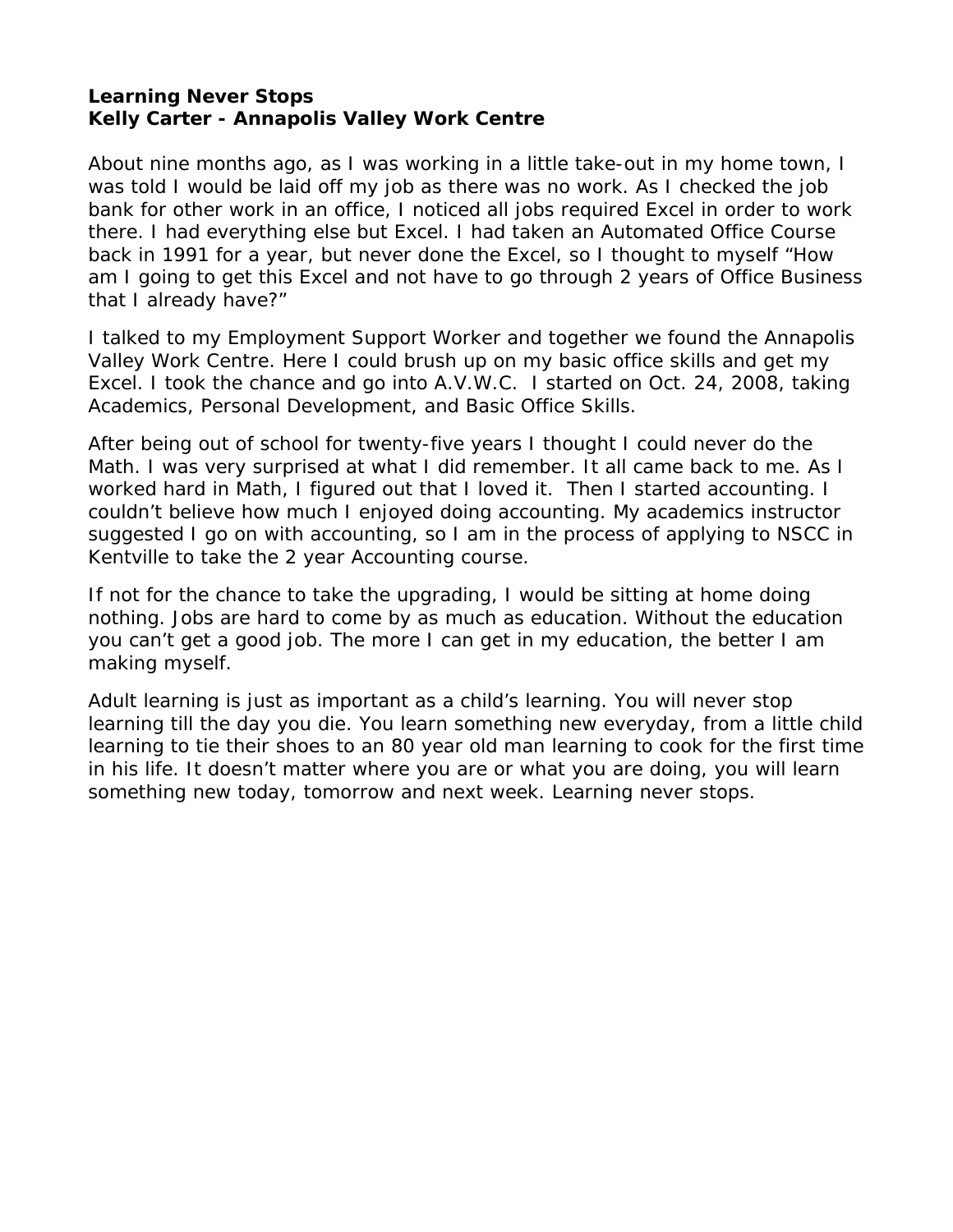#### <span id="page-8-0"></span>**No Longer an Outsider Stephanie Nickerson - Barrington Community Learning Centre**

Last year I made the best decision of my life. I, after being out of school for 18 years, decided to go back. Life is full of learning experiences not only when you're a child, but for your entire life. I learn things every day - some are small, some are life changing.

Reading a book and returning to school have been goals on my 'bucket list' – a list of goals I want to achieve before I die. Learning to me is like going to a theme park and going on your first roller coaster ride. You're scared at first; you experience many ups and downs along the way. When the ride is over, you're glad you did it, yet sad because you don't want the ride to end.

I know now I had numerous artificial burdens as to not going back to school or to finish reading a book. I used excuses like, "I don't have time because I'm a mother, a wife, housekeeper, bookkeeper, banker, taxi driver…" I simply never had enough time. Truthfully, going back to school and reading was something I feared. I was never any good at it; I feared failure!

Since returning to school at the Adult Learning Center, I had learned that failure teaches success and that fear carries a man farther than courage - but not in the same direction.

No one in my class, instructors included, knew my secret. It wasn't something that I liked to talk about; it was embarrassing to me, especially around the kids.

I remember the morning everyone in the class was sitting around talking about the books they had read and how incredible they were. I quietly sat in my seat, feeling like an outsider, and being totally left out of the whole conversation. I could feel the pressure building inside, and my ears were getting hot, my cheeks felt flushed, and my heart rate was off the charts. I wanted so badly to be a part of the conversation. To my surprise, the pressure inside had built up so much that the words just exploded from my lips, "I HAVE NEVER READ A BOOK!!!!" As soon as the words came out, I panicked, but I soon learned I was not alone.

When you let something like that slip in class, instructors take it to heart. Seeing the sparkle in her eye, I knew I was going to be reading my first book. I was right. Ironically, the book was The Outsiders. Through this experience, I now understand the power that words in a book can have.

The learning center teaches you more than school work.. My self-esteem and confidence have boosted. Every bird needs to leave its nest, I know that when I fly out of here, I will take my skills and confidence with me and be able to accomplish whatever I put my mind to. It doesn't all come easy, but the fire of suffering, becomes the light of consciousness.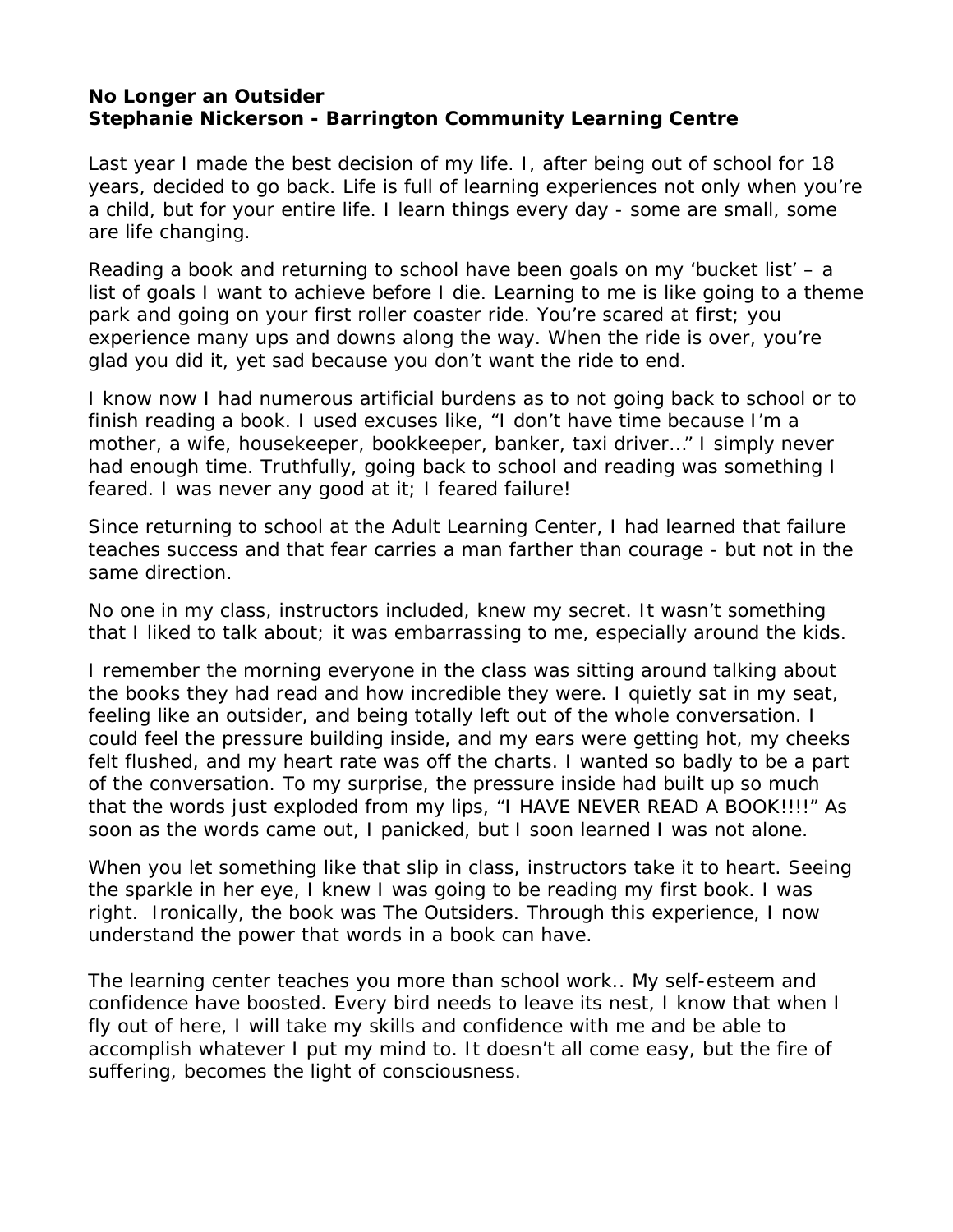#### <span id="page-9-0"></span>**The Second Chance Bernice Lamont - Annapolis Valley Work Center**

I remember when I was in school; I always struggled with learning. I never got the help that I needed because the class sizes were so big. I did end up graduating by luck, but I wasn't proud of myself.

Over the years there were things that I wanted to do, but I ended up not doing them. I always felt that I wasn't smart enough to get a job or that I wasn't good enough at something to be able to do it. My life felt useless and empty. I had my son and then over the next two years I started thinking about when he starts bringing home homework. Will I be able to help him? I decided to make a difference in my life for my son and for me.

I had a second chance to change things in my life. I started at the Annapolis Valley Work Center, which is part of an adult learning program, I found out things that really surprised me. I was really good at math and other things. The people at the center helped me to understand things a lot more clearly. I know now that I am not stupid, that I am good at things and I owe that to the adult learning program at the Annapolis Valley Work Center.

Every morning when I step foot into the center and I sit down, I like to look around at all the people and think, without this center we would not have had the opportunity for this second chance.

I believe in my heart that the adult learning program is the greatest program for people who want to take the opportunity for that second chance because without that second chance people would not be able to learn new things. The adult learning program can help people out in a lot of different ways. For instance, people who never finished high school can get help to prepare them for the GED. Another thing is for people who are tired of the same old job and want to see if they are interested in maybe starting a new career. Of course, the most important reason that the program is good is for people who can't read or write. Well the program actually helps people with that.

My mother is not good at reading and writing and she might be joining the Annapolis Valley Work Center so that she can get help with reading and writing. I can see that if she gets help then she will be able to read a story to her grandchildren one day.

While writing this essay I got to thinking that maybe one day some of the next generation will want to have the same opportunity that I got for this second chance. If the program happens to get cut then I think of all the people who would not be able to try new things or learn how to read and write.

I am really glad that I got this opportunity to write this essay about the adult learning program. I never knew how important this program really was until I came to one.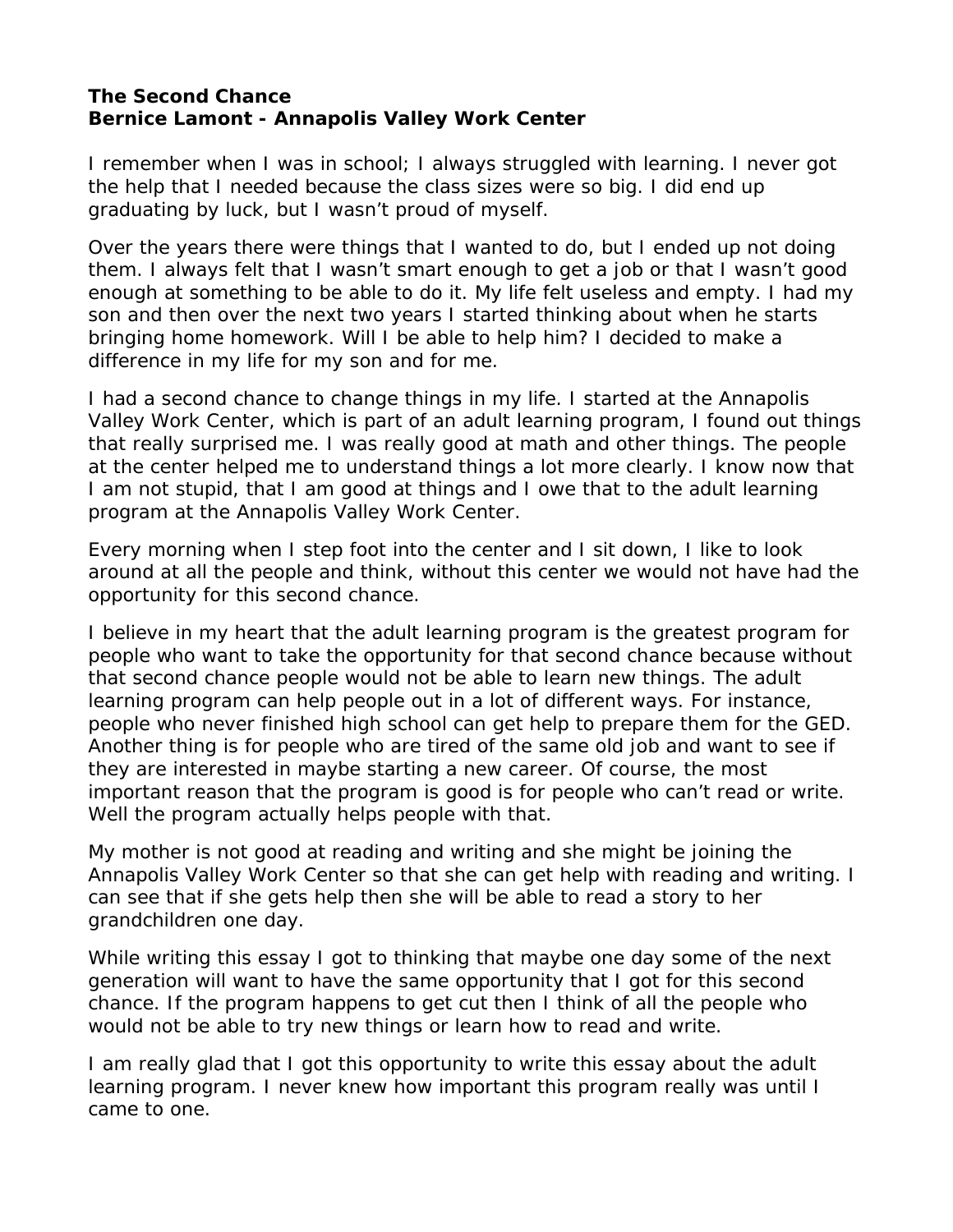#### <span id="page-10-0"></span>**Defeating Dyslexia Michelle Snook - NSCC Truro Campus**

As an adult learner, I face many challenges. One of these is dyslexia. Finding out that you have a learning disability can be devastating but there are several different ways to defeat the dyslexia dilemma.

The first thing you have to do is accept that you have a disability and understand that this is not a weakness but a difference in learning. I do not see myself as being disabled. I think that we all have differences and acceptance of these differences in an educational setting is very important.

Setting learning goals is helpful. When you set your learning goals, remember that this new journey may take longer for you than other students. Be kind to yourself and be willing not to accept defeat but to move on and set new goals.

Seeking out assistive technology can be a daunting task, not every program works for every person. Many companies are willing to send out demo DVDs, so that you can try out a program before purchasing one. Using a lap top is helpful in that wherever you are, you will have access to the programs that you need. There are also speech to text programs, where you speak into the computer and it will actually write the paper using your words. Using a gadget called a Franklin is not only useful but fun too. After typing a word into this hand held technology, it will not only pronounce the word verbally but also will display the meaning of the word. For those of us who struggle with spelling, this is a wonderful tool.

Asking for help can be scary sometimes, but it's the first step to your success. Many of us are lucky to be able to work with a tutor who can help set goals, celebrate successes and show us ways to work independently.

Being a self advocate is something I have had to learn very quickly. I realize that in some circumstances, I have to actually educate someone before I can access the resources I require for my learning. Struggling with my course load is hard enough, but I now find myself spending a lot of time explaining why I may need to have certain programs and why I need extra help sometimes. Through my experiences, I am now working with other students who are discovering their own differences. I am encouraging them to seek funding and I give them tutorials on using the assistive technology. It can be intimidating especially to someone who is just learning to use the computer.

It's hard some days but I have some important goals to reach. I want to be a role model to my children and I have something not only to prove to myself, but to the world, that dyslexia can be defeated.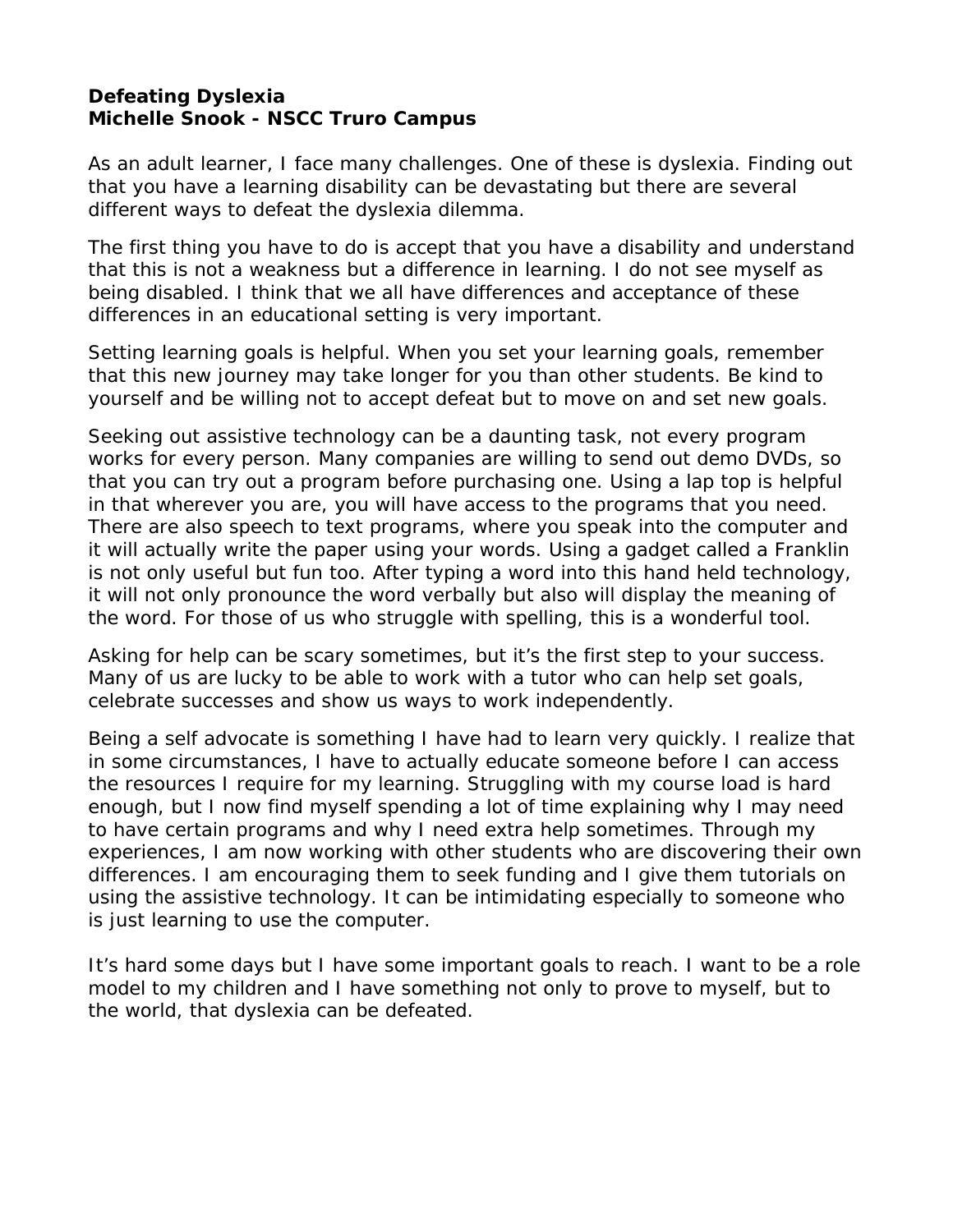#### <span id="page-11-0"></span>**The Joy of Learning Jack MacNab - Colchester Adult Learning Association**

Looking back on my lifelong road of learning, Some like myself, have fallen through the cracks. Yet, my heart kept yearning, Knowing now the tools that were needed, I lacked.

I am fifty-seven now, With old age creeping at my door. To be, to it, a victim I will not allow, For I decided to ask for a little more!

Thinking back to my youthful years, It's true I failed to achieve grade four. Should I wallow in self-pity-tears? No! I've decided to knock on that learner's door.

The day came when I entered the seventh class, Finding I did not have those basic tools needed! It was quite apparent that I would not pass, From the schoolyard I was weeded.

Into a special-help-class I was placed, With a new teacher who gave to me her caring time. As I moved along like a small snail at slower pace, Until I reached grade nine.

I decided to take up bricklaying. At that time vocational schools were made available. Lacking the tools needed, in loss I had to pay. If only I had memorized my multiplication tables.

As the wheel-of-time turned into nineteen-seventy-one, I wrote a test to attend the Collage of Art. The questions seemed beyond my reach, and then some. To my surprise I passed and with that I felt pretty smart.

Sad now to say, For personal reasons at the time. From it I walked away. To this very hour it continues to gnaw in my mind.

Within a new vocational school I made another effort. The Trade of Certified Upholster I attained. Often I feel like a lost soul in the desert, Longing for knowledge as if needing water to ease the pain.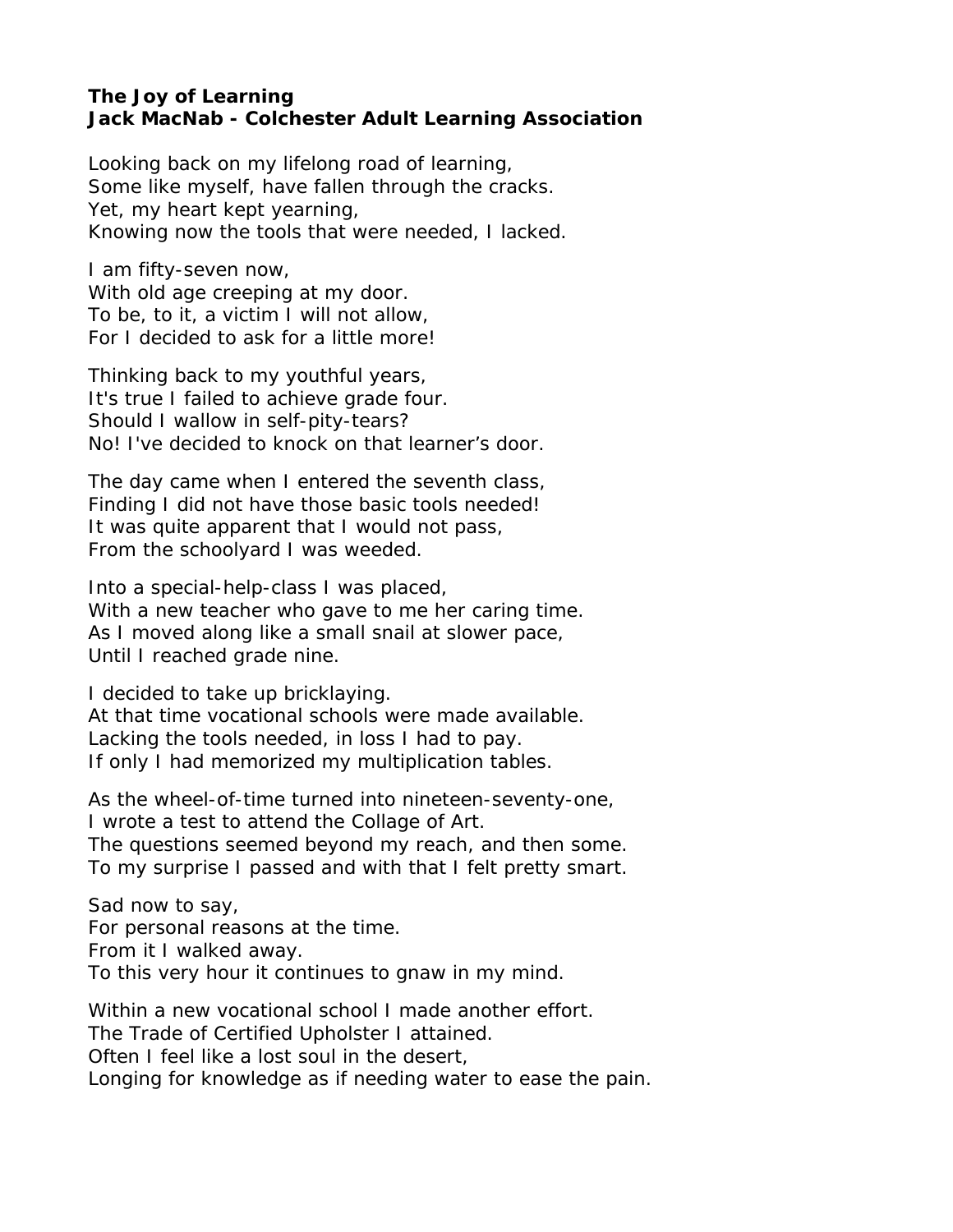The secret for escape is found in more knowledge. Day after day I would write upon the dry sand. Asking for a little help to attain the needed-inner-edge, Only to have the wind blow away what I had wrote with my hand.

Each time it would remind me of my youthful years in school, How I struggled in silence with that nagging pain. As I missed those needed pieces of basic golden rules, Wishing for time to stop and to shower my desert with rain.

To me my therapist explained, The wind does not have the right to take this away. You deserve it, to be on the road of learning, To the desert your soul you need not pay.

Now as I begin to write with ink upon this page, A new chapter I have just started. Even though I am fifty-seven years of age, Unlike sand these new words cannot be parted.

Whenever the wind blows across my path, I can look out over the sand dunes and hills. As my teacher unlocks the secrets of English and Math, I now can see my dream, I can succeed and I will.

My quest in the beginning was for knowledge, As the pages on this pathway stream keep turning. My new teacher has helped me to gain that needed edge. I have finally found the secret that lies in the joy of learning.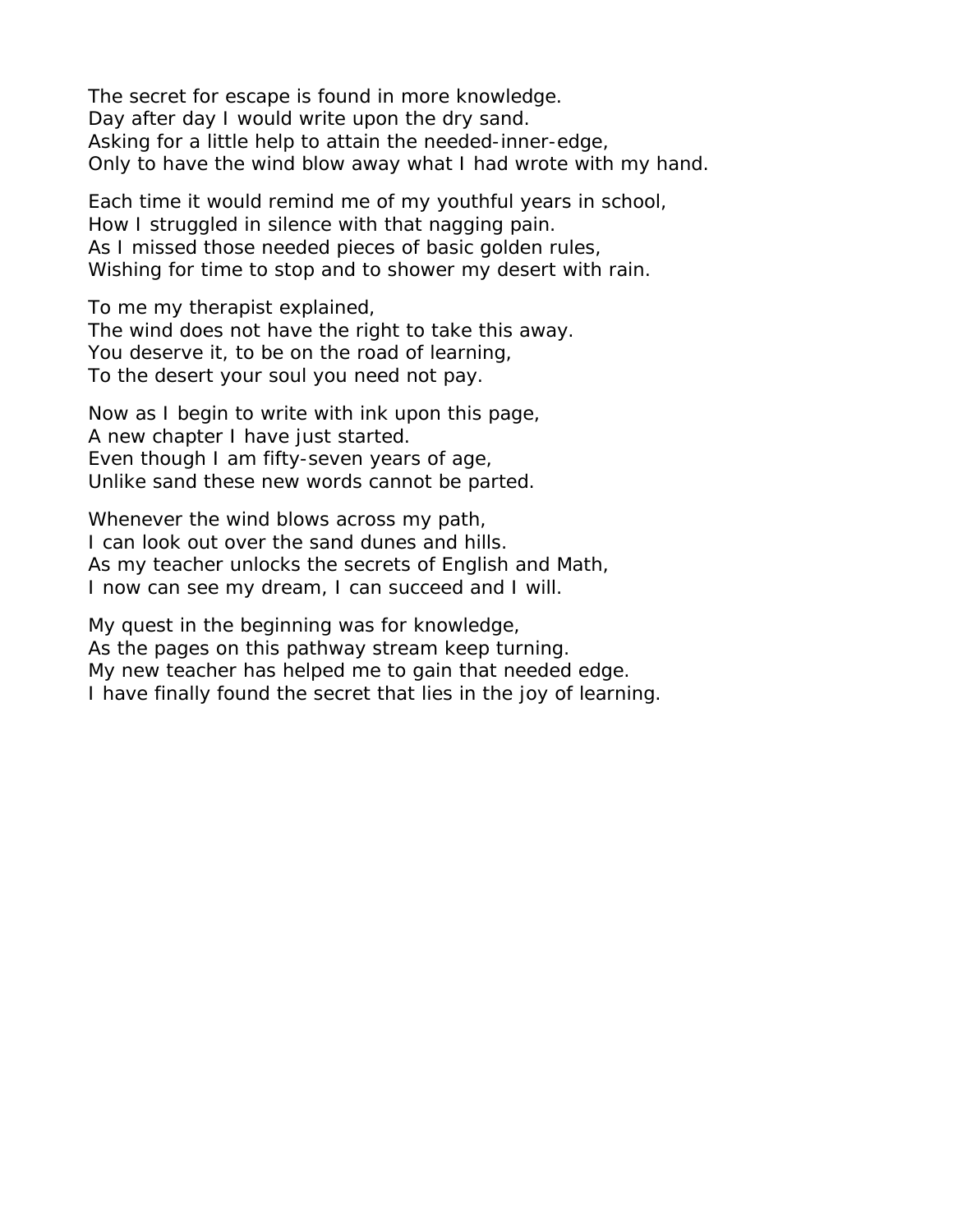## <span id="page-13-0"></span>**Common Threads Betty Ann Childs - Colchester Adult Learning Association**

In pockets across our province adults gather. Their quest, skills, the place: your nearest Adult Learning Centre (ALC).

Every student will work at their own pace, each with a different curriculum. Providing individualized training is instrumental to it's success.

A more eclectic mixture you could not find. Ranging in age twenty to fifty-five, it would be difficult to recognize any similarity at all. A closer look reveals some parallels and insight to the realities of ALC.

One man, an absolutely brilliant historian spends a large amount of time concentrating on math. The continuous hum of a keyboard as a middle-age man familiarizes himself with a computer. In his 50's , a talented writer sorts through a gauntlet of study areas. A single mother of two diligently prepares for college acceptance.

Center stage, an instructor. His ability to encourage without being cumbersome is uncanny, a character trait needed if he is to provide these learners with the structure to finish this program. With every student at a different level of study, he must be consistently aware of each learner's strengths and weaknesses. Some move through the curriculum rapidly, others more gradually.

The program coordinator oversees the daily events and will provide learners with a structure and timeline to attain their desired outcome. Both instructor and coordinator are well aware that for many they have homes, jobs, and children while attending the program. Priority is given to accommodate each learner's personal as well as academic needs. The system is implemented in such a way that success is achievable.

Although their differences are obvious, a sense of camaraderie is apparent. This group needs no encouragement to begin the tasks at hand. All are decidedly here to achieve their goal.

If the student body is the heart of your ALC, then it's the staff that breathes life into it. Success of its students is a measure of their success as an organization. At a time in society when bank tellers are being replaced with interact, voice mail has reinvented talking, and computers supersede postage, there are still some jobs that must be done for the people, by the people.

The remaining constant is a group of adults, young and old, with a willingness to achieve and a staff to support their efforts.

Over the past years there have been graduates from Colchester Adult Learning Association. Our alumni include individuals who have gone on to Trades and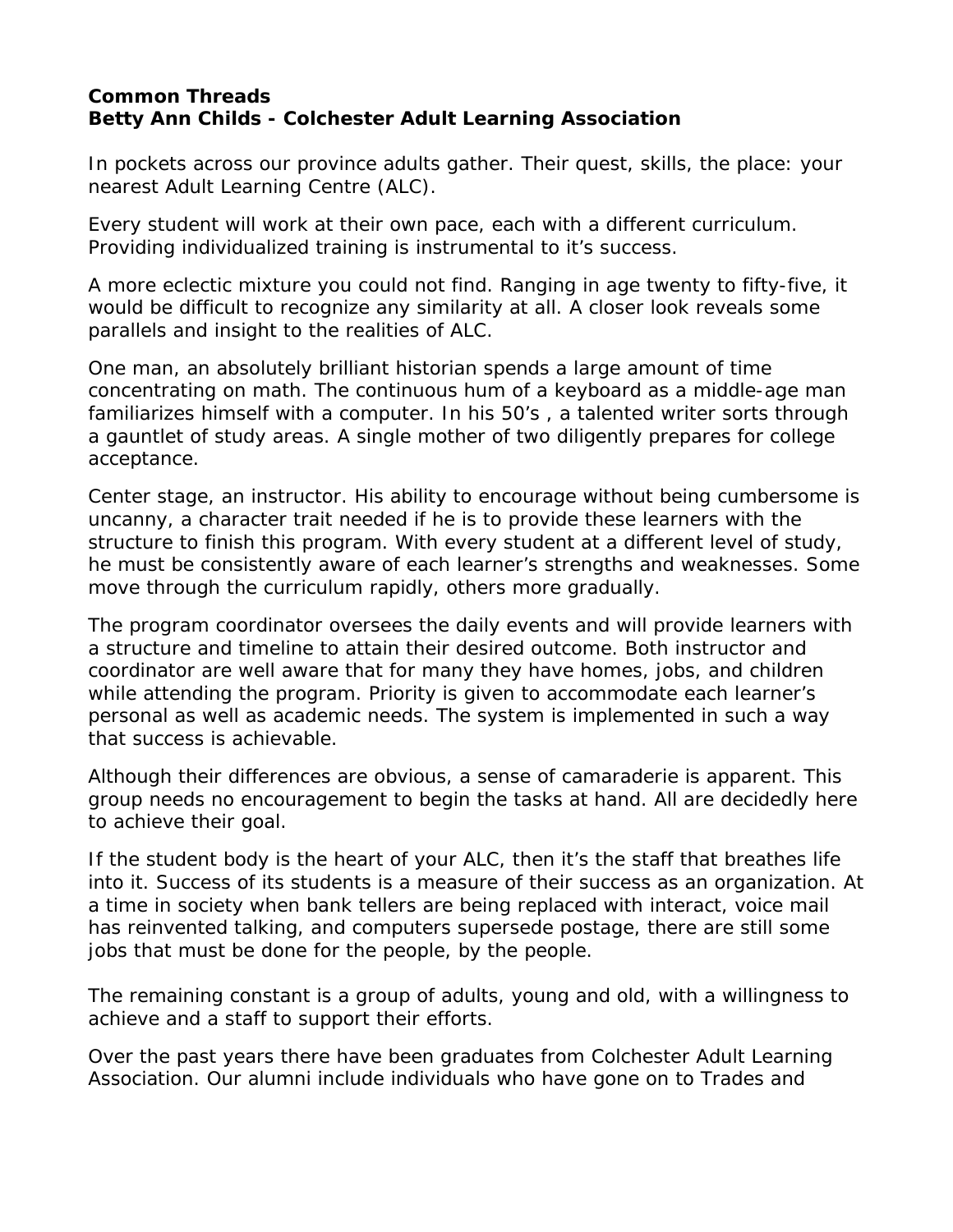Training courses with the college, Victorian Order of Nurses and homemakers alike.

Adult Learning Centres are providing our communities with a more skilled labour force and strengthening our ability to compete in an ever evolving job market.

As individuals pass through its doors, each will be given the opportunity to enrich its community in varied ways. My name is Betty Ann Childs and I am one of the "common threads" that will invariably create a quilt that adds to Nova Scotia's ability to thrive in today's economy and am being furnished with the skills to do just that.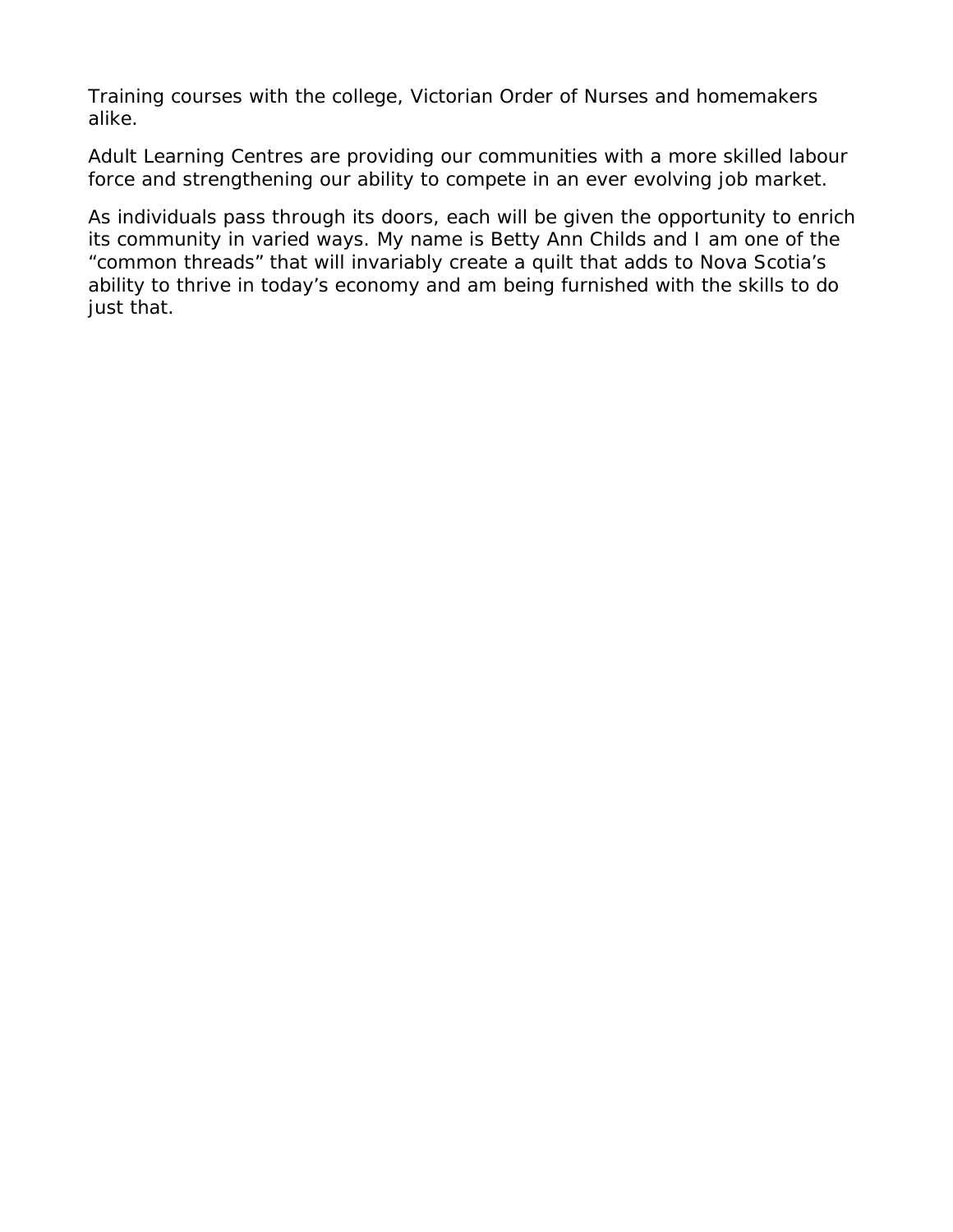#### <span id="page-15-0"></span>**Going After a Dream Karen Augustine - NSCC Waterfront Campus**

I have spent my whole life having people tell me I won't amount to anything. From an early age, I was told I was too dumb to do anything and I believed that. I held onto that throughout my whole life. In school, I never fought to get good grades because what was the point? I was too dumb. So why bother?

I don't remember much of my education in elementary. I come from a broken home so learning was never important to me. I never had a role model. I had to do what I needed for myself. When it was time for me to go to high school, I found it very difficult to concentrate because of what was happening at home. I was never into school. I felt I was wasting my time and the teacher's time. I was just a student filling a seat that someone else could have used.

My parents never gave me any feedback about how important it was for me to have an education. I was all alone at a school I really never wanted to be at but, on the other hand, school was a safe haven for me. The troubles at home were too much for me to deal with, and riding on that bus was like saying goodbye to that.

I have found it hard to keep on track on my studies. I spent a lot of time focusing on other things rather than my school work. I was sent to a Special Education school. I wasn't happy there either. The teachers weren't really helpful, and again I was alone. At 15, I had to quit because I was having a baby. I never went back because I wasn't ready.

After 25 years, I've decided to go further with my education, I was uncertain as to where I was going and how I was going to get there. I started at Dartmouth Works Activity and I'd applied for NSCC. I felt my chances of getting in were slim. I never finished high school so I had no credits to back me up. Was I ready to deal with the pressures of college?

Out of eleven children in my family, no one has ever passed Grade 10, let alone graduate from college. How was I going to deal with this? Was I smart enough? I knew nothing of Science, Math, Communication, or Computers. What was I getting myself into? I have never wanted anything so badly. My education was what I was fighting for.

After five months as a Level 3 student in the ALP program at NSCC Waterfront, I am able to look at myself proudly for what I've achieved. I have completed all my assignments, and I am doing extremely well in all my courses. My teachers are impressed with my work and I expect to be in Level 4 in September. I have come so far and I am glad I allowed myself to come back to school. Anything is possible if you put your heart and soul into it. To all the people who told me I couldn't do it, I definitely can!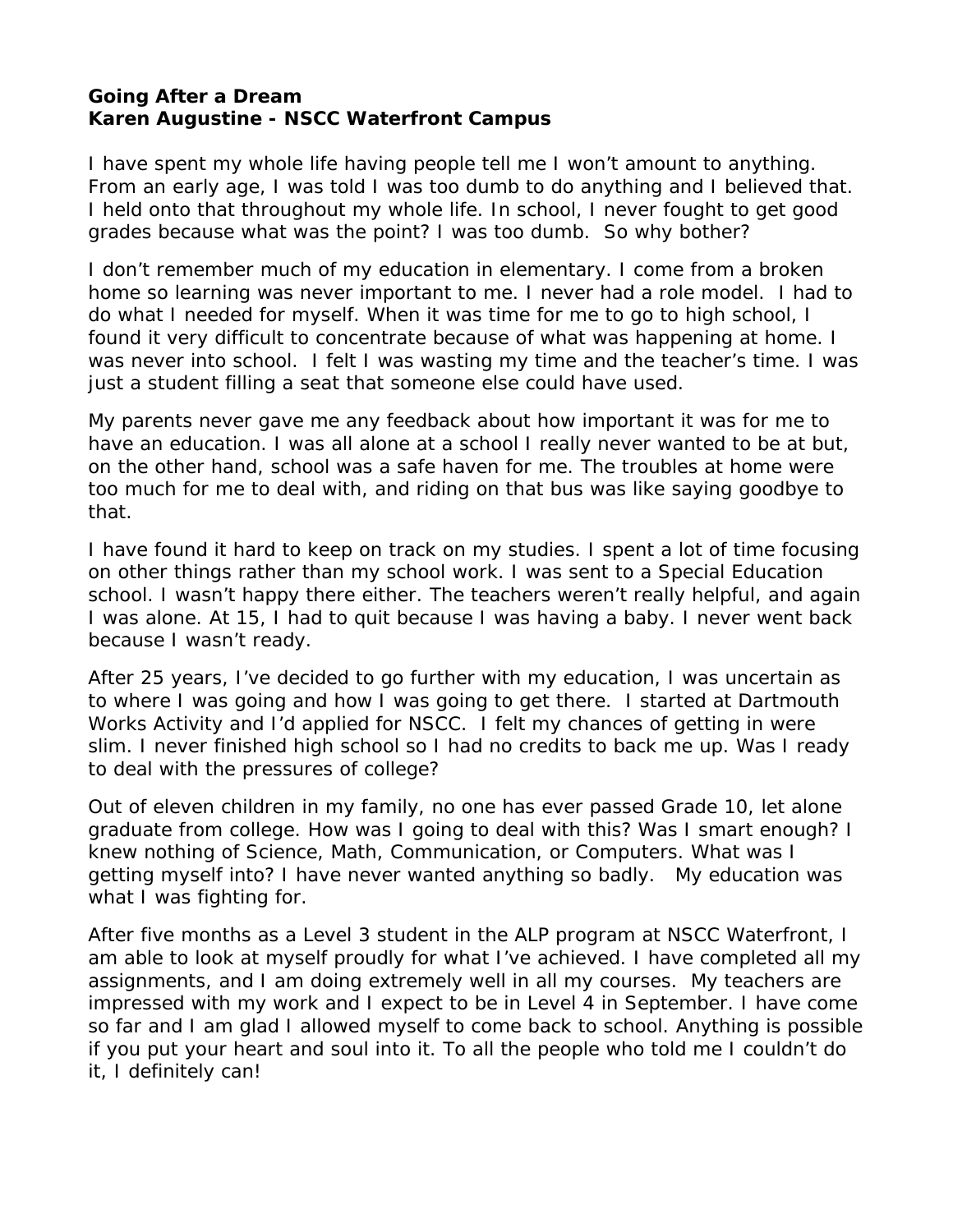## <span id="page-16-0"></span>**L'apprentissage, du berceau jusqu'à l'âge d'or Anne LeBlanc - Equipe d'Alphabetisation Nouvelle-Ecosse**

Que j'étais chanceuse d'être venue au monde dans le beau pays du Canada, lorsque tous les gens ont le droit d'être instruits. Mon apprentissage ma donné de gros cadeaux tout le long de ma vie, en débutant dès ma naissance avec ma première petite chanson que j'entendais ma mère chanter. Je ne connaissais pas l'importance des affaires de la vie, et je regardais seulement envers ma nourriture et mon confort.

Pendant mes années d'enfance, j'ai grandi dans le petit village acadien de Concessions, où j'apprenais du nouveau tous les jours. J'ai fréquenté la petite école, et je me suis rendue à l'école secondaire, où toutes mes classes étaient enseignées en anglais, sauf le cours de lecture et de grammaire française. Même si ma famille était pauvre, et que je n'avais pas toujours des articles à la mode, j'avais le droit d'aller à l'école, tout comme mes quelques camarades de classe, qui étaient riches.

Comme adulte, j'ai encore une soif insatiable pour apprendre. Je veux pouvoir bien lire et écrire en français, celle qui est ma langue maternelle. Ma fierté acadienne déborde sur tous les côtés. Mes ancêtres ont travaillé tellement fort pour garder leur précieuse langue, c'est pourquoi je ne veux pas que leurs épreuves étaient pour rien. Grâce à la Loi gouvernementale, qui donne à tous les Acadiens, le droit d'être instruit en français, j'ai maintenant, l'occasion de prendre part à des classes d'alphabétisation, dans ma communauté. Celles-ci me permettent peu à peu d'améliorer ma lecture et mon écriture.

C'est avec une grande joie que je me suis lancé dans le domaine des écrivains. Le voyage est, parfois plus beau et enrichissant, que la destination. Je me rends conte, que la langue française est encore bien plus belle que je la percevais. C'est aussi énormément

satisfaisant, quand on peut accomplir une œuvre qui semblait autrefois impossible. Je suis très reconnaissante envers l'alphabétisation, pour m'avoir ouvert la porte, qui serait autrement restée fermée.

Dans mon voyage de la vie, je tiens avec espoir un rêve qu'une fois rendue à l'âge d'or, que mes œuvres seront nombreuses, et qu'il y en restera toujours un à finir. Je sais, que c'est impossible de tout apprendre, mais c'est très épanouissant d'essayer de l'atteindre.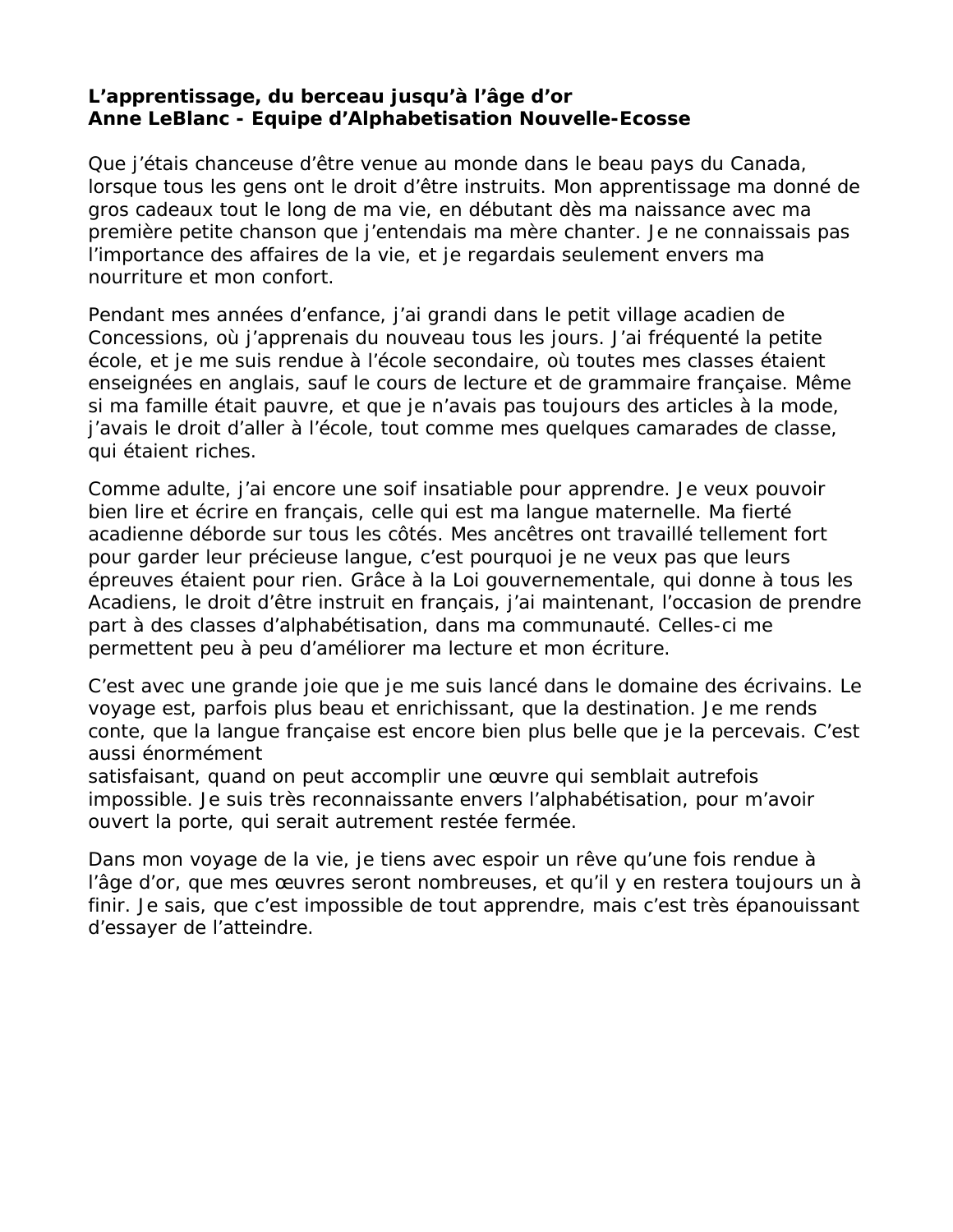## <span id="page-17-0"></span>**An Adult's Right to Learn According to Tara Tara Bates - Adult Learning Association of Cape Breton County**

It doesn't matter how young or old you are it's never too late to learn. But sometimes it's easier to come back to school and learn as an adult. There are different reasons for this. People may give up on school and learning when they are younger because they may have a disability and are unable to understand their schoolwork. When this happens they usually fall behind their classmates and become frustrated. This causes them to quit school. Teachers can be cruel and less than helpful and not have the time to be helpful because they have too many children to teach. Sometimes the other children at school can be bullies and make fun of their classmates. This can cause people to give up on learning too.

When people come back to school as adults they don't have to worry about things like this. They are able to learn in a positive setting with an understanding instructor and other adults. Going back to school can be scary because some adults have been out for so many years. They may be afraid of being judged by others or the schoolwork may be too hard. But as adults, people often realize how important it is to have an education. Getting into college or looking for a job is hard to do without a high school diploma. Not knowing how to read makes life difficult. Asking for help and making excuses is embarrassing.

When people return to school as adults and get the right kind of help for their disabilities their self-esteem gets better. Because of this they have a better chance of finishing school and going on to college or getting a job. Some adults go through special education classes as children and receive a high school diploma but are still unable to attend the colleges that they wish they could. They are turned down because of their history in school. I feel there should be a place for everyone and everyone should have a chance no matter what his or her past was like. Young or old school can be for everyone with the right tools and supports. It's never too late to learn. It will be hard at first but once you get use to it the benefits will be worth it.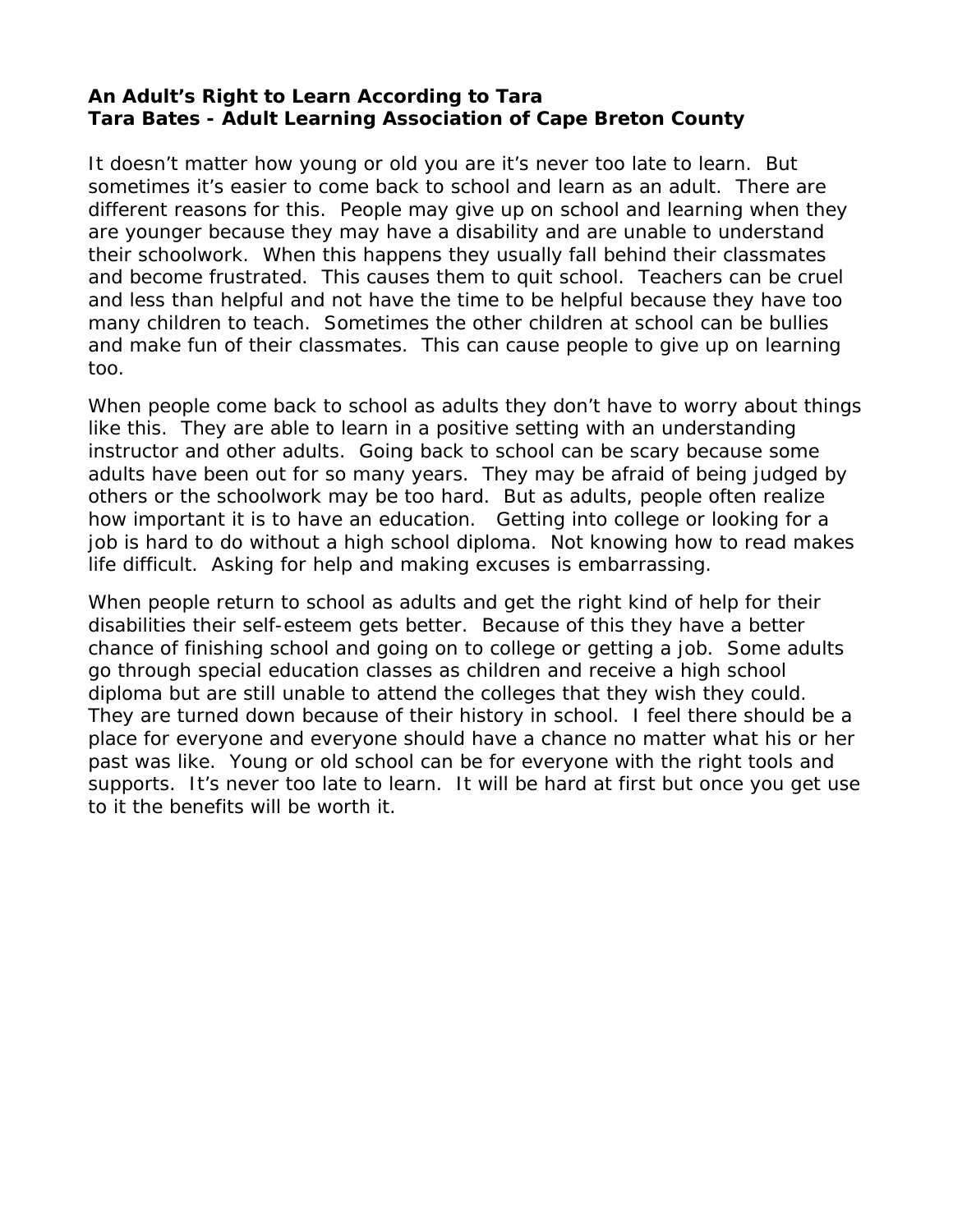## <span id="page-18-0"></span>**My Personal Experience with Adult Learning Brian Pye - South Shore Work Activity Program**

I am forty-two years old, and I live at home with my parents. To most people I would be an underachiever, and that would be justified if you didn't know my personal history. I, like most people, went to a regular school, was in a regular classroom and did what regular children did. So, what went wrong with me? Well, also like so many who had problems as a child, I found it difficult to complete my schooling. I myself don't have high school. I also have no skill or trade. This makes it hard to find fulltime employment. Why do some make it without education and others don't? It could be that some jobs, mainly physical labour intensive ones, don't require a lot of book smarts. But, where does that leave people, like myself, who in addition to lacking education and skills are also unable to perform physically intensive labour?

Even with the knowledge of how important education is, it is not easy for some people to go back to school. In some cases the person still has the same problems they had as a child, and age only compounds their problems. That's why places like the South Shore Work Activity Program (SSWAP) are so badly needed for people who often have other personal, physical or social problems along with their lack of skills and education.

Why am I here at SSWAP and living where I do? The answer is that I have a disorder. In fact, most of my family has it. This disorder is called schizophrenia, and it leaves some more functional than others. That is why some of us can work, and others can't. Some, who can function in all other ways, find relationships with other people are their biggest handicap. Others find managing money the worst. Others find addictions the most disabling.

Now, I'm not asking for pity, or even understanding, but what I do ask for is people to see that not all we, or I myself, do is done by choice. Sometimes it is a disease that can't be cured nor totally understood.

One day, if it is ever cured and I am still alive, I would like someone to video tape my family as we are right now and then video tape us after we got the cure. Then we could compare. I wonder if we would be that different. If all of our waking hours were spent either coping with our own disease, or someone else's around us, how would we know what was normal? Its better that way; no hard feelings. It is hard to die with a broken heart or a grudge. I wish the best of luck to all of us suffering with schizophrenia, to all my fellow participants in the SSWAP program and to all families everywhere who are coping with disease. Remember, live and let live because everyone is coping with their own unique set of situations.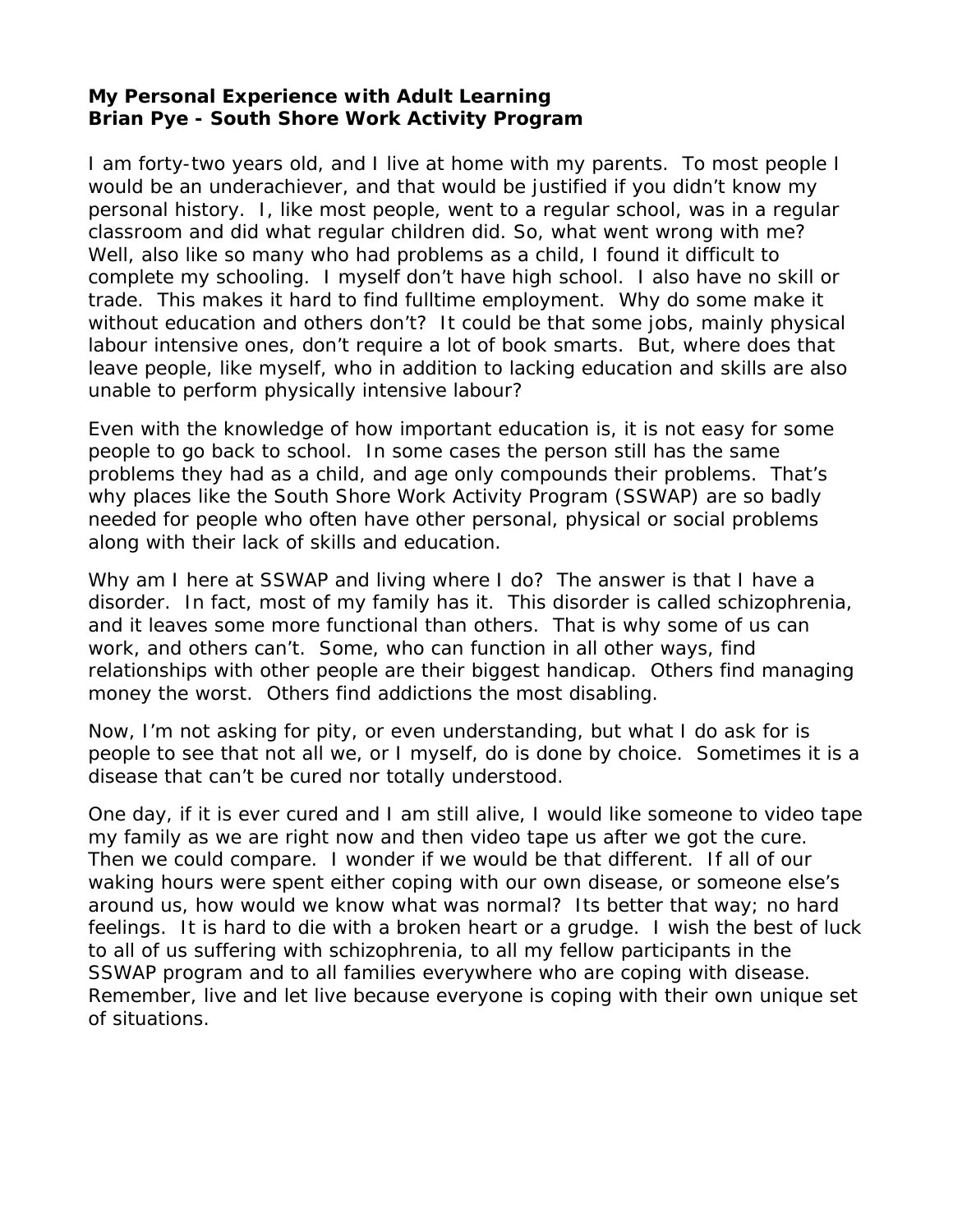### <span id="page-19-0"></span>**Only Believe Scott Vaughan - South Shore Work Activity Program**

(verse 1) I remember when we were young Living in a small, small town Sitting around thinking about the good old days Trying to learn and capture our abilities Achieving goals and wondering where We are going to go and say …

(chorus) If you take a look in my eyes Tell me what it would be like It's like reaching for the stars Only believe

(verse 2) As we are getting older, time and times are getting harder Studying and learning about life Still believing in which is the true meaning of feeling Proud of knowing who we are Let's all take the time to stop, and think what can we do to make things better Whether or not we are ever going to make it.

If you take a look in my eyes Tell me is it going to be alright Cause we all need to know it's Only believe Let us believe Only believe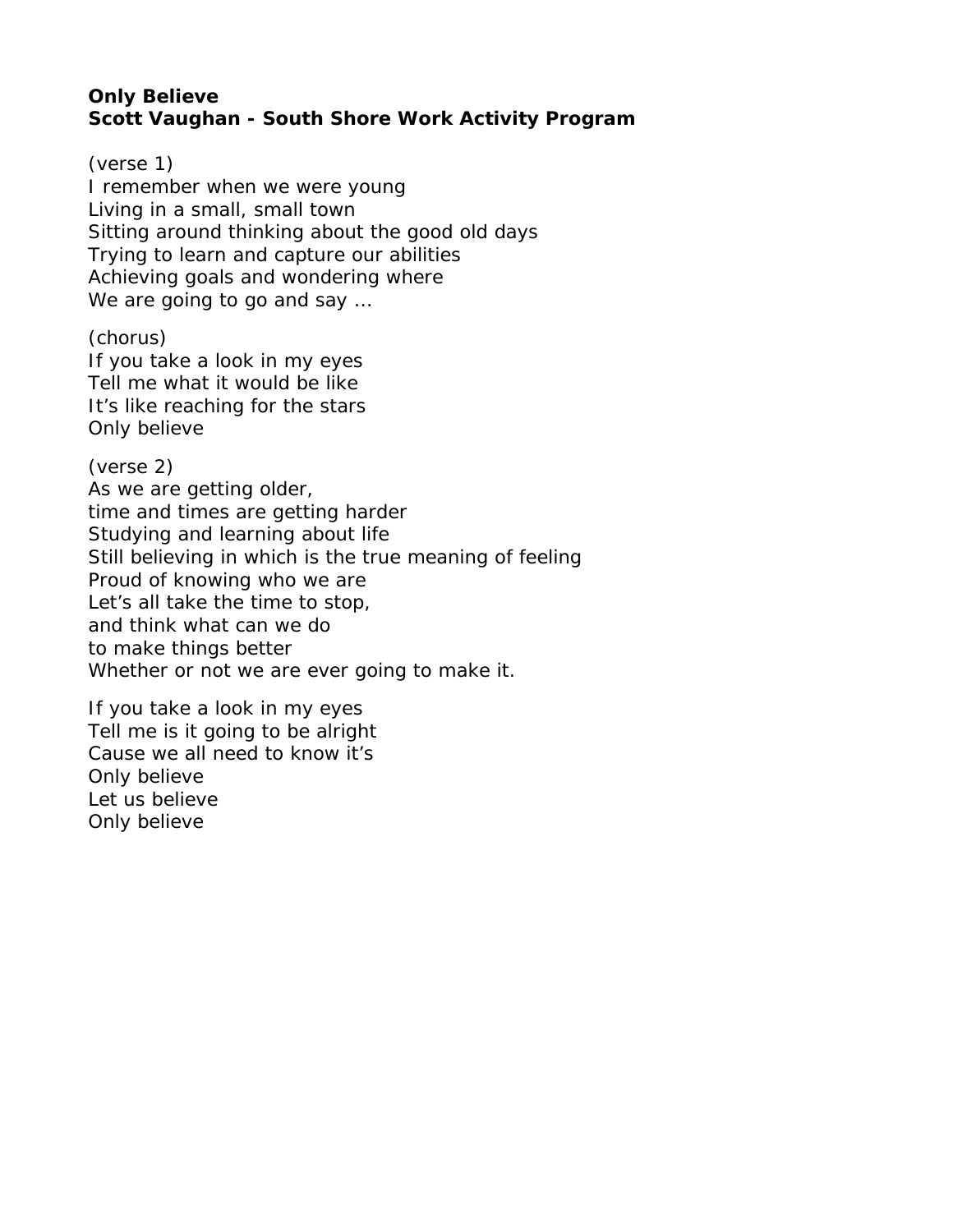#### <span id="page-20-0"></span>**Michael Leaman Michael Leaman - Cunard Learning Centre**

Well I have been attending the Cunard Learning program about half a year now it's been tough my difficulty has always been math.

And even in January I almost dropped out because it was hard but I did come back and I will keep trying.

I tried to come here a few years back but it was so hard I gave up and never looked back I'm glad I'm back here trying again.

I know a couple of friends who have either went back to school doing an ALP program. One of them Shauna Dwyer came to this program the first time I came here and though I had dropped out and lost contact with her. I heard though that she had moved on to NSCC and actually eventually graduated and got her grade 12. She always had a hard time remembering things she learned so it was a good step

For her to move on now I think she is trying to become a nurse.

My other friend Katie white lives in Enfield she started going last year To an ALP program in Elmsdale and the last I heard she was doing really good. We of course cant take all of the credit a lot of also has to do with the excellent jobs the teachers that come and teach us. They try to recognize where are problems are and then tries to help us focus on them in away we don't become overwhelmed .In the stuff we are learning does eventually stick and we move on.

I know that when I was here the just before Christmas 2007 I was certain that I wasn't learning the math I wasn't able to remember it. I found out though just a couple of weeks ago when I went for my orientation at the waterfront Campus in Dartmouth that I have infect remembered more then I thought I had. I passed the orientation test and I will be moving on to level 3 next September that's a big step for me. I know I owe a lot of it to the teachers who keep helping when I need it. I also have made so many wonderful friends here as well in my class that's a big thing for me as well since I've always had trouble making friends.

I would say that time that I have spent here has been well spent. For someone to who had basically nothing and living in a group home. I have managed to crawl myself out of the gutter and now I have a chance I didn't know I had before so I would just like to say thank you to everyone who has helped me get to this step.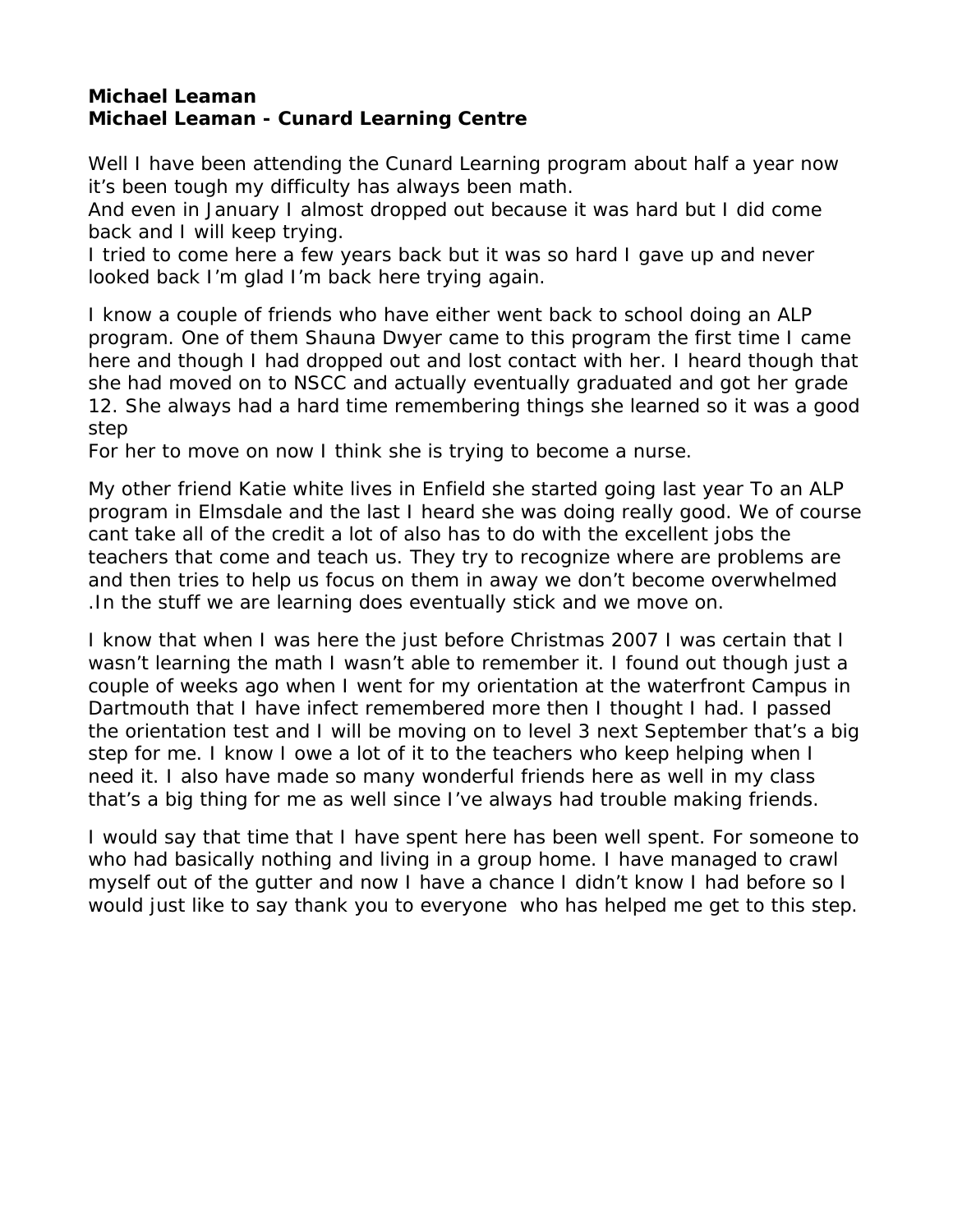#### <span id="page-21-0"></span>**Lifelong Learning Lisa DeViller - NSCC Burridge Campus**

From every walk of life we came Strangers at the start Ready to begin a new chapter That was what was in our heart

We came together with one purpose in mind To celebrate our right to learn But throughout this journey So much more did we earn

Through our life experiences Many things we already knew But a grade twelve diploma We were long overdue

That's where the NSCC ALP program Thankfully came into play A whole new world opened for us And so we began without delay

With books in hand to class we went Nervous, shy and scared But what we found to our relief Were instructors that really cared

Words of advice, a pat on the back A gentle push, each and everyday What they have given each of us We will never be able to repay

Everything we have learned this year Didn't necessarily come from our books Straighter we stand, our heads are held high A smile on our face, that's how self confidence looks

The strangers at the beginning Are now our closest friends And will be forever Even when this journey ends

So with graduation close at hand With our peers we'll proudly stand on stage We'll lovingly close this chapter of our lives But eagerly open a new book and start a fresh new page.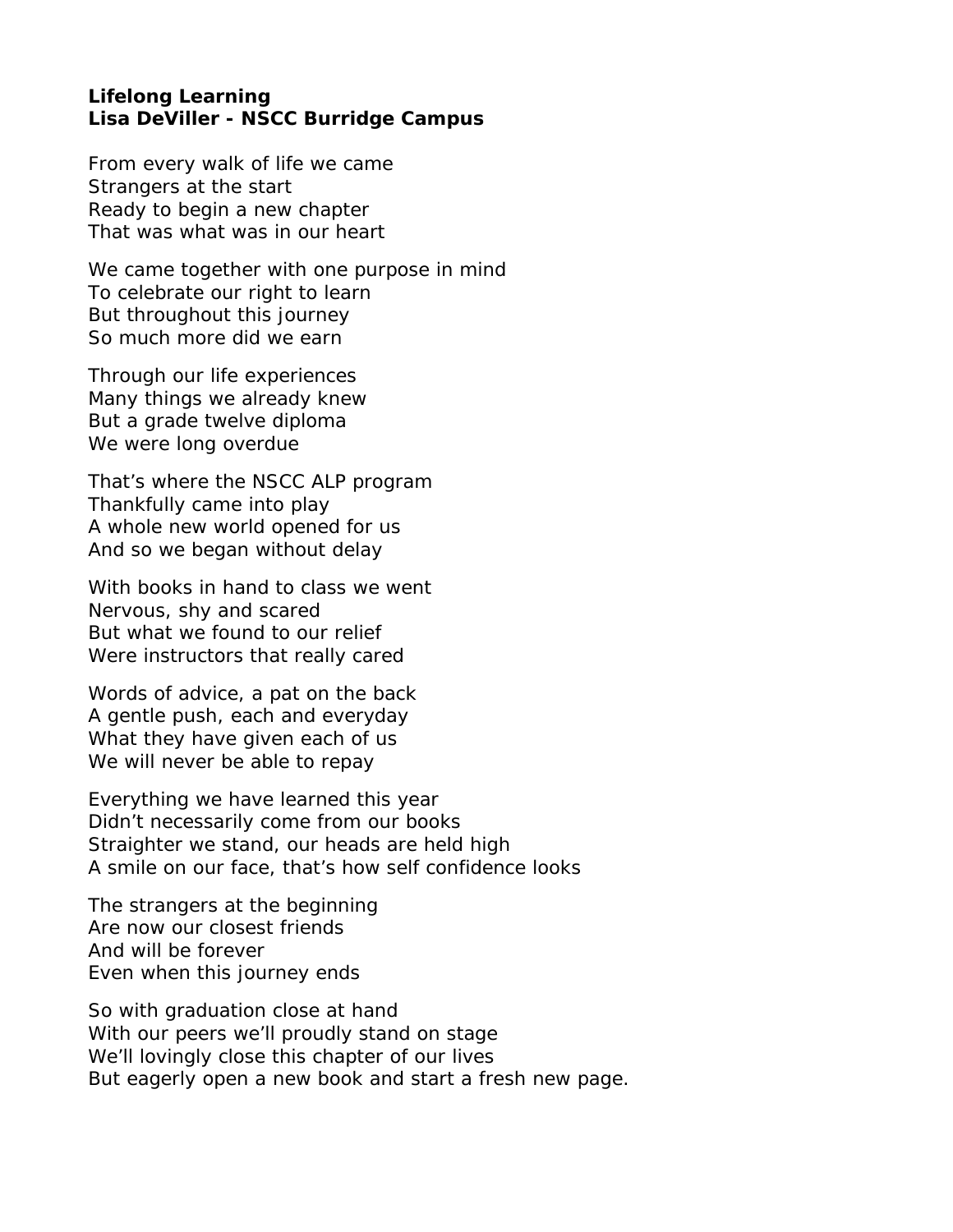#### <span id="page-22-0"></span>**Me as a Learner Tanya Cole - Annapolis Valley Work Centre**

As a child I was always told that I couldn't do it, I was stupid, and that I would never make it. I made it through school, as well as Community College, but only just by the skin of my teeth. I feel that due to the large number of students in the classrooms I was just pushed through, and not seen.

As a result of my recent separation I knew that I had to further my education to support my children and myself. So with the help of my Employment Support Counsellor, I was enrolled at the Annapolis Valley Work Centre.

So with butterflies in my stomach, sweaty hands, and shaking knees I entered the classroom. I didn't think that I would be able to learn at my age, I couldn't do it in school so why should I be able to do it now? As we started the work I was amazed how well I was doing. I thought to myself, "Is this really me doing this work?" It was, and still is, and everyday, thanks to my teachers at the Annapolis Valley Work Centre, I am achieving my goals.

It feels so good to be able to show those that for years told me I couldn't do anything that I can do it and I am doing it! Before attending the Annapolis Valley Work Centre I was certain that I was stupid and that my future wasn't worth fighting for. Now as I look inside myself I know that I am and I know that I am not stupid, far from it. I am learning so much every day. Things that I should have learned in school but didn't. I have learned that you are never too old to start your life over again and programs like the Annapolis Valley Work Centre make it all possible.

With the knowledge that I have been given I know that I am successful. I can make it in the "real world" even though it seems impossible. The Centre has given me a new start not just for me but also for my children.

My children look at me differently now as we get ready for "school" together every morning, and we do homework together every night. I know that as they get older they will see that I have improved myself for them. Without the Centre I would have never have been able to do any of this. The support from the teachers and counsellors is amazing and they are here to help me. Their goal is to help me reach my goals. I think everyday, "Where would I be with out them?"

The Centre has given me the chance to start my life over again with a new page. It has opened so many doors for me the choice is mine which door I walk through. I do know that what ever door I choose I will be successful and I can make it on my own for myself and my children.

So with the self–confidence that I have built and the help of the Centre, I am ready to face the world head on. I know that I am successful, and I know that I can provide for my children and myself with hard work and dedication.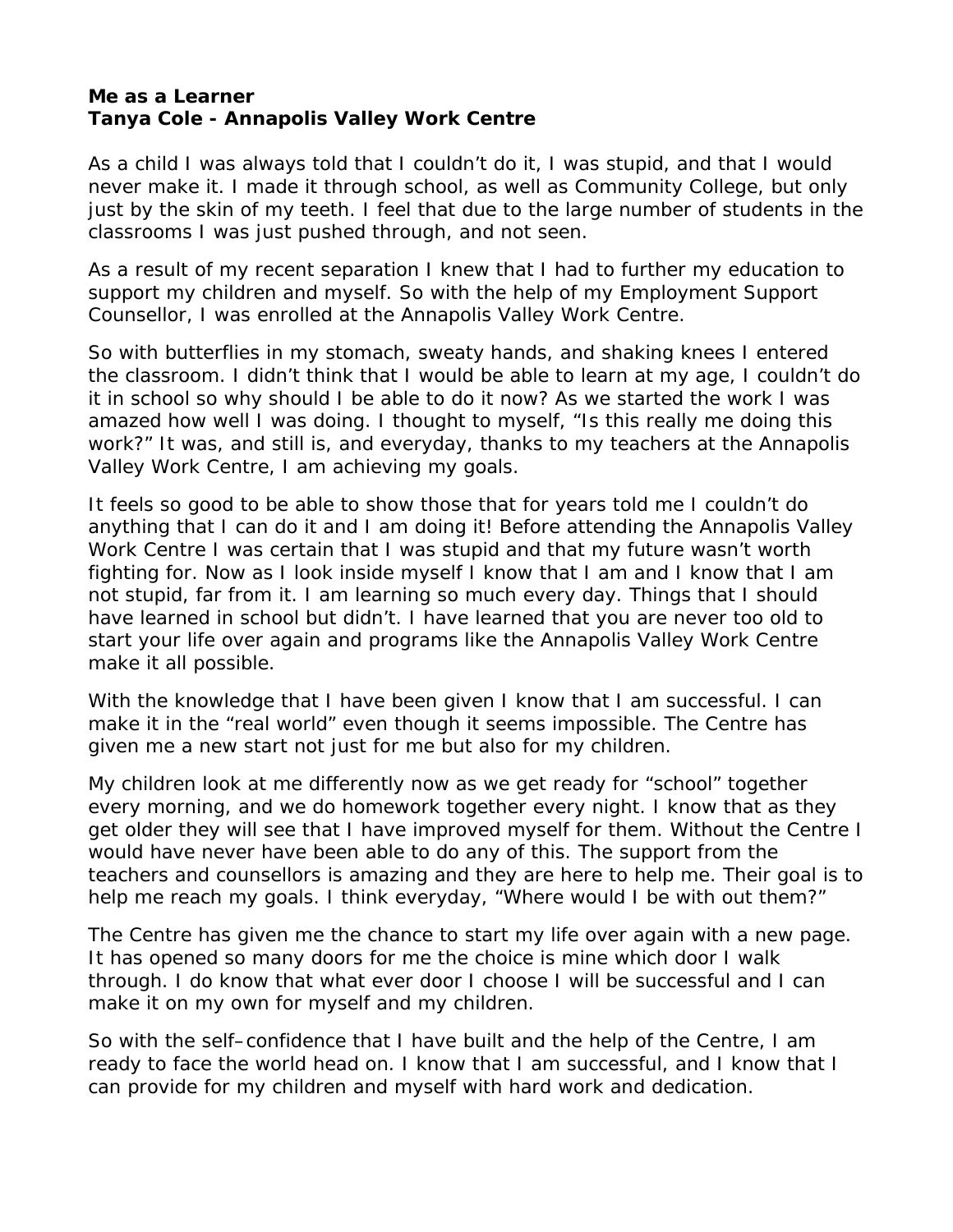#### <span id="page-23-0"></span>**To School and Back to School Rayburne Whynot - Lunenburg County Adult Learning Network**

I am 57 years young. Here I am back in school at the Adult Learning Network. The Network gave me the opportunity to do it all over once more. At the age of fifteen I left school to go off to work with no idea of what was ahead of me. My parents, I know, pleaded with me to continue on. But I found it hard to give in. Then, of course it was marriage. Times were hard, but life went on as usual.

As the years went on there were children, three all total. Watching our children grow up and go off to school, it made me think back on my school days. As my kids went through the higher grades it got harder for them as well, but they went on and got good grades. The funny thing about this is that we, as parents, went though the same thing my parents went though, trying to get me to go to school and study.

Now my children are grown up and have pretty good jobs. There are five grandchildren and I believe they go through the same from time to time. Out of the five, we have three going to school and I see their parents going though the same situations as my parents, and my wife and I went though over the past years.

Knowing this, I feel we have to try to preach to our grandchildren, and also to each other, the importance of education. I believe everybody, at some time in life should go back and refresh the skills in education. Knowing now how I feel, this is important to me. There isn't a day that goes by, that I don't think of telling my grandchildren what I went through and am still going through. With the education I have, it is hard for me now, but it is getting easier. I just hope they take it all in and listen to what I have to say to them.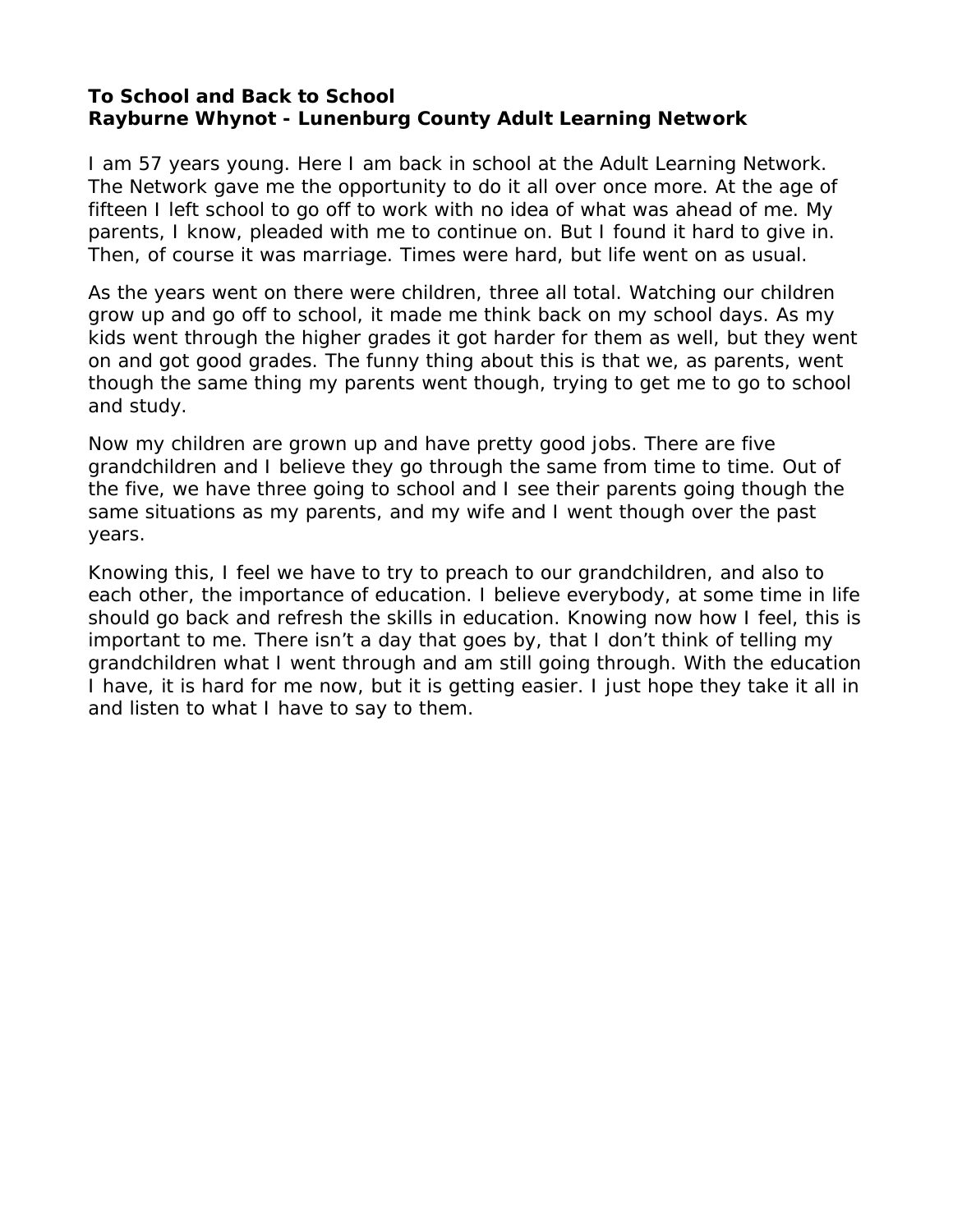### <span id="page-24-0"></span>**My Journey Sharon Klaver - Lunenburg County Adult Learning Network**

I lived on an island called Zwicker's Island, off of Indian Point. When I went to Blockhouse School first, I was six years old and I didn't have any friends. I was teased about living on an island. My next school was Mahone Bay School, and I was not treated any better, so I was pushed along in grade seven, eight, and nine. Then came graduation and my sister and I, and my friend went to our graduation.

Then I went to Park View in Bridgewater for four months. I was pregnant and left school. My parents thought it would be better if I got married. Well, I got married and it was not a good marriage. My husband would put me down every day, and tell me I was not a good mother to my son. We lived together for six months in Lunenburg.

Then one day my husband really got mad and started to throw dishes at me. He started to call me names and he chased me around the living room. He rolled his fist up to hit me. I got away, went to the bedroom and locked the door behind me. Two hits and the door came down. He came after me and I ran to the bathroom. He knocked another door down. I ran out the door and started to go to my parents. I walked from Lunenburg to Indian Point that night. It took me all that night. In the morning I was home in Indian Point.

Now, twenty years later, I'm back at school again. I have friends and I have a nice teacher and I love being back in school! I have more support than I ever have had. I can't wait to come to school in the mornings. I'm doing better than I ever did. I tell people where I'm going, and they say, "That's great!" I'm having a great time!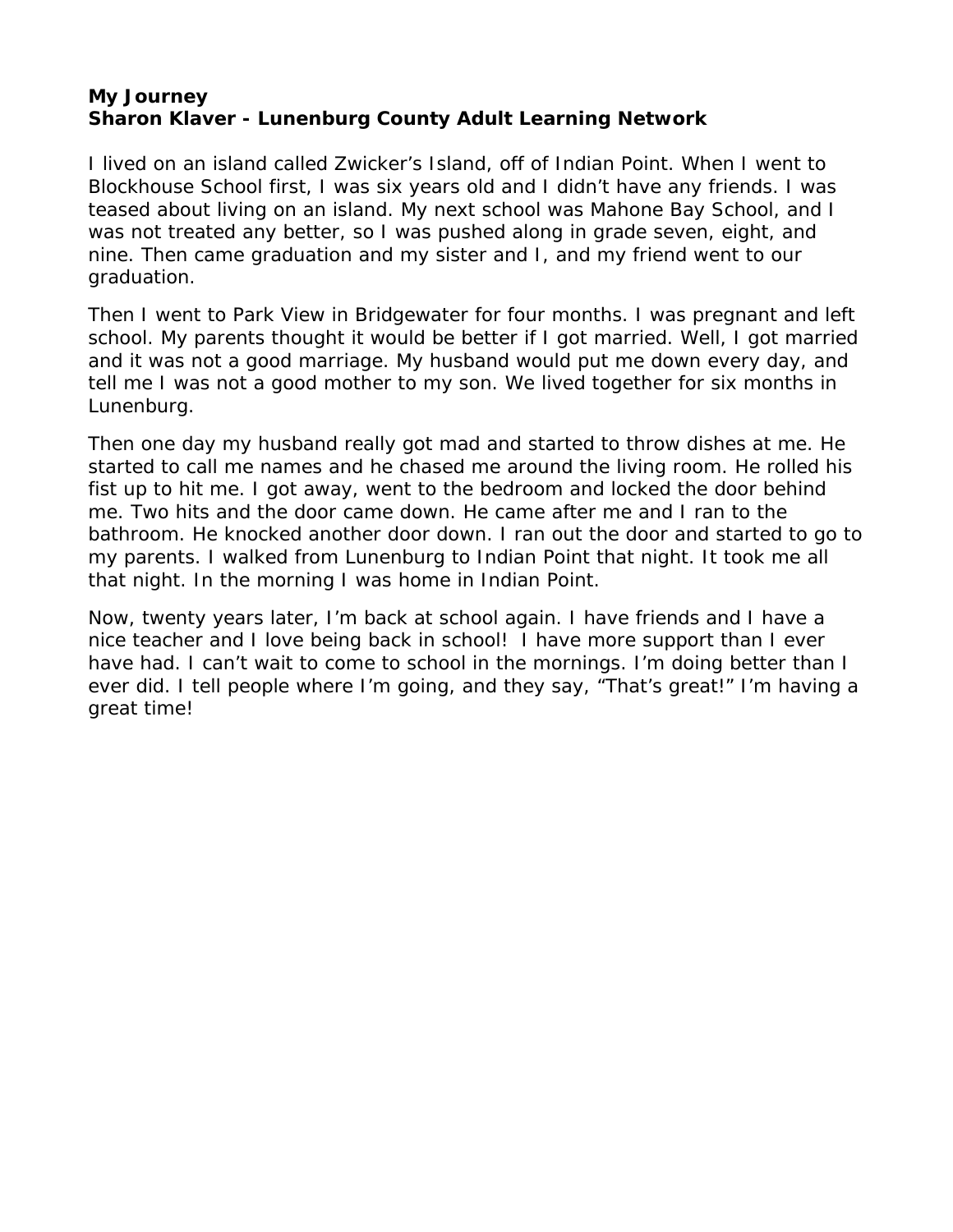### <span id="page-25-0"></span>**Adult Education Linda Kaizer - Lunenburg County Adult Learning Network**

Here at the Adult Learning Network Living the dream… For now that I've been here, Education is important for a Better future. Learning, Knowledge, Strength… Passing it down to our children, For growth and nurture.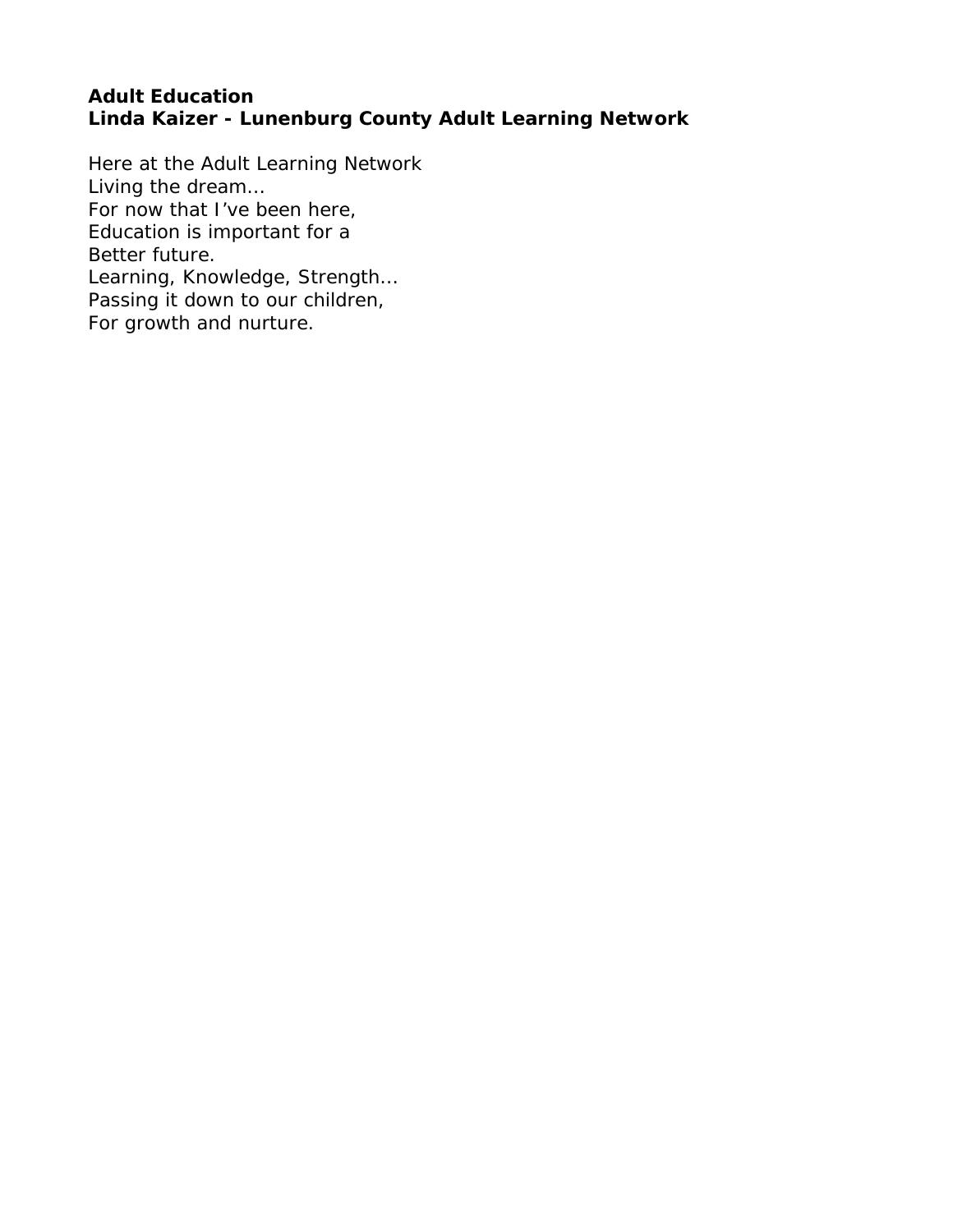## <span id="page-26-0"></span>**My Dream Donna Zinck - Lunenburg County Adult Learning Network**

Two and a half years ago my daughter came to me and said that she was going back to school. She went to Community College to take her Continuing Care course. I was so proud of her; that is what inspired me to go back to school.

So last year in February I called the Adult Learning Network to make an appointment. I came down for an assessment and got started right away. I was so nervous and scared; I was starting from scratch. I found it hard; I was going to give up a few times, but my daughter wouldn't let me. She said, "I am going to tell you Mom, what you always told me: "Go to school and get your education."

So I stayed with it and I am so glad I did, because right now the math that I am doing, I didn't think I'd ever be able to do. I want this so bad, just to show my family I can do it. You're never too old!

In September, after I get done here, I want to go to Community College for my levels 3 and 4. After that, my dream is to take my Continuing Care course and work with disabled adults. I've always wanted to help people; that's my job to fulfill my dream.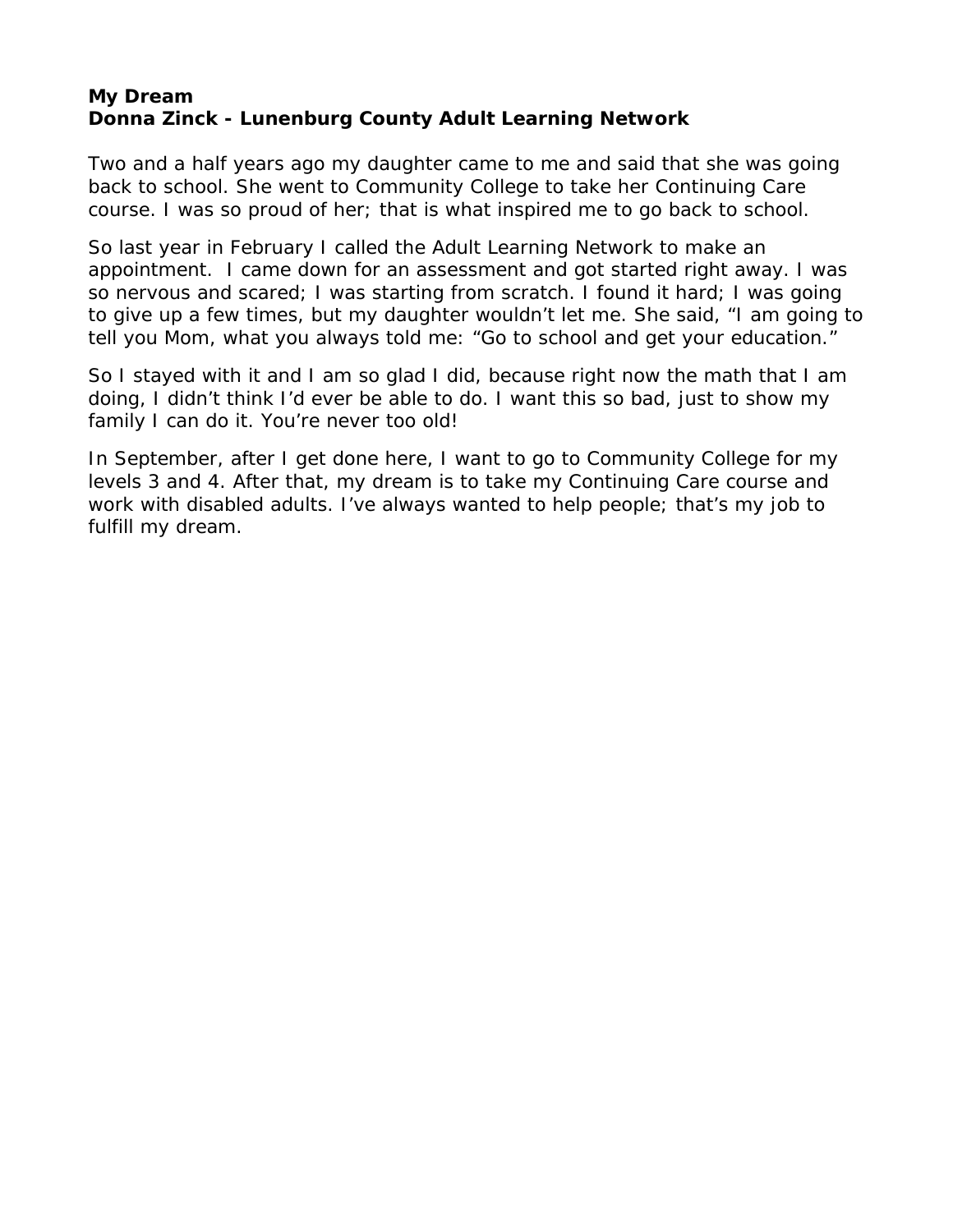#### <span id="page-27-0"></span>**Treasure Cody Wright - FLEC Schools**

Beneath that crystal blue sky Holding onto your hand We calmly watched the sunset With each passing moment

Our feelings are always strong We have nothing to hide You spoke those wonderful words That buried in my mind

Those precious moments Felt like eternity Your delicate touch In the depth of my heart

My desire is only you My precious treasure Until daybreak comes Never let go of my hand Stay with me always, until the end

Your warmth always surrounds me Soothing my deep sorrow You taught me to walk forward Hope was back in my heart

Those precious moments Felt like eternity Your delicate touch In the depth of my heart

My desire is only you My precious treasure Until daybreak comes Never let go of my hand Stay with me always, until the end

We'll hold our love together Protecting each other always Surely this is peace

My desire is only you My precious treasure Until daybreak comes Never let go of my hand Stay with me always, until the end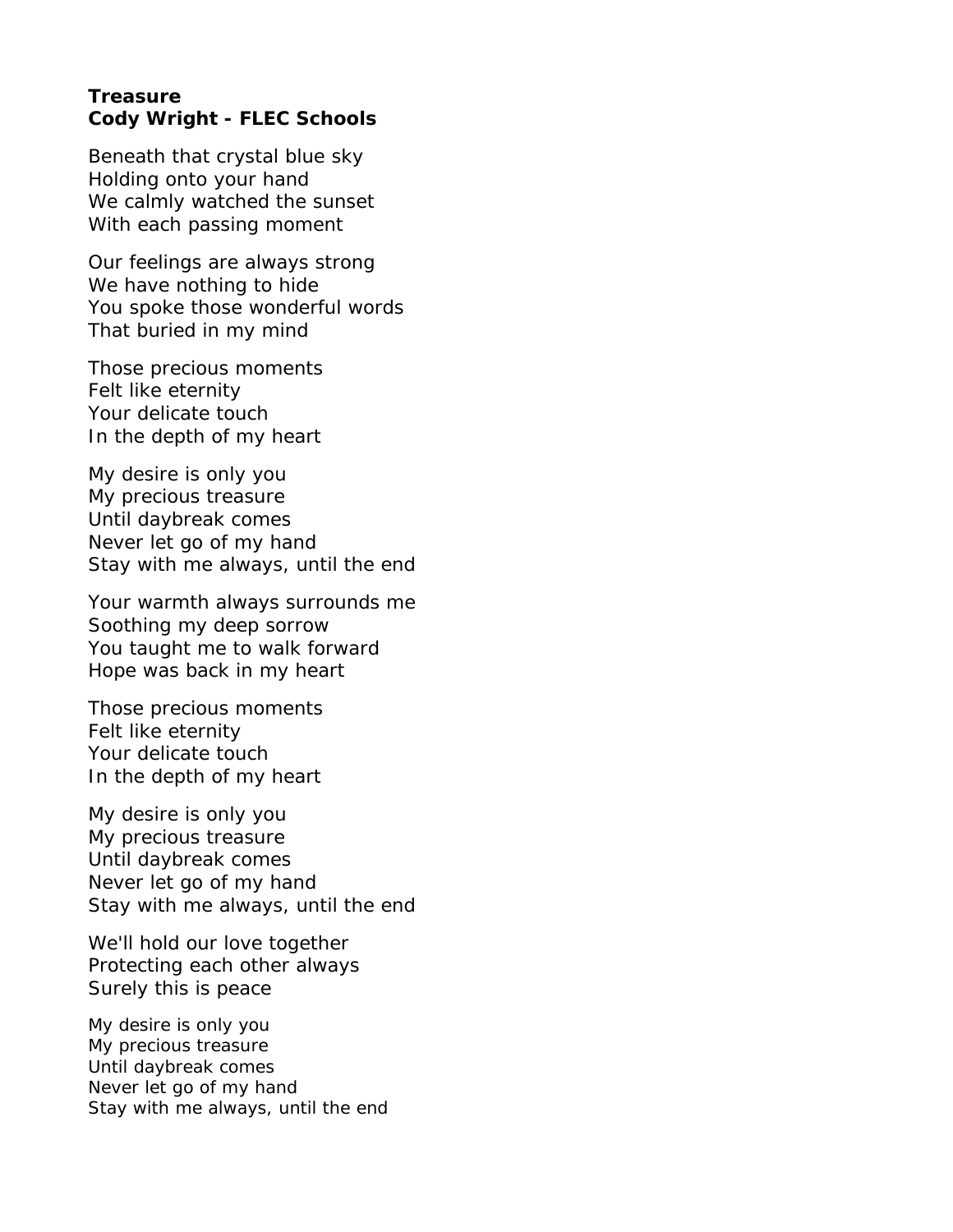## <span id="page-28-0"></span>**Following My Dreams Heather Wilmot - Colchester Adult Learning Association**

Hi my name is Heather Wilmot,

I am a daughter, a wife, a mother, a grandmother a learner. I have two daughters and three grand-children. My husband Randy is so supportive in my choice of going back to school; he helps me. If I find things hard, my daughters help me too. All of my family supports me. It makes the learning so much better.

Being in school and learning to read helps me do my ATM banking and use the computer to e-mail my grandchildren in Grand Prairie, When my mom passed away, I thought my world had came to an end, but the love of my family made me see that there is a place for me to go back to school. I feel so proud to be here.

The teachers at CALA are so helpful. They help me follow my dream to read and do the things I thought I could not do. Here I am getting my education, working, running my own business making clothes, and getting a better education. I feel that I am a better daughter, wife, mother and grandmother for coming back. I am so grateful to be a part of CALA. Thank You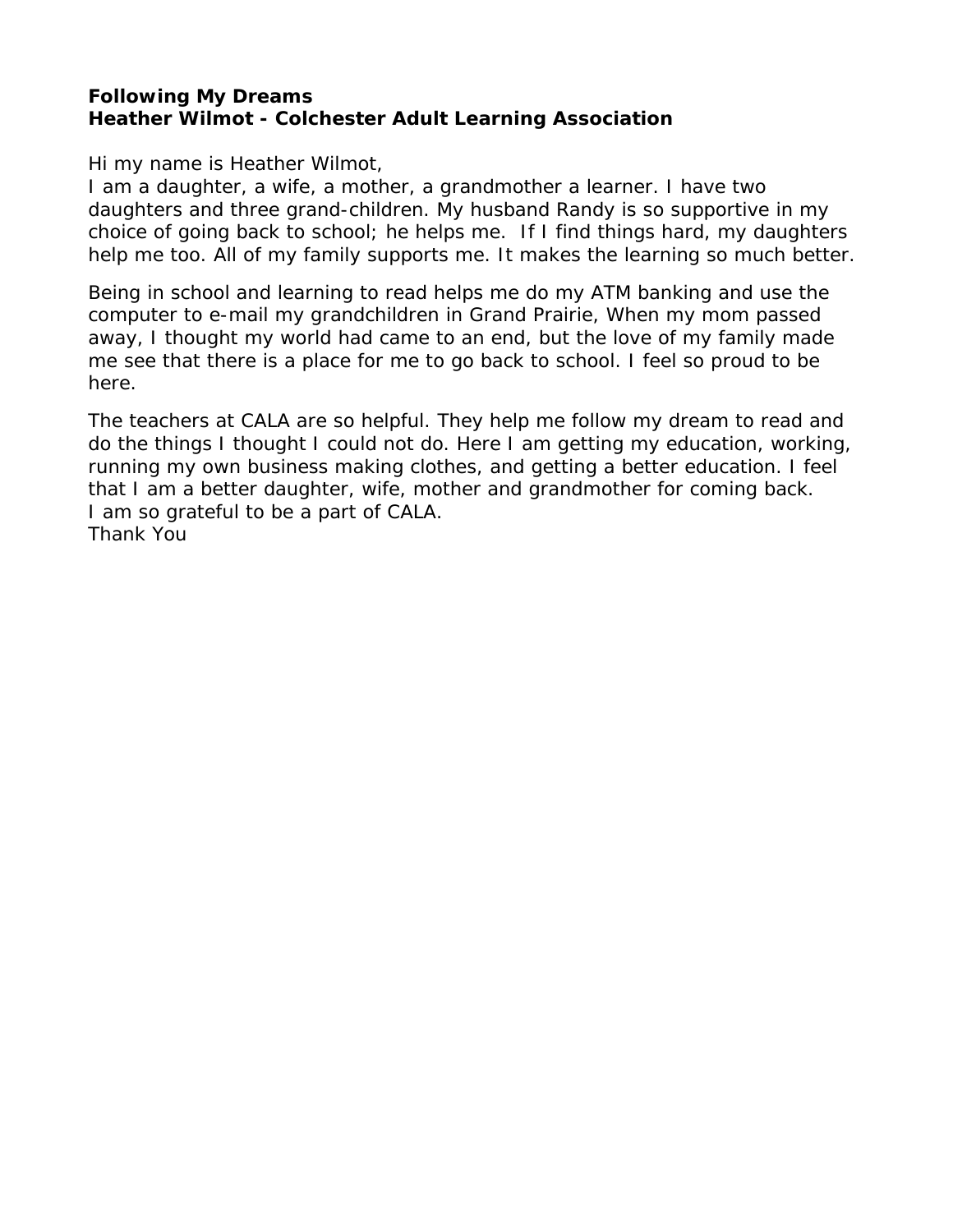#### <span id="page-29-0"></span>**Life Long Learner – Education Diane Campbell - Valley Community Learning Association**

Education is an important learning tool and can be very challenging. I know because I had to struggle with it during my high school years. From the time I entered Grade 7 in an adjusted class and going through Gr.8 and 9, it didn't get any better. I felt like an outsider with a lot of frustration and other feelings. There I was sitting in the classroom completely feeling out of place, trying to do my best at the subjects and ended up failing all of them. I never had someone like a tutor to help me out with my schoolwork and say okay you can do this. I never really made any friends at the time because everyday when I went in that classroom, the students would pick on me and they thought they were smarter and better.

When I finished school, I went to the Flower Cart in 1978 and was an employee there working in the bakery. I worked at that place for over a year and after that, I got a new job in 1980 working for a cleaning company. Over the past ten years, I have had various jobs and the idea of going back to school never crossed my mind. I had someone who was very important to me, and that was my son. Here I was unemployed raising a child to the best of my ability so he could have a good life when he grew up. At the back of my mind, I knew I wanted to do something more with my life. I needed to find someone who would help me on the way. As part of this experience, I got my GED in 1995. Three years later, I found out about an advertising place that was hiring. I called about the job.

I went for the interview and immediately got hired to work in the mailroom. I found following the instructions and the responsibilities to be a challenge during that time. I was then employed with this publishing company for five years.

One day I was talking to Joy Power and she mentioned that I might be interested in coming to a workshop. Then she brought up an idea that I liked better. She said that the Learning Center was beginning a five day a week class. I was happy about this idea and

I spoke with one of the people who works there. Since then, I have come a long way and now I am attending school at VCLA in Kentville, an Adult Learning Program. I learned about this program through a friend who told me that the course was starting in October. This was my one chance in a lifetime to further my education. This has been an overwhelming learning experience to grab the chance to better myself. Now I have friends who accept me and I feel that anything is possible once you set your mind to it.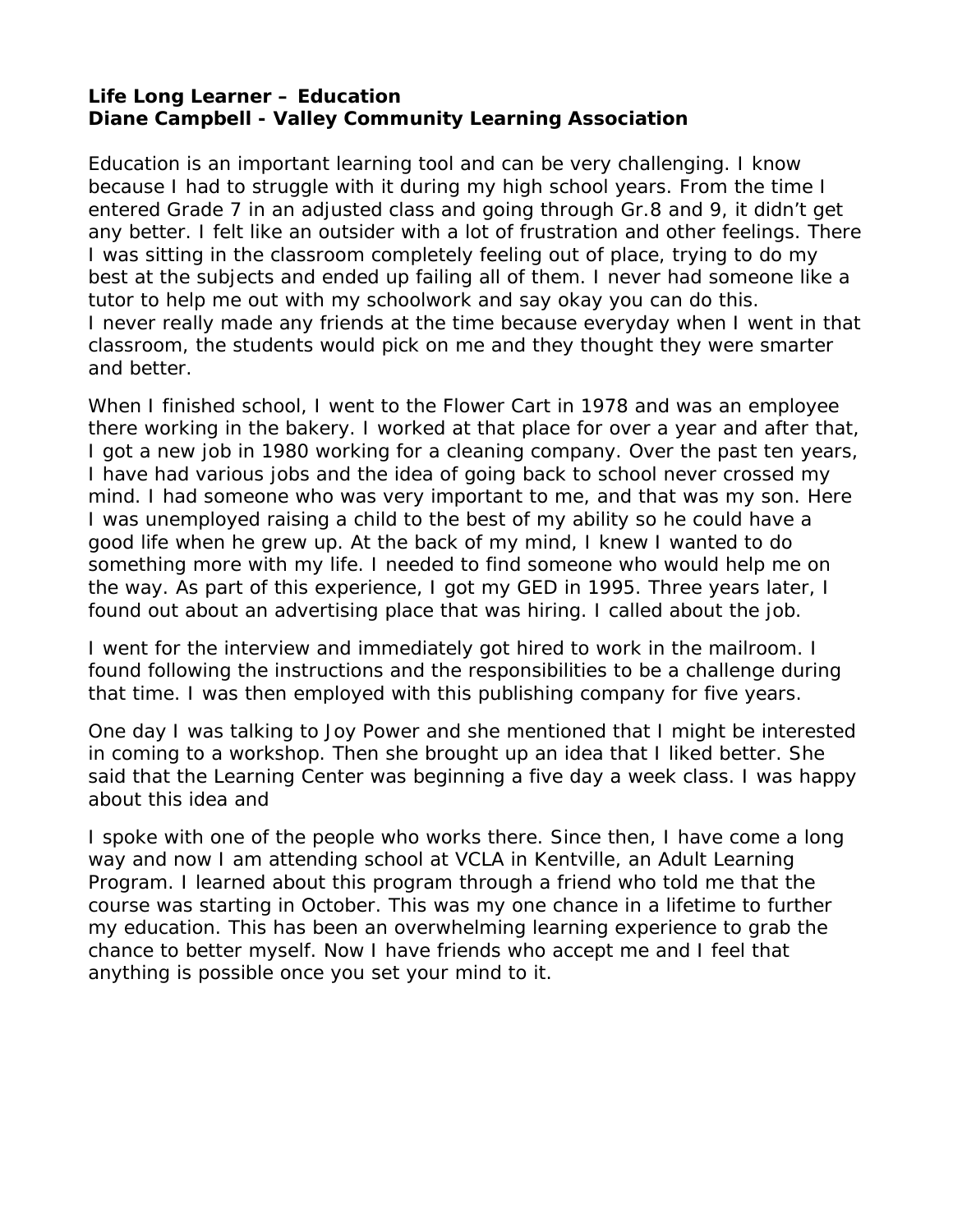## <span id="page-30-0"></span>**Me as a Learner Ida Iqalukjuak - Valley Community Learning Association**

"Me as a learner" caught my attention, to me, learning has been life experience; I have gone through three stages; first Inuktitut, introduce to English, and then I move down here to live.

I was born in an Igloo, the month of February, and it's the coldest time of the year (-50). You probably guessed it, when I mention igloo how did she sit in a class room in an igloo. There were no class rooms. I wasn't introduced to modern life and education till I was eight years old. The government ask my parents to move to little hamlet now called old M.O.T. There wasn't very many buildings, few match box housing. But the old M.O.T. people had bigger housing, so they use one of their buildings just for classroom.

I still remember the first time I've every step in a classroom; I hid behind the coal stove and I stayed behind that stove all day long; there was no way I was going in front of this alien. This alien spoke different language and he was all was very different human being (no color) very light skin complexion; he spoke different; it was all jibber, jabber. I was happy when the day was over at that awful place. As I had to go back next day it didn't make it easier, thinking how am I suppose to understand this person, or where did he come from.

Next day came, when I entered the classroom, he handed me a very colorful book (looking back, that book is called Dick and Jill went the hill). I looked at the pictures because what ever was written on those pages had no to me.

By the time I was fifteen, I pretty much knew, what education or sitting in class room was all about, but yet I had no concept about grammar, literature, social study, science and mathematic, but yet I wrote them five days a week.

My teacher never explains, what they were teaching us. They just taught, the teachers were send from down south.

In my late sixteen year I became pregnant, so I my early seventieth, I became a mom, so I put education a side till all my children got old enough.

My marriage was over down here and I had to look after four children on my own with no education, what I to do am.

I had to get help from social assistance I talked to one of the workers there and he told me about this adult education program I was scared, thinking I am too old to be sitting in the class room, with an attitude that I already had been in school in my younger years. (I know it all attitude), I was send to Annapolis Valley Work Centre.

There I took cooking course in the morning from 8-1 pm and in the after noon I was being taught grammar and math and so on from 1-3pm, for me too learn grammar and math , the time wasn't long enough, so much to learn in little time.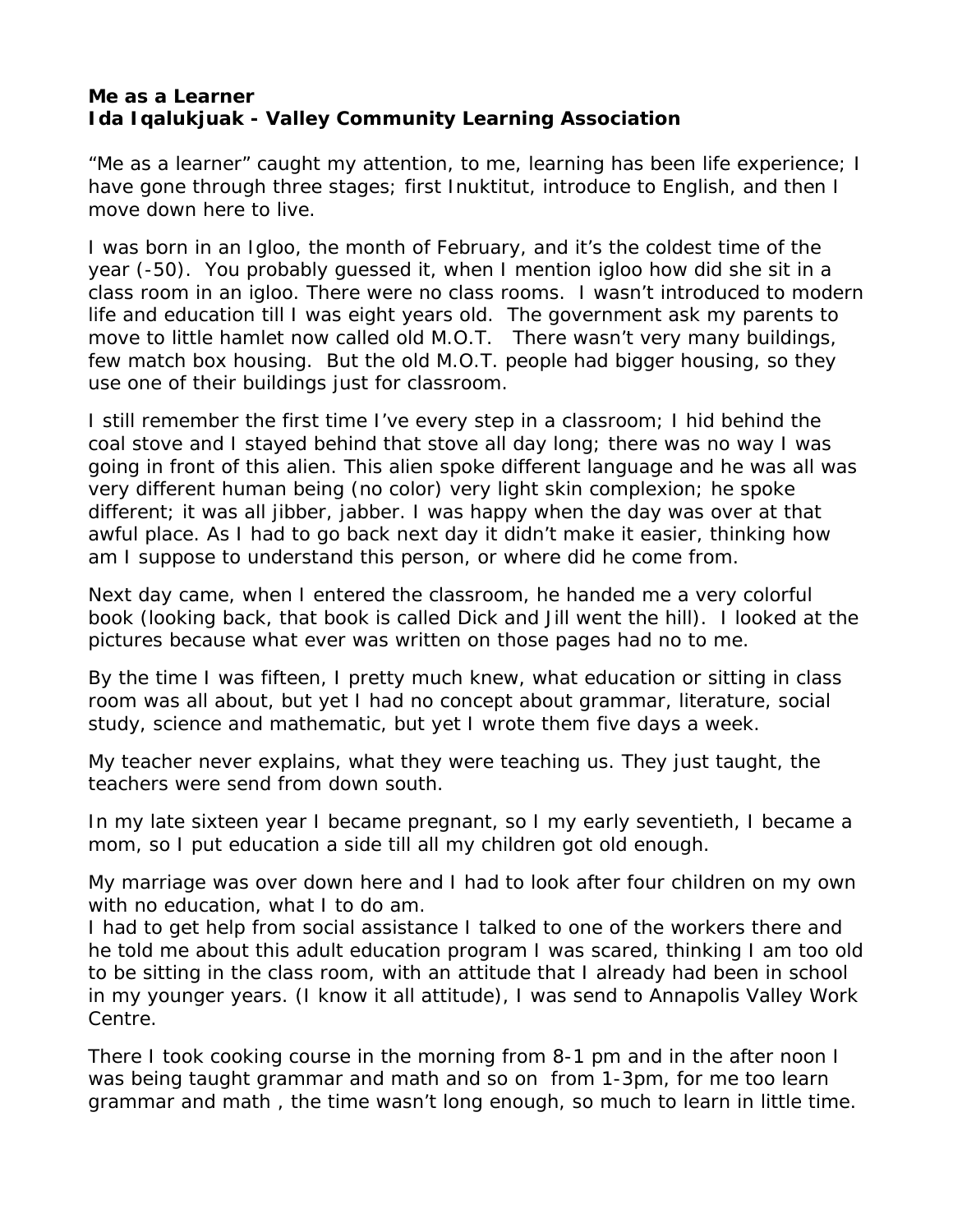It wasn't long enough. So much to learn about proper grammar, and to learn to speak proper language and write.

Inuktitut is my first language and that how learn I learn to write, we need alphabet to write next page is our alphabet in Inuktitut. <http://www.rrsss17.gouv.qc.ca/en/nunavik/langue.aspx>

When I first started this adult Uteracy education, I thought no problem, I done this before after six month being at V.C.L.A I realize that I still got long ways to go.

Thanks to our very passionate instructor, Karen Cloghesy and her boss Peter Gills and the secretary Lorna Marks. Those people have taken their time to answer my million questions about English language.

As I have gone through adult education last eight years, my children have been behind me all the way, my oldest daughter, Deborah has been my teacher, since I cant take my teacher with me when I leave my classroom, I have to turn to my daughter(Deborah) for help, she helps me on the grammar.

When I started adult education, I had grade five levels, even though I finished grade nine level up at home (Clyde River Baffin Island). For that I thank all the people that have taken their time teaching me on grammar, math and everything else to do with education.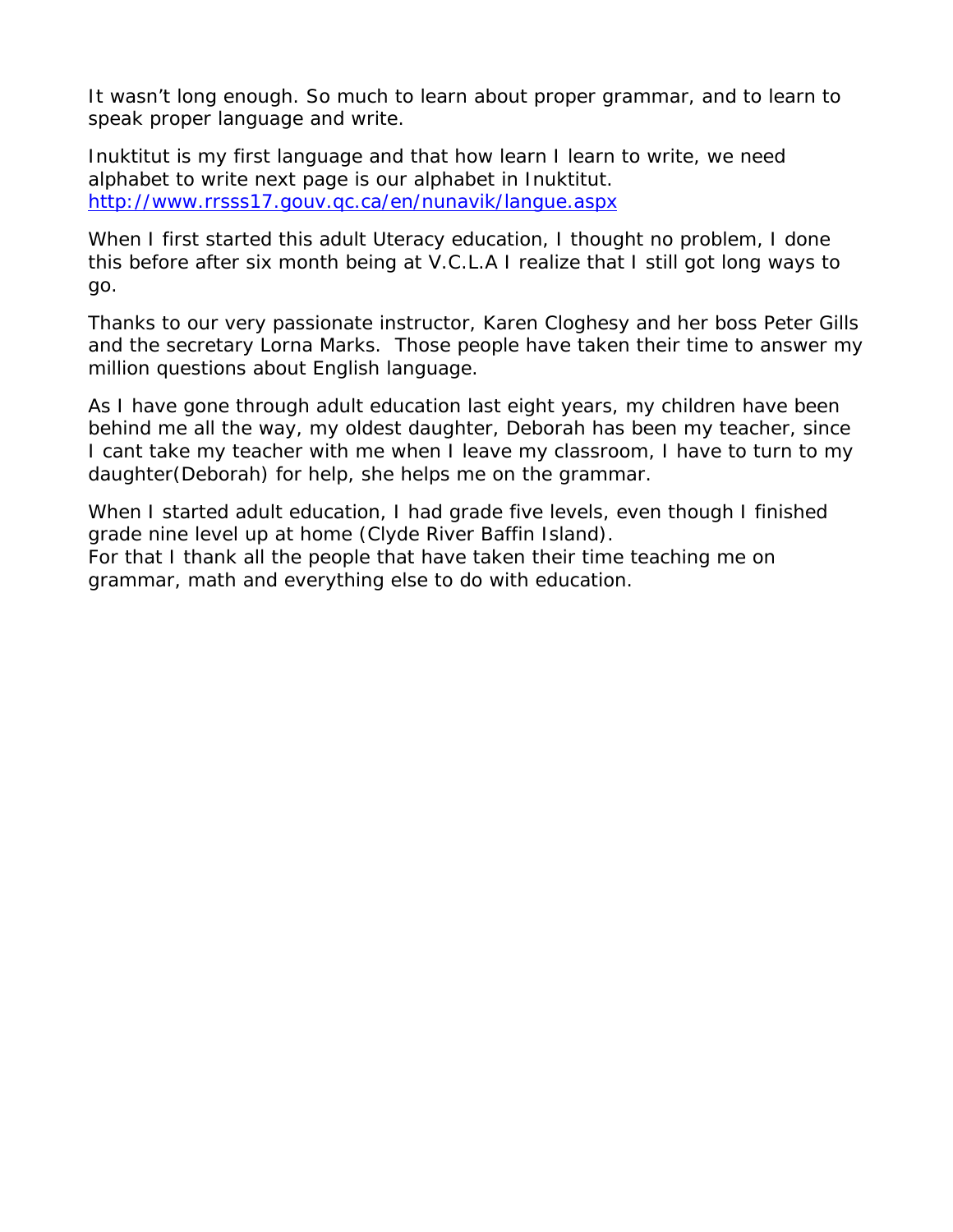### <span id="page-32-0"></span>**Me as a Learner Audley Pineo - Valley Community Learning Association**

As a youngster, it was very hard for me and for my family as we were poor. This made my schooling hard. I found it hard to fit in and also found it hard to focus and did not seem to learn as quickly as the other students. Although I struggled no one seemed to want to find out why it was harder for me at school. When I didn't do well, nobody at home pushed me to do better.

As time went on at school, it seemed to get harder and harder as I tried to cope. I found myself getting into trouble and trouble really found me; this made things in school go down a different path, and it was not the right one. Although I made many good friends, I also made bad ones. I felt soon after that the school just gave up on me. Eventually the school just kept moving me along to get rid of me. At least that's how what I felt. I continued to "be a body" only in the classroom for some time. In high school I thought that I was finally starting to understand some of the work, then some of my peers would laugh or say something like I was stupid, and then I would fall into the old pattern again. This made me somewhat of a fighter. If someone would say anything to me, I would take offense and lash out. This would often happen in the school that I was going to. Many of the students came from different backgrounds and some did not understand my situation.

This seemed to continue in my personal life as well. Instead of the teachers trying to find out what was wrong, I was singled out as a trouble maker. Eventually, I decided to drop out and go to work; but the same kind of experience seemed to also follow me at work. I found that the lack of education was hurting me out in the workforce. I just bounced around from job to job. Most of the jobs that I got in the beginning were just manual labor jobs. I got into the construction trade and as I liked it, I continued to work in the trade. With my lack of education, I couldn't move any further.

Now I was married and had family obligations, so I felt it was necessary to put up with whatever was said to me. This seemed to be the normal way to do business in the construction trade, as many of the people or workers were in the same kind of situation. Or at least I thought that. One day, I decided not to put up with being singled out and spoke up about the degrading way I was being treated on the job. This made my employer look at me as a troublemaker and lead to me leaving my job. On different occasions, I would go the unemployment office, trying to get help. I did not get the help I was looking for. Either I was not asking the right questions or the programs were just not available.

Finally, frustrated with everything going on around here with work, I decided that maybe I would just go out west to "find my fortune." I took a course that allowed me to go out west to work. Unfortunately, I ran into the same situations out there that I found here and added to the fact that I did not have the proper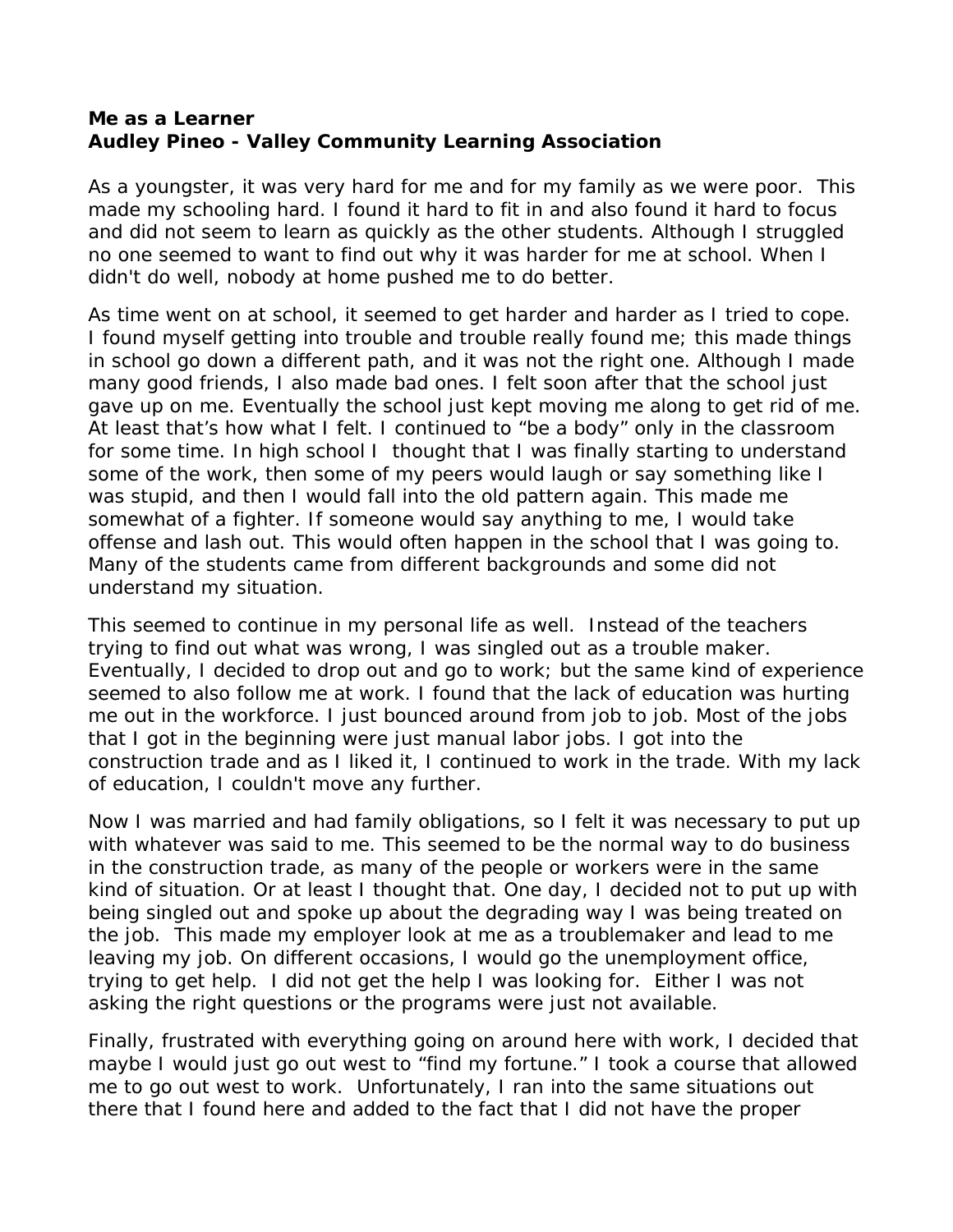education I also found being away from my family very hard. When I came back from out west is when I decided to further my education, or at least try to!

I was on EI and went into the Career Resource Center in Kentville. I was just looking for information on what my options were. I met with one of the councilors, Patrick Brush; he was very helpful to me. I explained to him my story and he understood where I was coming from and suggested I attend some programs at the Center. I signed up for a seminar that evaluated your career goals and looked at the different personality types that were best suited to certain careers. I also found this difficult as I had trouble reading all the materials needed. I had discussions with Patrick concerning my difficulties and he thought I might have a learning disability. Patrick made arrangements for me to be assessed by an Educational Consultant with the Kings County District School Board, Dr. Emily Freeman. Dr. Freeman confirmed that I had "severe dyslexia of the auditory linguistic type", which meant that I was unable to "phonetically decode words". This was very shocking to me. All along I thought I just could not be taught and I believed that I was not capable of learning. So this changed the way I looked at myself and made me realize that with the proper training and equipment I could finally get the education that I had missed out on.

The Career Resource Center pointed me in the direction of the Valley Community Learning Association (VCLA), which is basically for adult learners. At the VCLA I met Peter Gillis. Peter did an assessment and recommended that I attend the regular classes taught by Joy Powers. These classes were being held at the Nova Scotia Community College, Kingstec Campus. I was finally back in school and working towards my level 2 - grade 12. I immediately felt accepted by Joy and the class. She helped me understand what was needed that first year.

I am now in my second year and continuing to work towards getting my grade 12. I have a lot of people to thank for that, Patrick Brush, Peter Gillis, Joy Powers and Lorna Marks (Peter's assistant), also the new addition to the team Karen Cloghesy. Karen is the teacher this year and our classes are now being held in the VCLA building in Kentville. Karen is a great teacher and I am looking forward to completing this term and achieving my goals.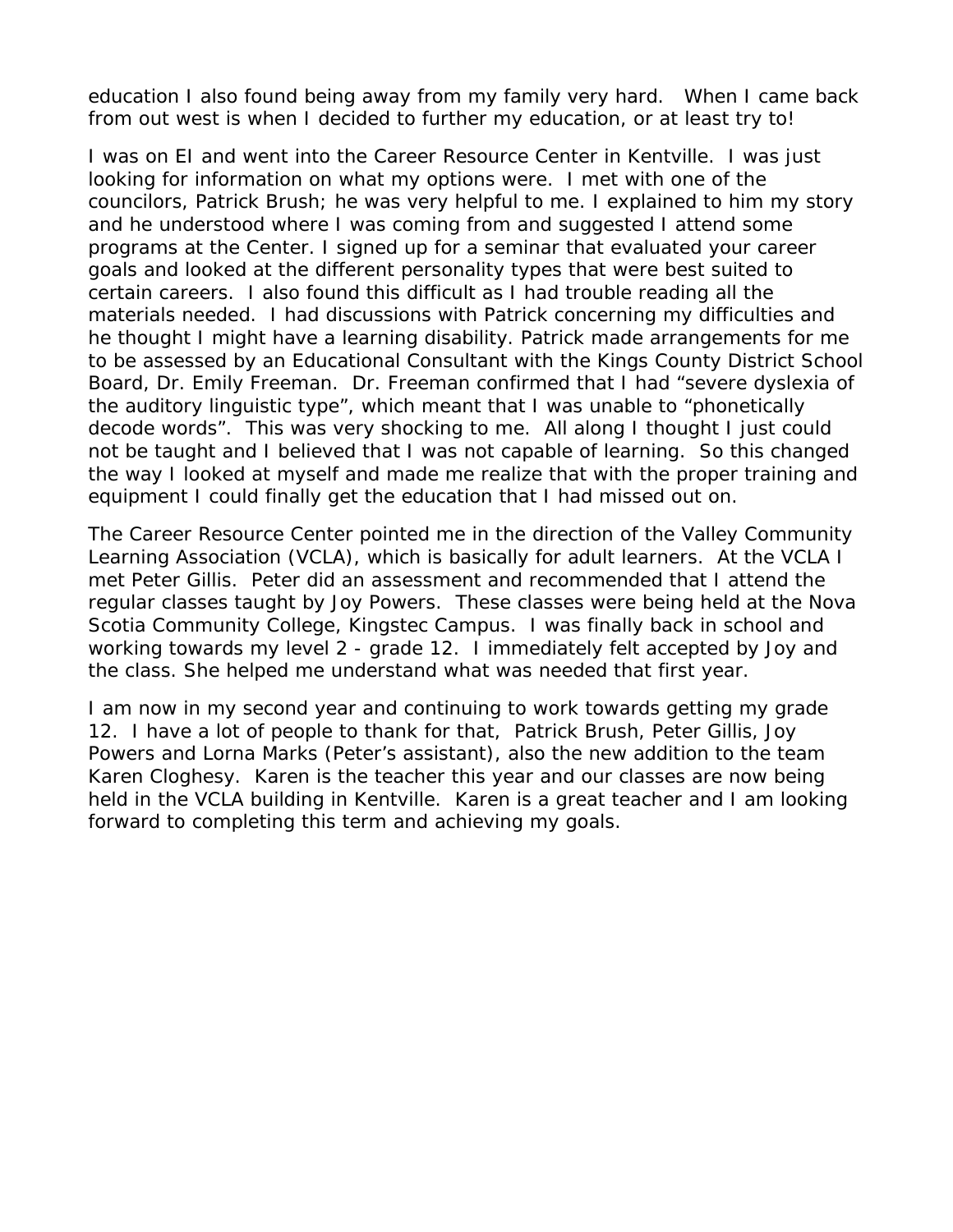## <span id="page-34-0"></span>**My Right to Life-long Learning Jolena Cassidy - Barrington Community Learning Center**

I appreciate my right to learn; it's a gift I will always treasure. I can not imagine my life without education.

I am grateful that it's free, and I'm proud of myself for taking the first step. My instructors are great and understanding. They push me when I slow down, help me when I'm not sure, and send words of encouragement when they're needed most. I have the right to learn and I'm worth it!

My confidence as an adult learner has exploded. I feel so smart. I realize how much I need this; what a great life I'll have with my education. I'll have so much more to offer the world, to offer my children. I'm showing my children how important education is. Young or old, when you put your mind to something, you can accomplish it.

I'm encouraging others around me to give all they have to life-long learning. I hope that I'm setting the example that if I can do it, they can do it.

My children themselves are a life-long learning experience to me. Every day, I learn. I learn how to cook, how to play new games, how to deal with life's unexpected challenges.

I love to learn and hope that I will always have the ability, interest, and love for it until the end of time.

I am an adult learner. I am a role model!

Equality Diploma Understanding Communication Adult Teaching **Instructions Opportunity** Knowledge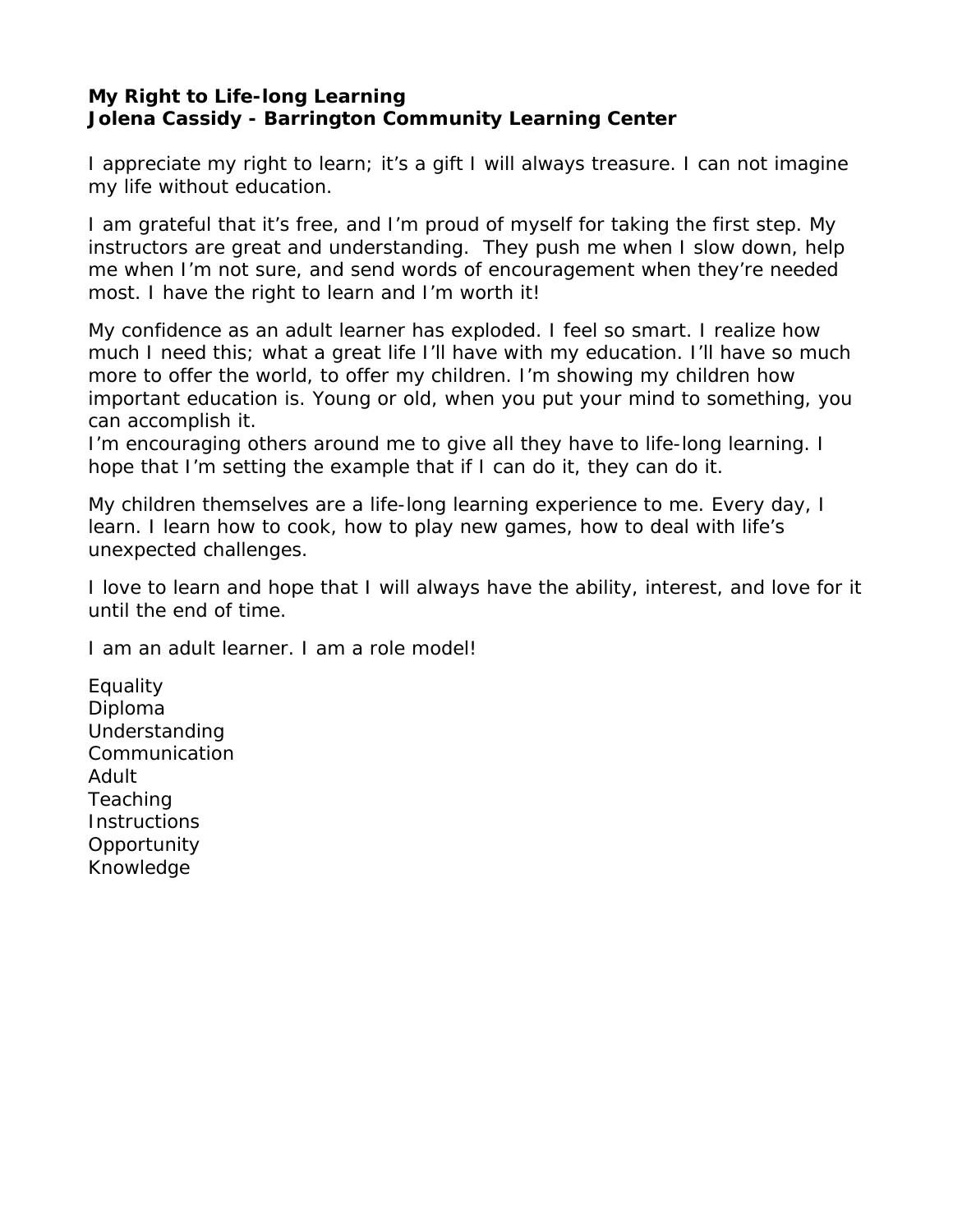#### <span id="page-35-0"></span>**Me as a Learner Robyn Miller - NSCC Cumberland Campus**

They say that from the second that you come in to the world you are a learner and that you continued to be a learner all your life. Each and everyday that goes by, I know that for myself that this statement is true.

First, I know my reasons for continuing my education. Be able to answer the question: 'Why am I doing this?' In this way I am properly motivated to reach my goals. I needed to decide what materials I may have needed for the journey. I found that much had changed since I last stepped into the classroom I started to feel that I won't fit into the college, that it maybe too expensive, that there may not be enough time in the day to get everything done, it would take forever to complete what I needed for the ALP, what if employers won't view the degree (or certification) as credible. After a time I learned quickly that those fears were actually unwarranted. By taking each fear one by one, I began to understand what these current students now know and how glad they are that they didn't let their fears hold them back and I wasn't going to be one of the students to let the fear hold me back

Second, I started to set realistic goals for myself. I needed to give myself a little time to reacclimatize myself to the educational environment. I didn't and don't apply pressure to myself to be the class valedictorian. I also take the time to determine how much is too much. I am a single mom with many medical problems. So I prepare to make wise use of my time each and everyday.

Third, I use my advantage as an experienced adult. I have chosen to use the avenue of education to better myself. I am not intimidated by those students who are half my age cause each and everyone learns different than anyone else. I have definite reasons for attending my classes. I remain focused on them each and everyday I am not in school just to earn a grade, I am there to define a part of my life. In fact, I am not surprised when and if the instructor calls on my for real-life examples of classroom material. I have a distinct advantage over some other students because you can associate the education with real experience. I am pleased at the number of younger students who want to know me better for what I know better.

Fourth, I use all of the resources at my disposal. This includes getting to know my instructors and counselors and always ask questions. Teachers expect students to ask questions and often use feedback to direct subsequent lectures and class exercises. I remember the old adage 'the only stupid question is an unasked question'? It still applies!

Fifth, I always try finish what I started! Sure my medical problems may stop me from time to time but I push myself to finish what I started. However, for me it is still important for me to complete the program, even if it means 'toughing it out'.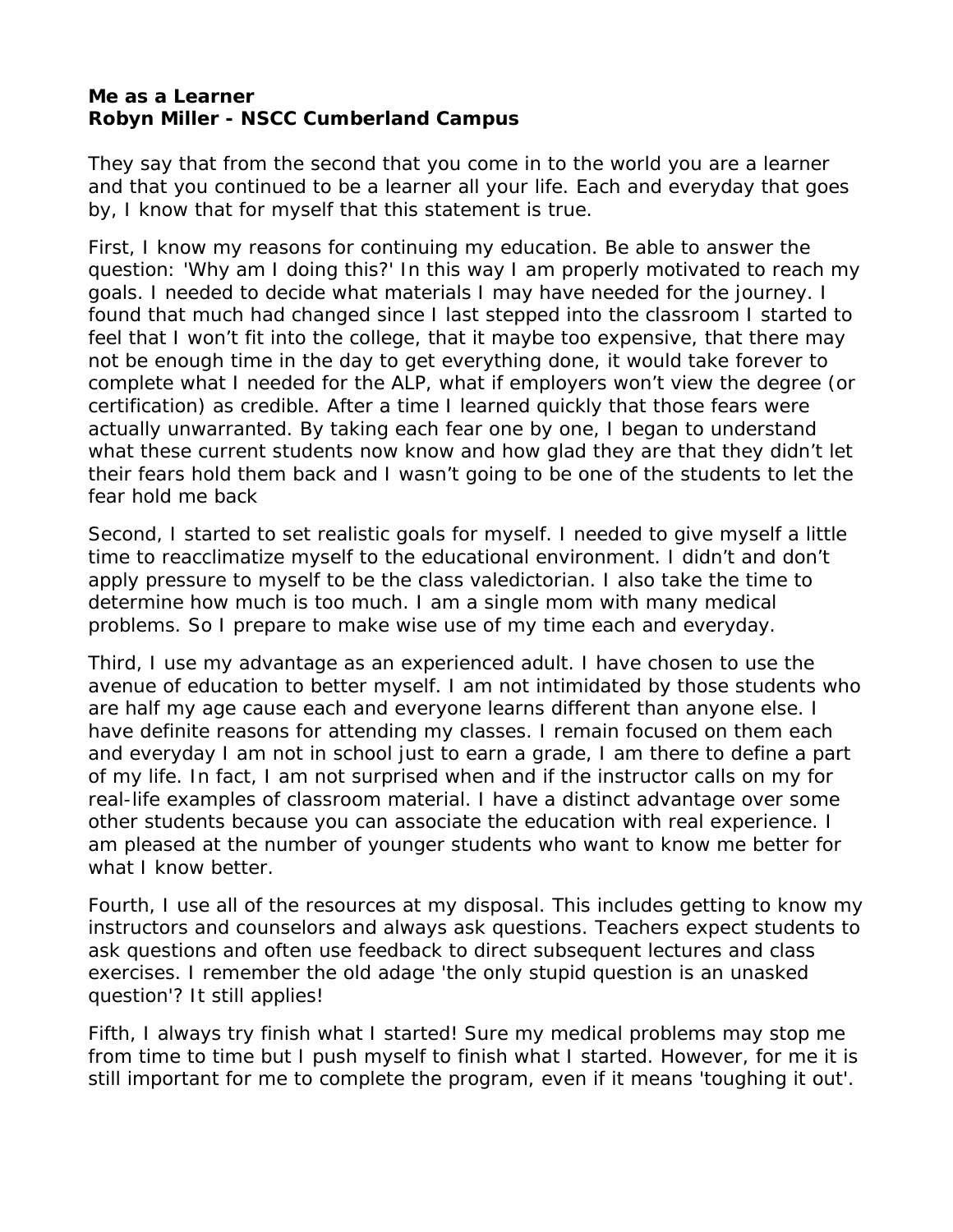Believe me; I know that my satisfaction upon successful completion of my goals will be well worth the effort.

Sixth, I plan to look ahead. That's right! I can see what I can and have accomplished with a little extra effort. I know that one day I will have the degree that I am wanting and be able to use that degree for the job that I am wanting.

Seventh (and last of all!), I enjoy what I have done! So I didn't get an 'A' on that assignment. That's ok. I know more now than I did before? I always take a little time to celebrate and reward myself (and the family that has put up with me for the past few months). After the celebration I make an assessment of where I stand as a result of my new education. Later I will decide if more is better, or if I am content with my current status. By the way, I can't enjoy this if I don't complete#5!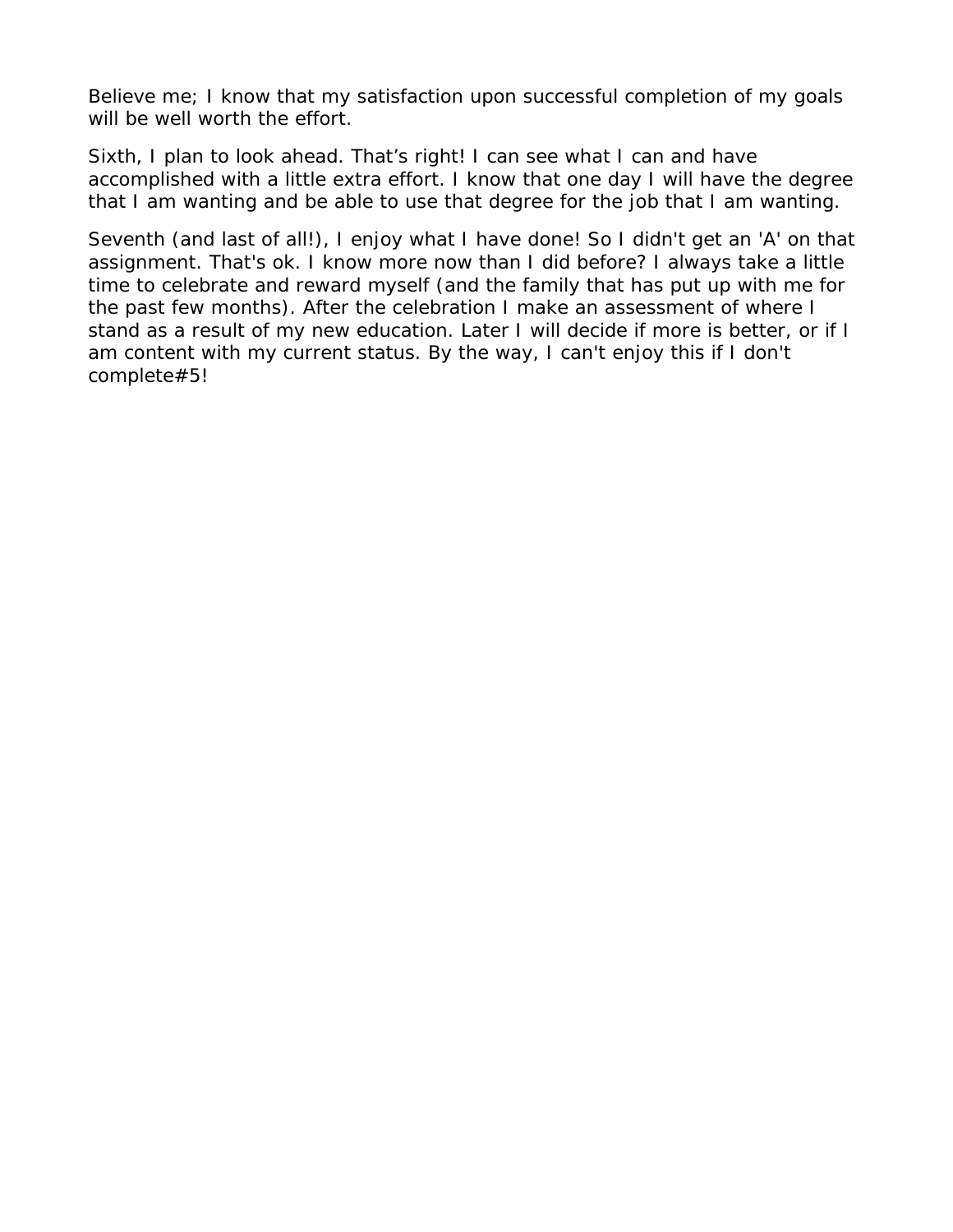### <span id="page-37-0"></span>**As Time Goes By Douglas Oakley - Cunard Learning Centre**

Hi, I would like to write about myself. I am a man with two grown kids; one has two kids of his own. My daughter is getting married in October. They both have a good education; my wife has a good education, why don't I have one? I worked hard all my life. I always tried to better myself by going to night school; I tried so many times at different courses.

I hurt myself in ninety-seven and couldn't go back to work; I was in lots of pain. I spend a lot of time by myself just sitting around rocking in the rocking chair. I didn't want to do anything because I was in so much pain. I had to keep a diary for

Compensation so I was doing lots of writing and reading.

I was reading a newspaper one day and saw an ad at Landmark East School for an Adult Evening Class. It was a good course. I had to drive up to Wolfville four nights a week. I did that from September to April. It was a long winter. The funding only lasted that winter, so I tried to go back to work. I didn't last too long before I hurt myself again.

So I was back home again in that old rocking chair. Someone told me that the library had some people that would help me, so I went and got a tutor. We lasted three years together. I was sad when she left; my whole dreams seem so far away.

Now I am attending the Cunard Learning Center. I have been going there for some time now; they have some good instructors there. I hope to go to the Community College in September. I already have a trade, I was lucky to get into it way back a long time ago. Now you need a good education to do just about anything. I would like to be a tutor some day or a motivational speaker but you can't be one of those things until you have a grade twelve education, I hope to get it in the next couple of years.

I just had my sixtieth birthday and I am still dreaming.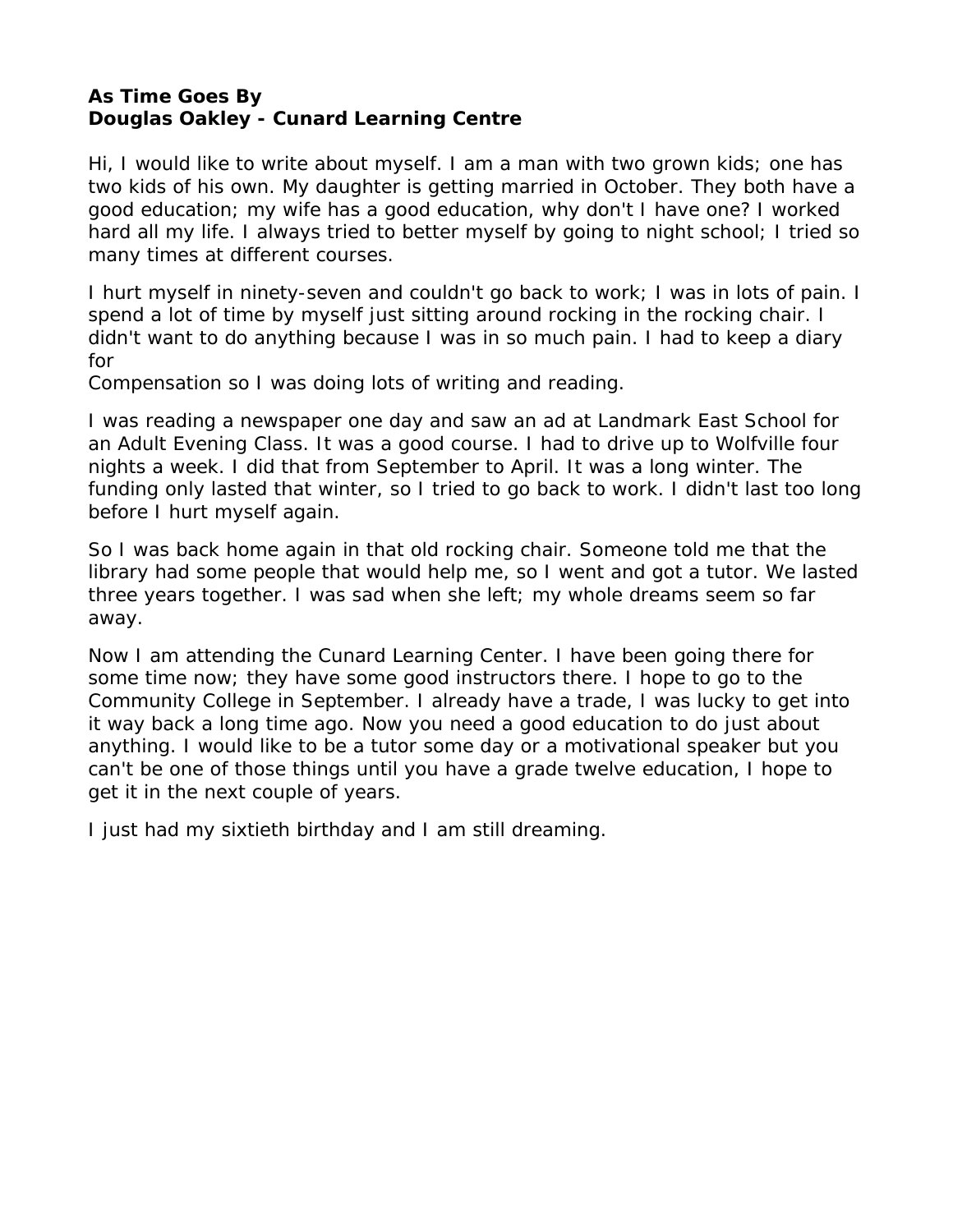#### <span id="page-38-0"></span>**My Journey in ALP Michelle Myra - NSCC Akerley Campus**

Over the years, I remember driving by the Akerley campus so many times and staring up at it and wondering what it would be like to be part of that experience. I had a grade seven education, so attending NSCC was only a dream.

In 2004 my life changed when I separated from my husband and moved to Fall River with my three kids. I was scared and nervous and I relied on my family for support. I decided to make the best out of my situation and better myself, not just for me but for my kids as well. I started to research different avenues and found the Adult Learning Program (ALP).

On January 5, 2006 I walked in the doors of the NSCC, and man I was nervous, and I was only here to pick up an application. I procrastinated bringing my application back I thought I am not smart enough, and I would never be able to understand or do any of the high school courses. I had very low self -esteem. My family convinced me to send my application. Sometime in March I received a letter that stated I had an appointment with Joy Coldwell on June 7, 2008.

When June came, I was a nervous wreck right up until the day of my appointment. I will remember that day for the rest of my life. I walked in that day apprehensive, excited, and squeamish. Then Joy walked out and had the most amazing persona, and right away I started to relax. We went into her office and talked. Joy gave me equivalence test and it wasn't as hard as what I thought. The algebra through me off, I had never done it before. Joy asked me to read some vocabulary words and we talked at great length about what my goals and plans were for the future, and at that point, my only plan was to get my grade twelve. As I walked out of her office, I knew right away that I had made the right decision to go back to school. That day I walked in to the school hesitant and anxious, and walked out a Nova Scotia Community College student.

September 5, 2006 couldn't come any quicker. I felt like a real high school student. My kids laughed and teased me about getting ready for school that day; my entire family was gleaming with pride. I arrived an hour before orientation just so I could look around. I was amazed at how many adults were coming back to school. I remember on the last day of orientation Ray Williams was speaking and he asked us to close our eyes and imagine walking across the stage at the Rebecca Cohn receiving your grade twelve diploma. As I closed my eyes, I visualized that moment and felt my entire emotions rise and had a tear run down my cheek. I still get emotional thinking about graduation.

Monday was the first day of classes; I walked into communications and immediately sat in the first row. I looked around the room and felt comfortable because everyone was here for the same reason. Ray Williams was the instructor he gathered us all together and took a picture so he could put names with faces.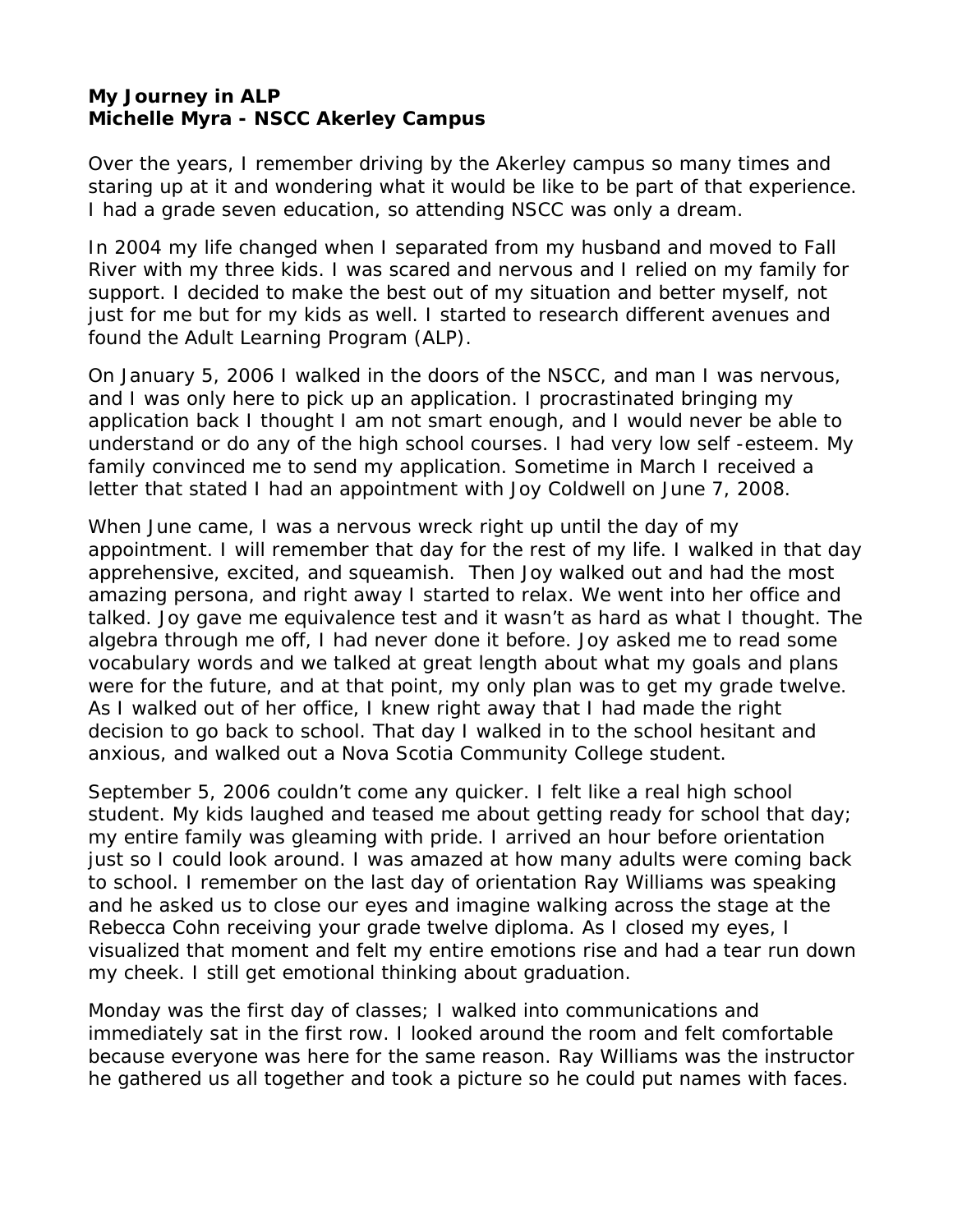That was a great ice breaker. All of my instructors that first year were so helpful, they explained everything and that helped me from feeling so overwhelmed.

Everyday I looked forward to coming to school, and for the first time in my life, I enjoyed learning and didn't feel stupid. I live in Fallriver and we have no buses, my journey to school starts at 5:45am. At 6:15am my drive picks me up and takes me as far as Sackville where I catch the 87 to Dartmouth at 6:51am and then the 10 Westphal bus to school and I arrive at 7:20 am. I travel the same way to get home only I don't arrive until 5:30pm and then it's supper and homework, both for the kids and myself.

I have made a great group of friends in ALP we study and work together in class, lunch and every free period. ALP wasn't just about getting my grade twelve; it was giving me back my self-esteem and helping me find myself.

My first year, I completed level three and most of level four in that one year with an 80 or above average, and that was just unbelievable. Not only did my confidence start coming back, but I also became class rep for ALP. I attended meetings and became involved with school activities, I had become part of the college, and I felt important. Soon after I planned a Meet & Greet Social for the ALP students and faculty, I had become a social butterfly in school, helping anyone and everyone I could. The year ended, but my friendships with everyone lasted over the summer, as we talked about how much fun we were going to have in September. Over the summer, I decided to run for President of the Student Association.

September 10, 2007 couldn't come fast enough for me. I was back in my element this is where I belonged. I was stronger and more confident than ever. As I walked down the hall I saw all the familiar faces and everyone laughing and smiling. I ran for president and won I had now accomplished something else that I never thought possible, and I was the first ALP student in the Akerley campus to win President of the Student Association. I want the ALP's to be more involved and feel as important as I do.

On June 23, 2008, I graduate from ALP, and I have mixed emotions. I'm excited to finally have my grade twelve and yet a bit sad. ALP has helped me to grow as a person and find the strength to continue on to a career I have chosen in human services. I will miss all my instructors and fellow students. Choosing ALP was the smartest choice I have every made. I plan to attend the Human Service course this September 08. My long term goal is working with women in transition and helping them find their way back into the community with job training and their grade twelve through ALP. It's funny I always thought I was getting to old to go back to school, but now I realized my life has just begun at forty.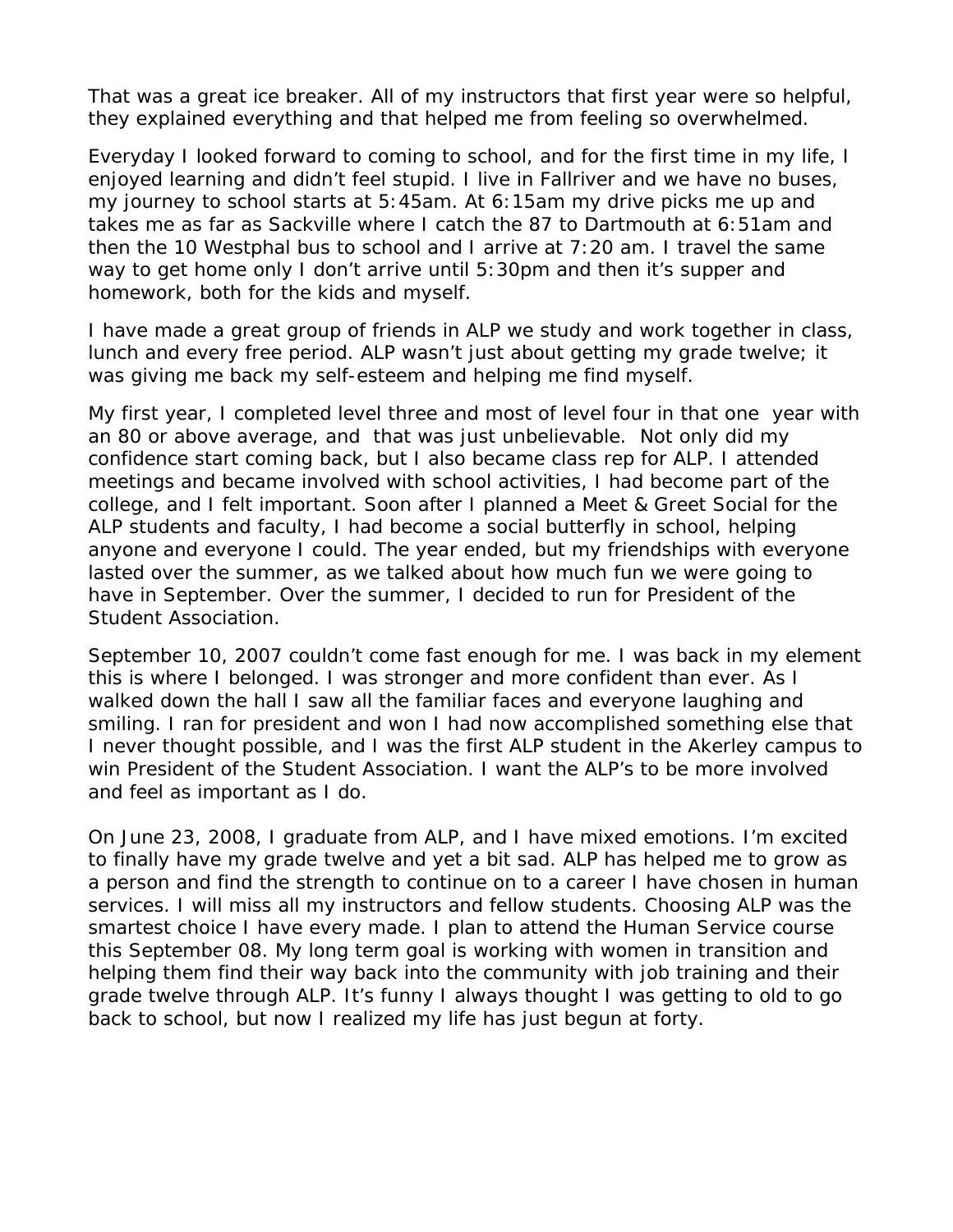## <span id="page-40-0"></span>**Learning for Me Lynn Donnelly-Burns - Colchester Adult Learning Association**

Learning for me is a goal I've set for a long time ahead. I want to read and write better and to get my grade 12 in 5 years. This is my future and walking back into learning has been a long road. The door to learning by getting over my shyness and a disability has been hard. Most of my classmates don't know and I don't tell them too much about it. I've found learning has made me more outgoing and things I'm learning have improved so much. With higher self-esteem, I can accomplish most anything I put my mind to. I have a positive attitude and will never give up no matter what happens. A better education is with a wonderful teacher who helps me. The best motivators for learning are interest and self benefits. I enjoy writing and have contributed to some books:

In Over the Mountain 2, the title of my writing is "The Man in the Picture". In the book called IN OUR WORDS volume 3, the title is

"Reading to the Moon". Also, I had a recipe in the cookbook called "Food for Thought" put out by students in the adult learning program of Colchester Adult Learning Association and General Arts and Science Program at the Nova Scotia Community College, Truro Campus. My recipe is called One Pot Soup. There will be a story of mine published by We Learn, Women Expanding Literacy Education Action Resource Network in the USA. I would love to go to New York on March 7th to the Celebration of Student Writing, but I'll not be going. However, I will receive my copy of Women Perspectives in late March. I wrote about Women and Money and my writing is called "Kindness of a Neighbor".

I still need my dictionary for all my writing but that's ok. I'm enrolled in a computer course and that will help with my goal to be in a computer business someday. My future goals are to read out loud in class and learn to do online banking and write cheques. It's never too late to learn if the door is open. If I never walked through that door of learning I never would be where I am now. This is a very big achievement for a shy lady with a disability. I can apply my new skills to my life and read more books, magazines, recipes, and work bank machines. So many doors have opened to me by learning and setting goals. I've read this little writing by Jane Evershed.

"To read is to empower To empower is to write To write is to influence To influence is to change To change is to live"

This really makes me think how learning helps change my life.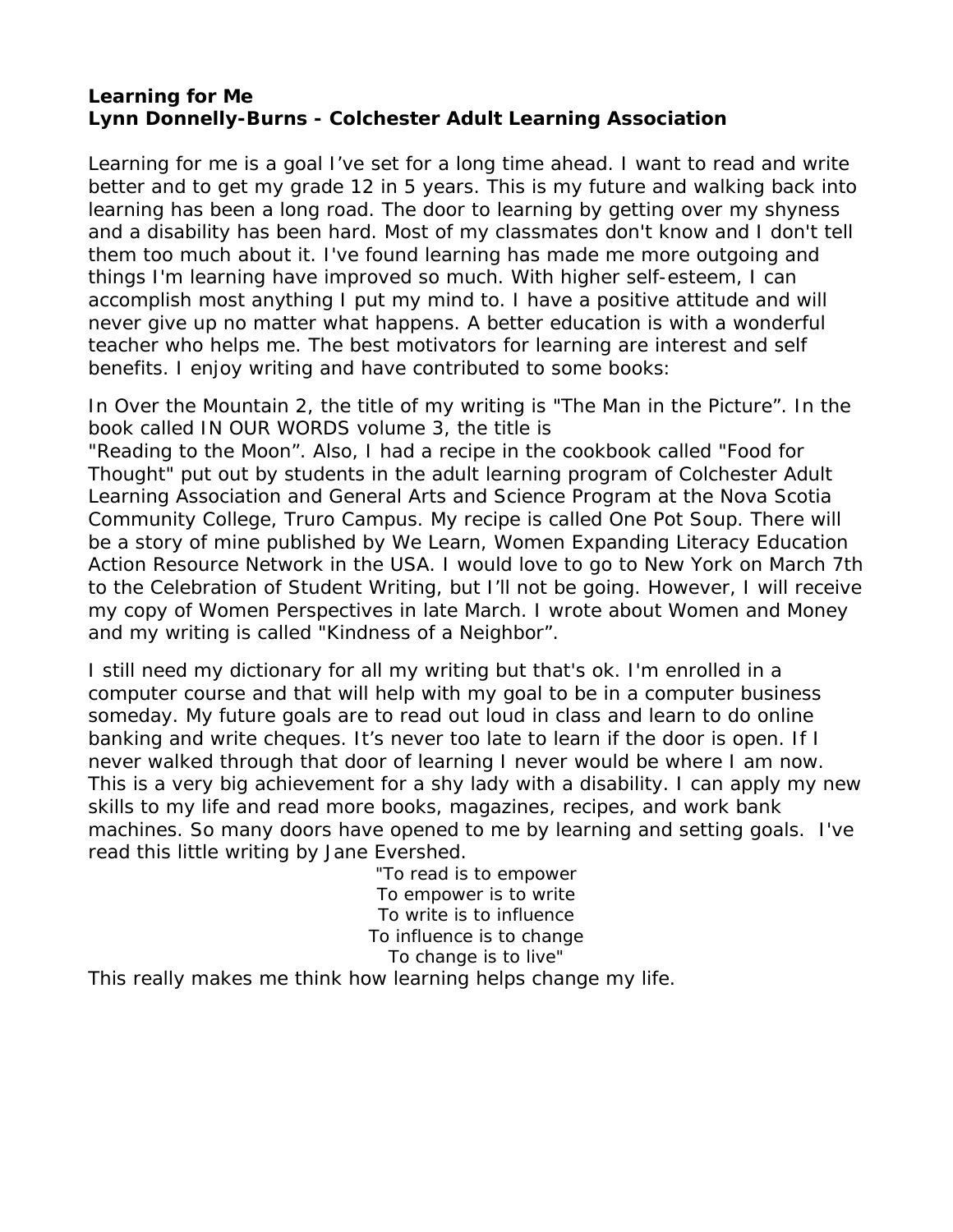## <span id="page-41-0"></span>**Returning to Learning has done for me……. Ron Higgins - Colchester Adult Learning Association**

Returning to learning has done for me; it opened my wings and let me soar free.

I was given a second chance to look at the "world" through my mind with books in a way I never before got to see.

Life long learning is my personal legend, for when the time comes the future will reveal what I am truly meant to be.

As I said in the beginning it opened my wings wide by letting me soar, for I see not challenges, but opportunity.

In the end I am proud to show each and every one of you this is what returning to learning has done for me.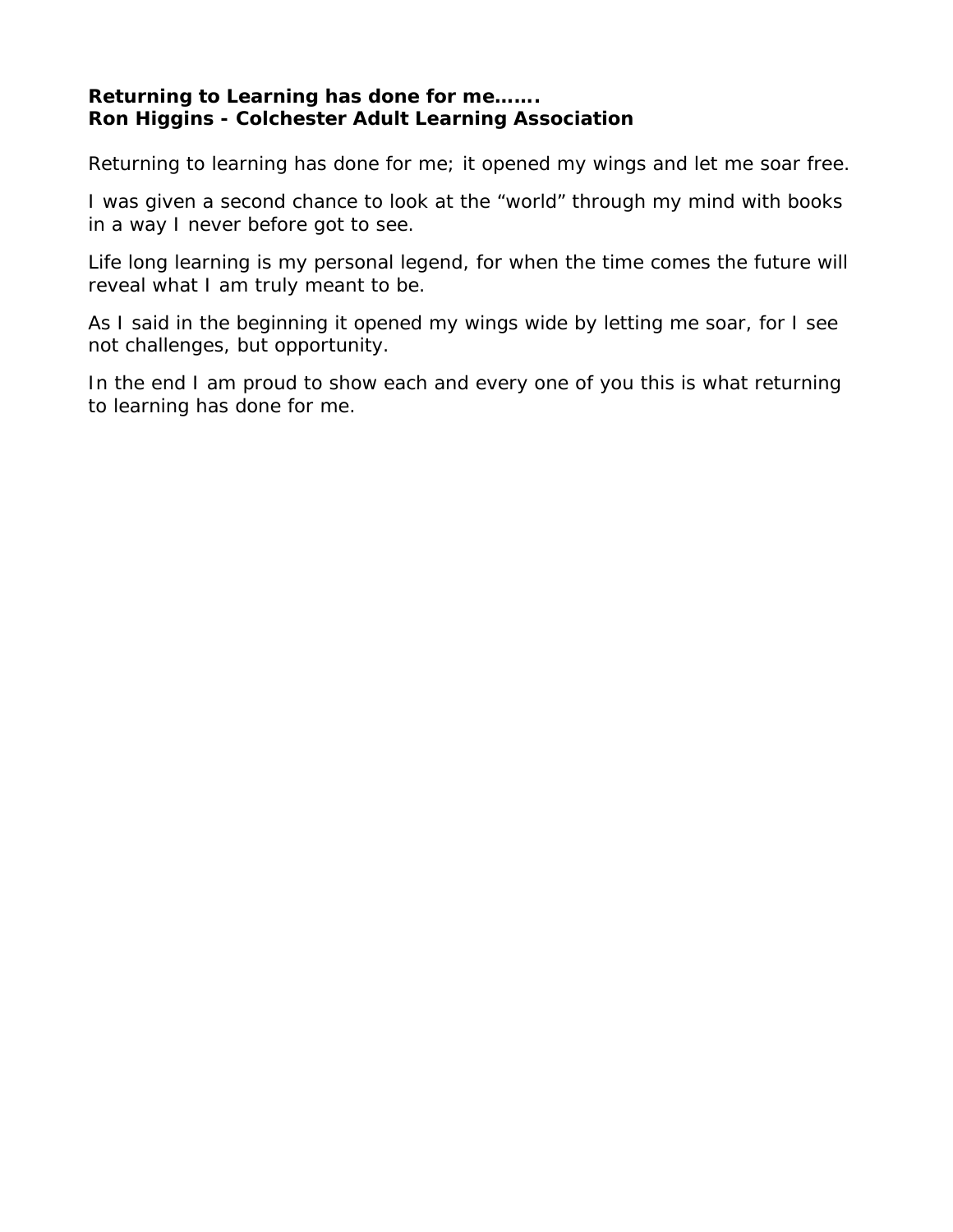#### <span id="page-42-0"></span>**Success as an Adult Learner Tanya Jones - Colchester Adult Learning Association**

Going back to learning as an adult has done more for me than I ever dreamed it would have. I wish I have taken this step long ago, but I always said things happen for a reason.

I went through many difficulties and tried to make the right decisions with out doubting myself. But I was so good at struggling along. It turned out that by doing this I had let myself down from my own education.

I finally became tired of these emotional feelings of being abnormal, and lacking self esteem when looking for work. I've always been hiding behind anything where success might be. I was great on underestimating what I was good at.

My self worth so low that I came to recognize that it really came down to believing in what I could do. If I didn't believe in myself, then who would? This time around I have more motivation and determination to reach my dreams. My goal is to go for my academic grade 12 by attending CALA- Colchester Adult Learning Association.

Now the difference in learning is clear. I'm a single mom and that has made me the person who I am today. It makes me want to reach even harder for my dream. Learning as an adult has brought me to my life long dream.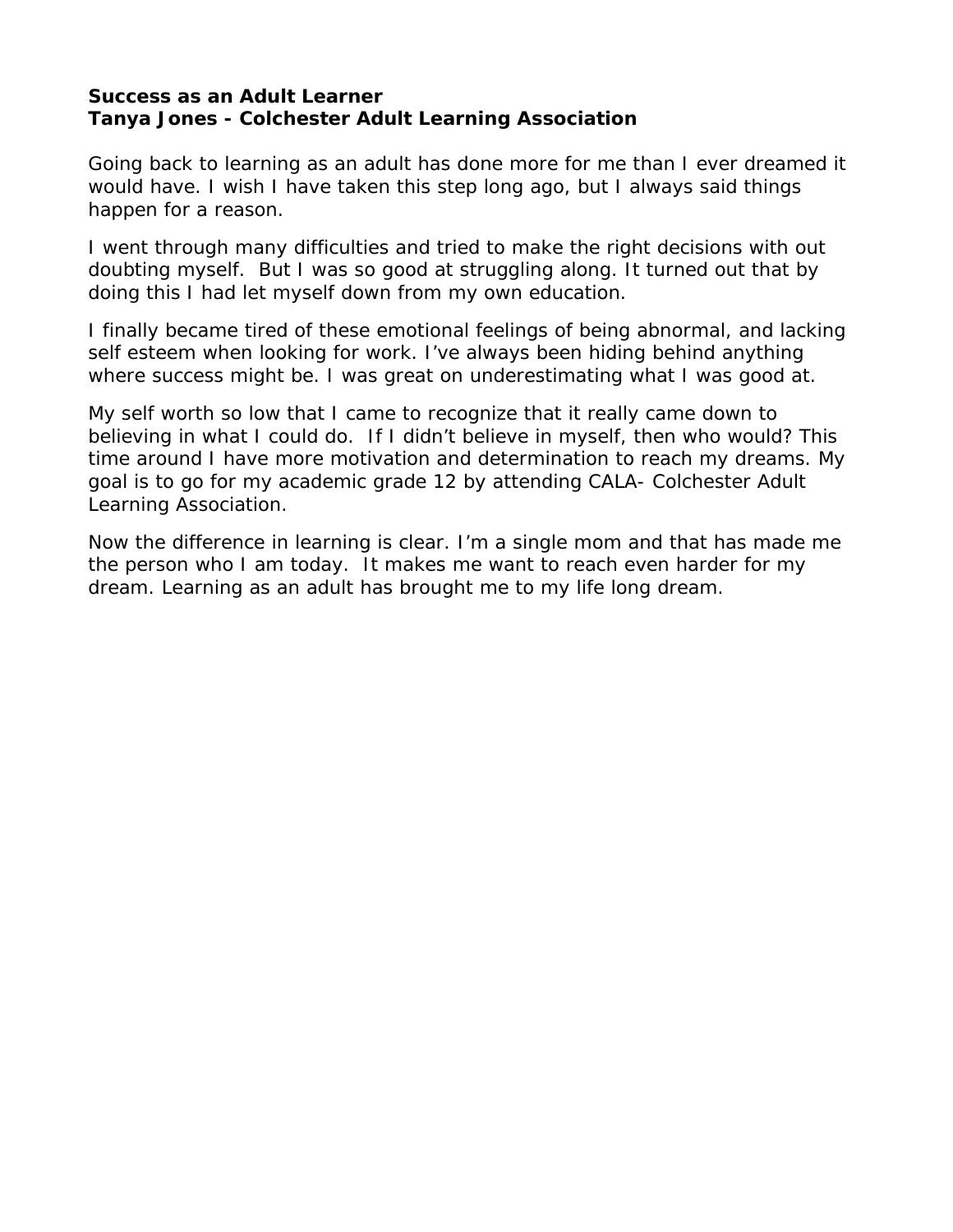#### <span id="page-43-0"></span>**Supporting a Dream Heather Smith - NSCC Burridge Campus**

As I started in the ALP Program at NSCC it was a huge challenge for me. The problems of learning how to study, write tests, do assignments and keeping a schedule was a serious obstacle for me. With the help of NSCC having different workshops available to teach me how to handle these obstacles, I was able to settle in a bit easy.

The first assignment I passed in was very "nerve wracking". Before the teacher graded it I left the class because of my fear of being marked on an assignment. It had been years since I had been graded on anything. When I returned to the classroom, to my surprise, I passed! In fact, I passed with a very high mark. A 95%. This was such a relief. Now my fears of being unable to complete and writing tests without going blank, would be overcome.

The faculty and staff at NSCC were more than accommodating. If a test was to be written, I would have access to a quiet room to study for and write the tests. There were no distractions. As for my fear of tests, that soon disappeared too.

It seemed every obstacle in my way was disappearing. The faculty would help me to get over these. Therefore, I have a team in my corner at school. There was nothing to stop me.

At home there are three children and my husband, who help and support me. We share responsibilities so long as I take weekends off for them. With all the love and support backing me towards my goal, I must move forward and give it my all for my dreams to come true.

Obstacles dropped behind me as I moved over them. It's with the support and my own determination that a diploma will be put in my hand. On that day of accomplishing my dreams I will remember the faculty, staff, friends and family that supported me through it all.

When my secondary course comes around all these challenges will be faced again with a more positive attitude. For now I know what is expected from me and how they will be met. With my English teachers from ALP preparing me for the future year and my secondary course, Continuing Care, there should be no excuses for me falling behind.

The NSCC – ALP course is not only adult learning; it is an enormous support system that actually became my left hand. Again, another goal will be achieved as I walk across the stage again and receive another well-deserved diploma, giving me a certificate to enter into continuing care.

I will have a huge sense of accomplishment of having two of my dreams come true.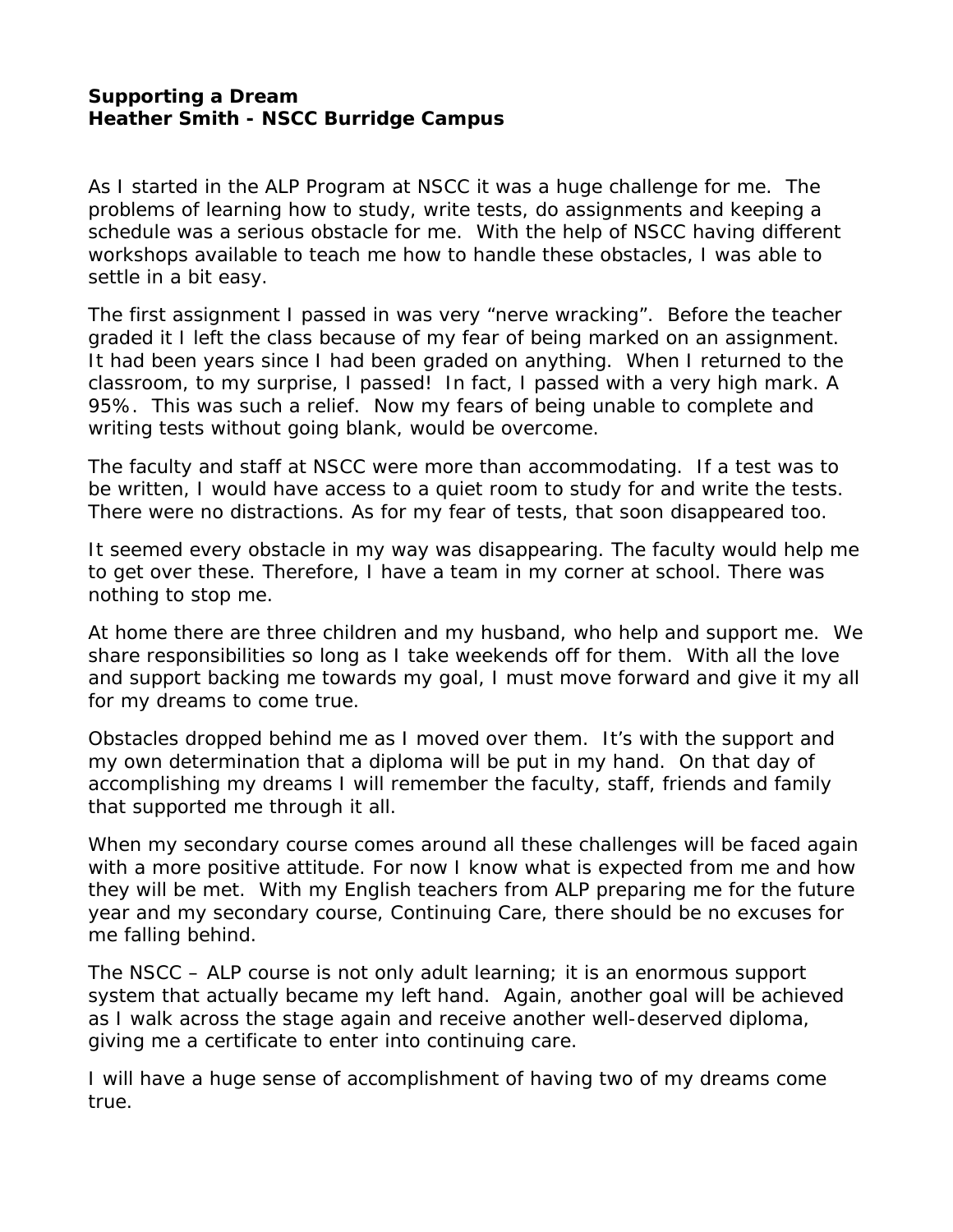## <span id="page-44-0"></span>**How Adult Learning Has Helped Me! Kendra Jodrey - Hants Learning Network Association**

Adult learning has helped me through a lot of things. I now know how to do most math and I know how to write sentences.

It is sometimes easy and sometimes hard, fun and lots of laughter

I was scared to come to school because I was afraid of people making fun of me. When I was in school before, people made fun of me and I got mad and I would do really stupid things and I would get kicked out of school.

I really like it here because no one makes fun of me and I have lots of fun. I would recommend to the older people who don't have an education to go back to school because they would have lots of fun.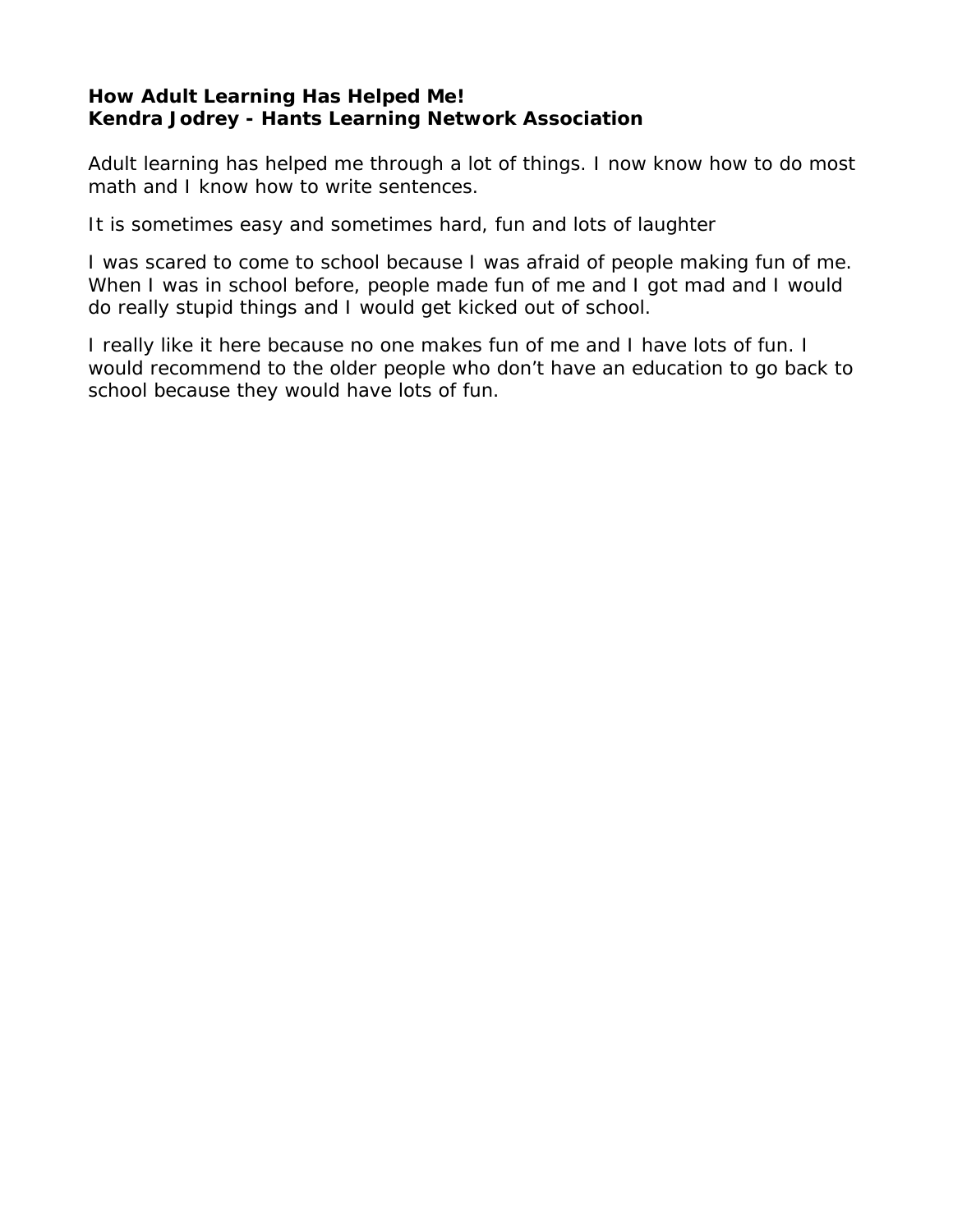#### <span id="page-45-0"></span>**Me as a Learner Theresa Cavanagh - Port Hawkesbury Literacy Council**

Hello, my name is Theresa Cavanagh and this is my story. I was born in Ontario and had problems in school with not being there that much because I was in and out of the hospital. (I was born with cerebral palsy).

When I was growing up, it was hard for me to learn reading and math. I got help a lot in school. Because we moved so much, I was in five different schools in Ontario. I went for Primary to Grade 2 at the first school, then I went to my second school and it was called J R Wilcox. The level that I went to was Grades Three to Five. I went to Tom Payne Public School. I went there from Grades Five to Eight. Frank Oak Secondary School was for Grades Nine to 10/11. I went to Hayden Park Secondary School to work toward credits in Grades 10 and 11 and get Grade 12 credits in Merchandising and Food Preparation. I traveled an hour and a ½ to get to school and I ended up getting sick.

I was 21 when I went to the Niagara Regional Literacy Council, and told them that I needed some help in my reading and math. They suggested that I get some testing and then they put me with a tutor named Tom. I spent four years with him and then we had problems getting together.

The second year I was with Tom, I presented a certificate to him for being there for the Literacy Council when I needed him. Tom made a difference in my life when he was with me for 5 years. He was proud of my accomplishments and he was a good tutor. I wish that he did not have to leave.

Then I met my husband, Mark, and he has helped me with my reading and math and life in general. Our son came in to our lives in 2001. I spent my time with him for the next three years. I read to him and when he started school I tried to help him with his homework, but it was hard.

I started work at a three-star hotel in Port Hawkesbury in 2004. I was a dishwasher and they moved me to food preparation before I left. I had difficulties doing my job after a fall so I had to leave.

Once again I found myself in need of a literacy upgrading program. I contacted the Port Hawkesbury Literacy Council to upgrade my reading and math skills. My goal this time around is to attain my GED so I may improve my employment skills and be better able to help my son. I would like to have my own business and put my disabilities behind me.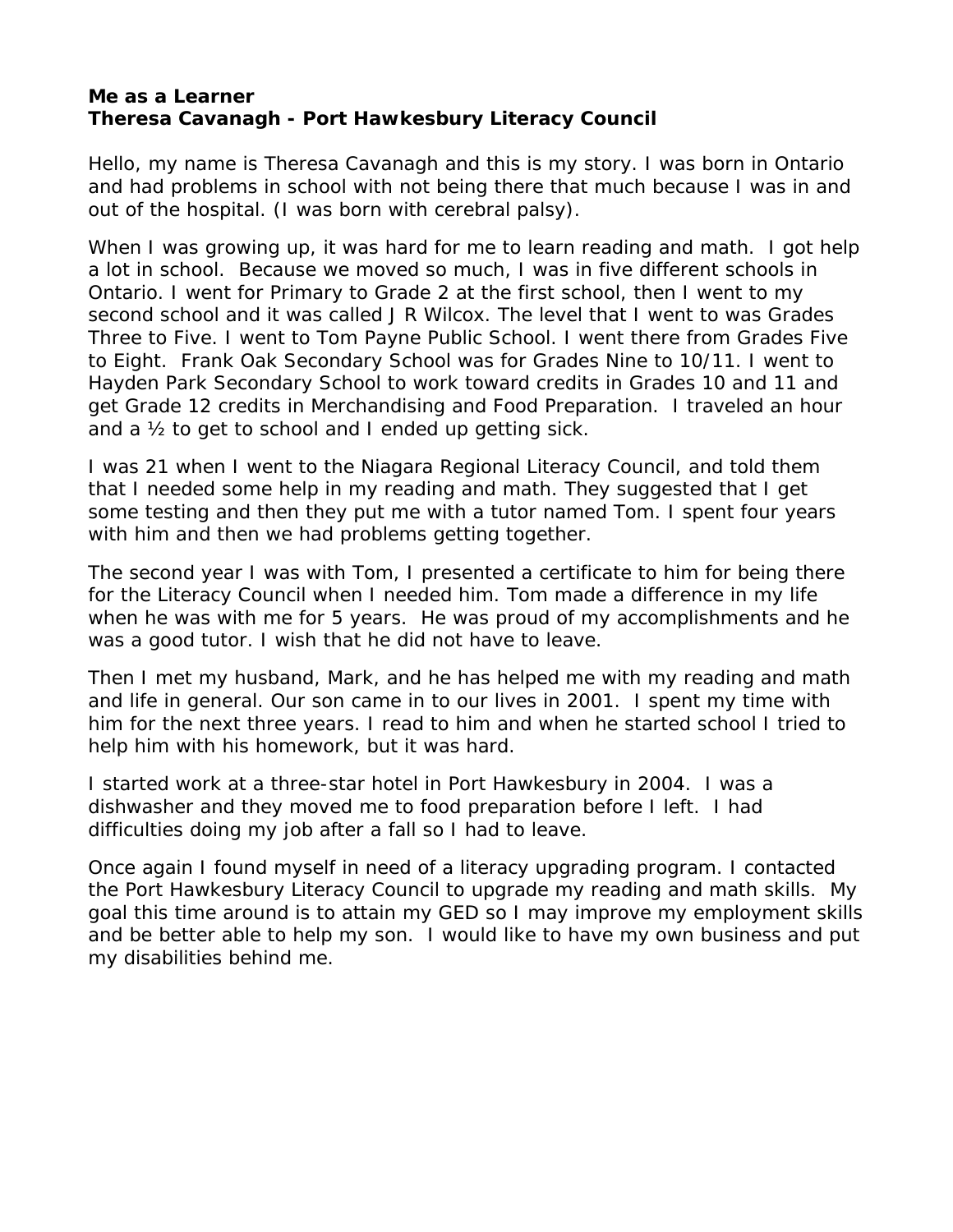### <span id="page-46-0"></span>**The Rights of Adults John Bermingham - Colchester Adult Learning Association**

Adults all have rights. An adult often does not realize some of the rights that they have. I was unaware until I came to Colchester Adult Learning Association [CALA] that I had the right to learn. I believe that I am having a good experience as an adult learner. I have a passion for information and learning new things. That's one of the reasons that I came to CALA.

I think that people should understand that education is one of the most powerful tools in this world.

Education is like a standing army inside your head. Each part of knowledge is a way to influence people and a way of passing knowledge onto other people.

When we pass on our knowledge and our students become very good themselves then we know that we are a good teacher. People get too caught up in their knowledge that they often forget their past. In the past not everybody could learn. I would like to pass on knowledge about the bagpipes. To teach other peoples the pipes. If a teacher sees a student who is happy in class then a teacher can have a good feeling.

In the Western world we take education for granted. We should not have this view. People in Africa and Asia want to educated but cannot afford to be educated. This is terrible. It seems that Africa can be educated if a government decides to educate. The governments spend too much time purchasing their AK-47s and do not bother to educate their populations.

I like to show people new ways of learning or different ways of thinking about a subject or a fresh way to learn something new. Too many people do not try to look at the good things in life. I know that myself. I am often negative. But I just do what I can and I try to take life one day at a time. If somebody asked me how I would live then I would say day by day. I do not want to be a loser when it comes to my education. I want to work hard and be a winner. If I can learn the value of human life, then so can everybody else. Never give up on your education. Always fight to the end.

I know that Winston Churchill is my idol. Churchill did not do well in school because he was dyslexic and he was depressed. Churchill still became a famous leader, he never gave up. He kept working hard. One of Churchill's secretaries Marian Holmes said that he use to stay up until 3 to 4 am in the morning reading and writing documents. At the time Churchill was already 65 years old, but he did not let old age stop him from working hard. Churchill once said that, "If I snap at you it's not because I am thinking of you, it's because I am thinking of the work". Churchill is the way all of us should lead our lives .Hard working and diligent right up to the end of our lives .Never give in. I had to work hard at writing this essay.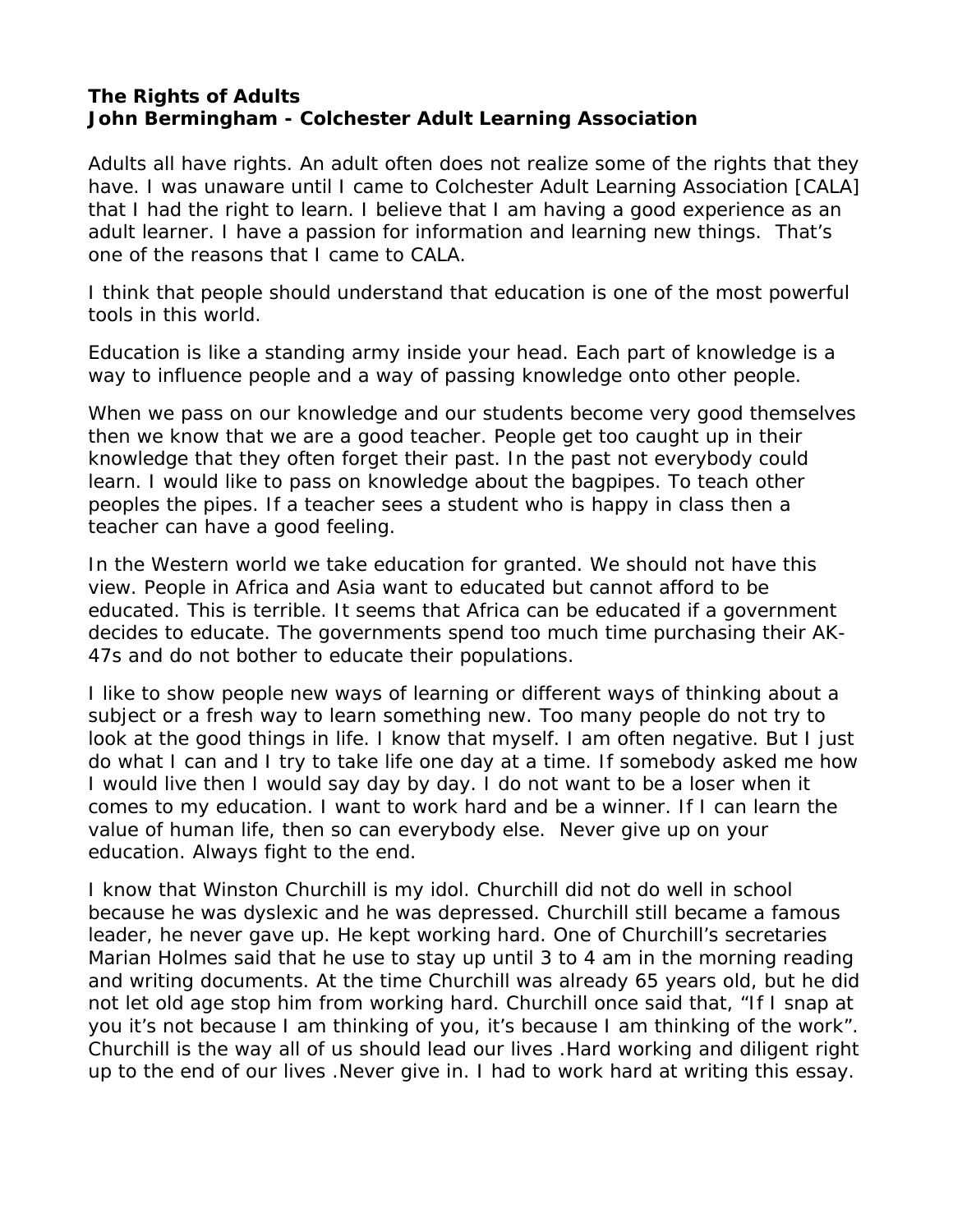Writing is one of my favorite activities. It is a way to record my thoughts. Then I can look back at my thinking. I would encourage everybody to write a journal.

I taught myself how to read when I was 3 years old. I started on National Geographic. A parent should read to their child every night before bed. It's a very healthy activity for a parent and child. Children should always read. People who can read should.

Never ever forget these words of wisdom. Keep reading. Never be afraid to voice an opinion. Take your time to educate your mind. But don't wait too long because life is short.

I am trying to have an unconquerable spirit where my education is concerned. We all must embark on the lifelong journey of learning. It's never too late and we are never too old to learn .I think that my horizons have broadened since I came to CALA.I feel proud of adult learners and the fact that they are willing to go back to school long after they had finished public school. I believe that if adult learners educate themselves they can inspire other adults. The more adults we have in school the better.

People don't realize that even after we are retired from our jobs we are still learning new things. I would encourage adult learners to educate themselves about other cultures as much as possible. Knowledge is the key to life. Start learning.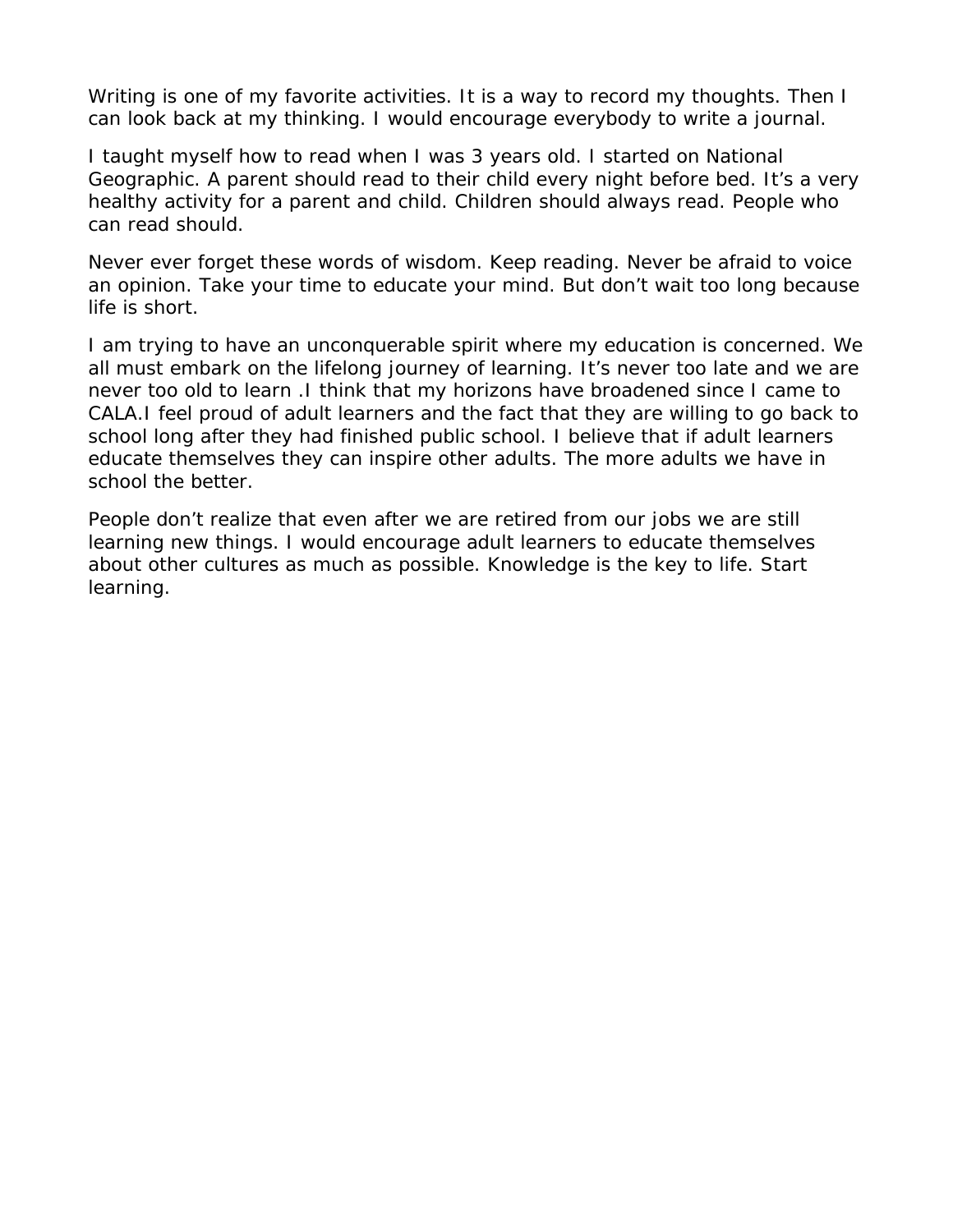### <span id="page-48-0"></span>**Never to Old to Learn Tom Dooley - NSCC Pictou Campus**

Being classed as an "older worker" these days, and at the same job for thirty years, makes the all familiar statement, "You must be getting ready to retire soon," annoying. I am 54 years young and a part time student in the Adult Learning Program at NSCC, Pictou Campus. It is a refreshing and self rewarding experience. Learning a new set of skills and carrying on life long learning is a great way to reintroduce one's self to the job market. We older workers have much to offer potential employers, such as life experience and work experience. This makes for great flexibility in an employee for those employers who require this.

I am often referred to as a "Baby Boomer." When you hear this term, the next thoughts are about the aging workforce and retirement. About eighty-five to ninety percent of the workforce my age are not ready to retire, and like myself, are hoping for something new. I am referring to meaningful work that offers an opportunity to show potential employers there is much older workers and ALP graduates have to offer. I don't speak for all adult learners but I suspect those that attend any Adult Learning Program, do so because there is a desire to learn new skills. We, as ALP students, are encouraged to take that second kick at the can, so to speak. Just being in a learning environment where teachers always have the time to offer advice and direction, is important and necessary for life long learning to be effective.

The teachers are the heroes of this story as well as the students themselves, because without the teachers' and their dedication to Adult Learning, we would become discouraged. It doesn't matter whether you're out of school for one year or thirty years. What is important is the desire to carry on and pursue learning. This has many benefits, including setting examples for our children and grandchildren. Future employers of those graduating from the ALP program can be assured that there is a level of integrity that would prove to be an asset for any company offering things like: on the job training or apprenticeship programs.

Employers of Nova Scotia will hopefully get on board with the idea that older workers and ALP graduates offer old fashioned work ethics and can make for great employees. It is unfortunate that so many of our young people are travelling to the western provinces but ALP graduates from NSCC, will offer a pool of workers to choose from that is second to none. It is not easy these days for some of us to be competitive in the workforce and compete for jobs. Being twenty years old or sixty years old, learning has no boundaries and the only requirement is the desire to learn. The task of learning has no age restrictions and knowledge is not heavy to carry around.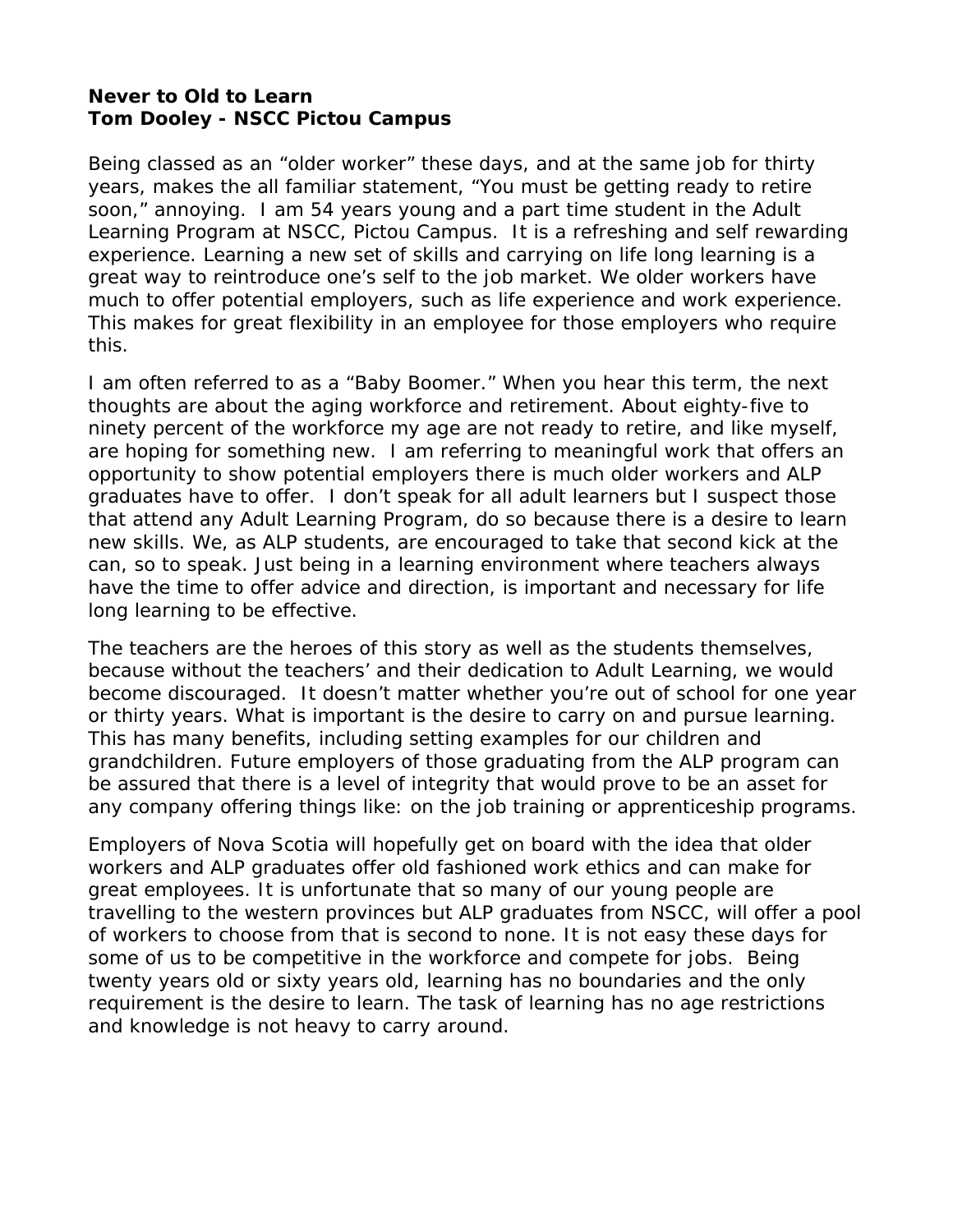#### <span id="page-49-0"></span>**What I Think Of Adult Learning Jude Johnson - NSCC Waterfront Campus**

When I was at school before as a teenager, I didn't like the rules and the teachers were not helpful to me. Because of this I stopped going to school and I didn't get my high school diploma. Without school, I felt like I wasn't going to be anybody important. Years passed. I got older and realized I needed to clean up my act. With my parents` encouragement I thought about going back to school and made the right choice on coming back.

What I think of adult learning program is that all the teachers are very nice and they try to help everyone who needs it. This is very different than what I had dealt with before, and because of that I will probably stay in school this time. The teachers are very competent and assured about the way they teach to the students. I think that everyone who hasn't finished Grade 12 should come back to school and enter this program to succeed at getting their diploma to make a better living for themselves. I like the program very much because there are very good people here and they help anyone who is struggling.

I am doing very well in the program because I am keeping up with the work and the teachers are not so pushy at trying to get things done so that I can work at my own pace, still succeed and not get kicked out of the program. The program can be very difficult at first if you haven't gone to school in a couple years, but the way the teachers teach and show you how to do things makes it a lot easier to understand what you are trying to focus on in a certain subject.

I am very happy with the program and the pace that I am moving. Because I am very comfortable in the program, my attendance and my behavior are good. I am not getting into trouble and therefore am succeeding. I think that we have the best teachers that anyone could

have. Every student has confidence, because the teachers never let anyone fall behind. In the ALP Program, every person is important.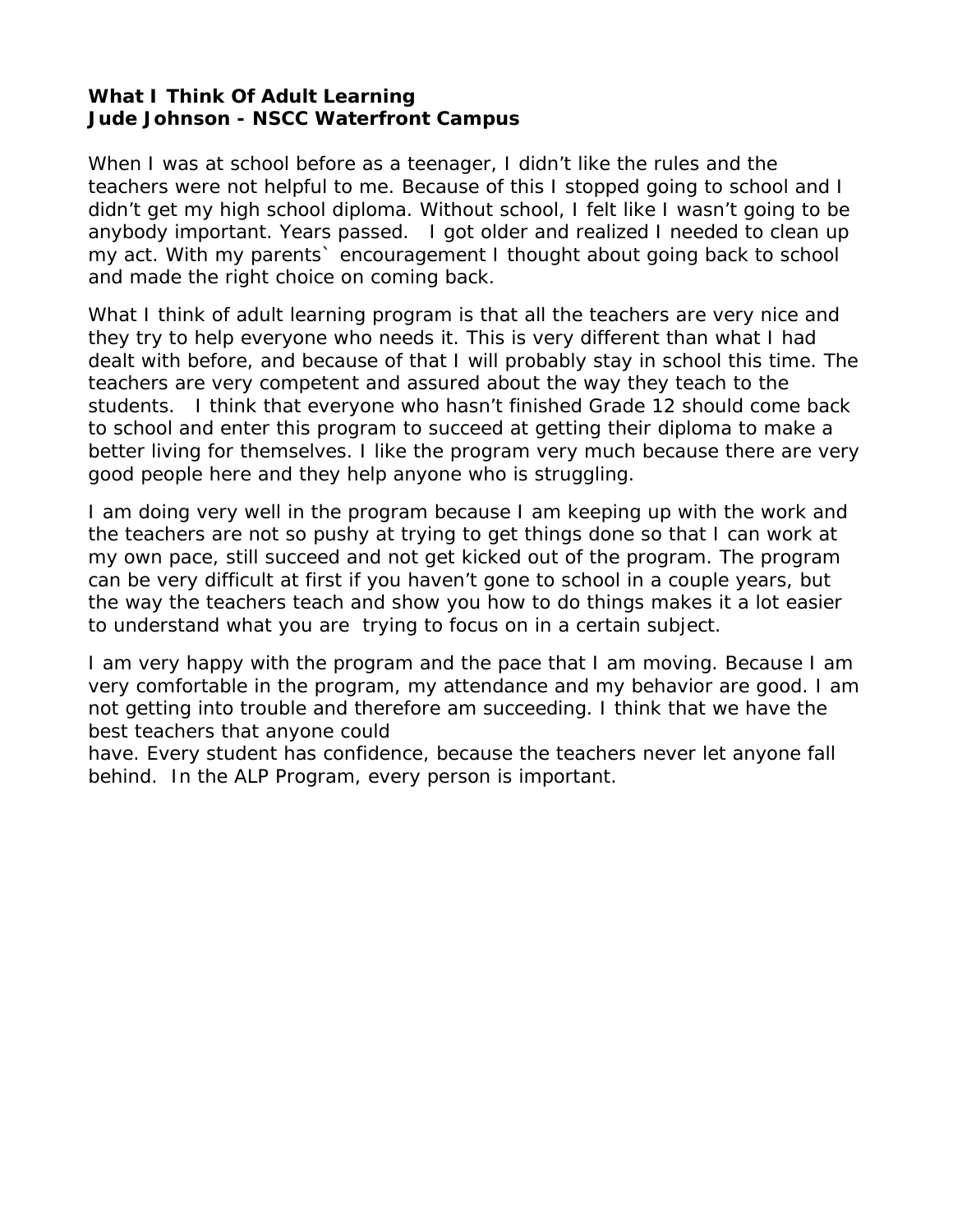#### <span id="page-50-0"></span>**Becoming an Adult Learner Billy Wood - NSCC Waterfront Campus**

There are many reasons why I chose to become an adult learner; from dead-end jobs and very little income, to the joys of welfare. NSCC is allowing me the opportunity to gain my high school diploma and further my education in hopes of achieving meaningful employment and providing a secure atmosphere for my children.

Making the decision to return to school as an adult an adult learner was not easy. The little bit of money which I was used to making was not going to be there anymore and school would be taking a large portion of my time. Coming from a family that did not graduate from high school took the pressure of finishing away from me, but I now realize how important it is to get that diploma and to continue on with your studies. When it came down to it, I knew that I had to make this decision for my children because they deserve to have the best possible future and I will do whatever I have to do to provide for them.

I feel that being an adult learner, returning after more than three years away from a school environment, poses many challenges. It is one thing to come to college right after high school graduation while your student skills are still intact, but it is an extremely challenging task to reapply yourself to a classroom setting and to apply yourself to your studies. There are times when I sit in class and question my being here. There are many other things I can picture myself doing; many other things that sound a lot better than what the classroom is offering, but the reality is, that if I leave now, I will be here again in a few years' time and it will be harder then.

So here I am – Nova Scotia Community College – the Adult Learning Program. I am making this commitment for myself because I deserve a better life. I made this commitment for my children, not only because they deserve the best life can offer, but because I want to be a positive role model for them.

Returning to school as an adult learner has changed me in a lot of ways and all of them are positive. I am more confident in my skills and I no longer doubt myself as often as I used to. I feel that I am more useful to the working world and that I will be more useful as a father when my kids start going to school. I feel that I can be a better person in life in general. I will be an adult learner for the rest of my life. I actually have an interest in learning new things. I realize how important it is to be a lifelong learner and I will apply that attitude to everything I do in my future. I have no regrets about becoming an adult learner. It will benefit me and my family forever.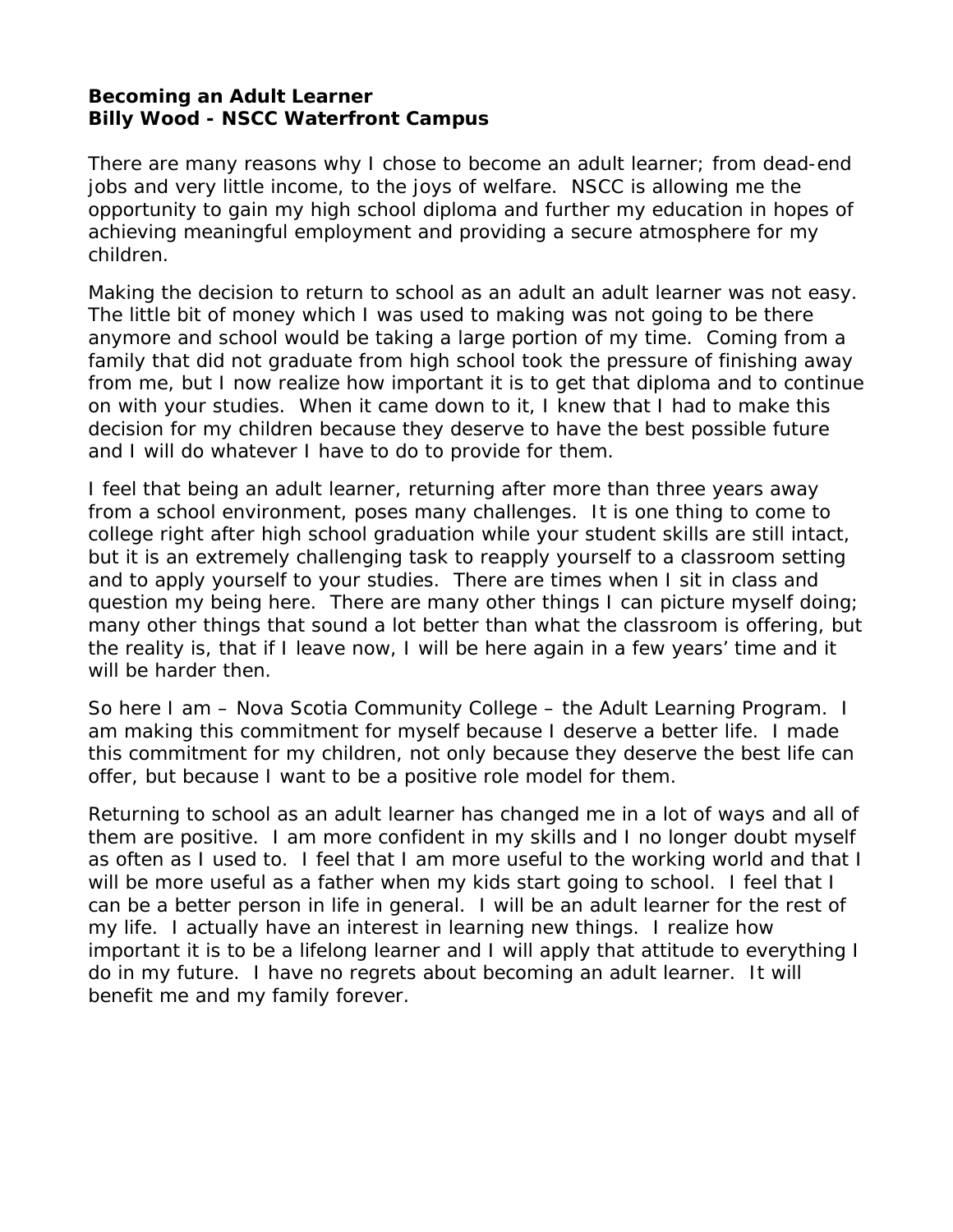## <span id="page-51-0"></span>**Second Chance to Last a Life Time Patricia Burgess - NSCC Waterfront Campus**

Ever since I was a little girl, I dreamed of being a nurse or social worker. I worked hard and struggled to stay in academic courses. I was also involved in a variety of extracurricular activities and baby sat to earn some money.

To be the only one in my immediate family to graduate high school put a lot of pressure on me to succeed. I struggled. My grandmother, with whom I was very close, died of a stroke a week after my sixteenth birthday. It was like losing a parent; she was there all my life. I had a hard time dealing with this and decided to move to Halifax with my boyfriend and his parents.

I moved thinking I would have better chance at a successful life. I continued to struggle through school with no help from anybody. I did not graduate and my options were limited. Without work experience, jobs were hard to find. I began working at two restaurants to make a living. The only way I got the job was to tell my employer I'd work for experience not pay. He agreed but paid me at the end, amazed and impressed that I was actually willing to do this. For the first time in my life, someone who had nothing to gain, helped me get ahead. I stayed there until my daughter, Ocean-Lee was born. I stayed home with her for a few years and worked in a few places in good positions. However, with no high school diploma, wages were low and there was little chance to get ahead.

Deciding I needed to do something, I contacted NSCC for information on programs to get my high school diploma so I could enter a program that would lead to a career. I was directed to another agency where I got more helpful information. Again, I found there were people out there wanting to help instead of needing something from me. It was their positive energy and direction that encouraged me to make this big step; my second chance to last a life time. I enrolled in ALP. I knew that I faced drastic changes with child care, finances and home life and was very nervous yet excited at the same time.

I am confident that the strengths I bring to the program will help me get the most out of it. I have great communication skills and work well with others. I am a fast paced worker and work independently. I take pride in a job well done and motivate myself to complete whatever project I may be working on. The teachers in this program are clearly here because they want to be. Some of them have their doctorates, some are overdue for retirement, and most have a hundred sick days racked up. This again shows me that people are there for me and not themselves.

I recommend ALP to anyone without a high school diploma. I wish I had had this program and these resource people to help me when I was twenty years old. If I had, I would be further ahead. Now I am at a point in my life where I don't just want this diploma, I *need* it and it makes it very important to me.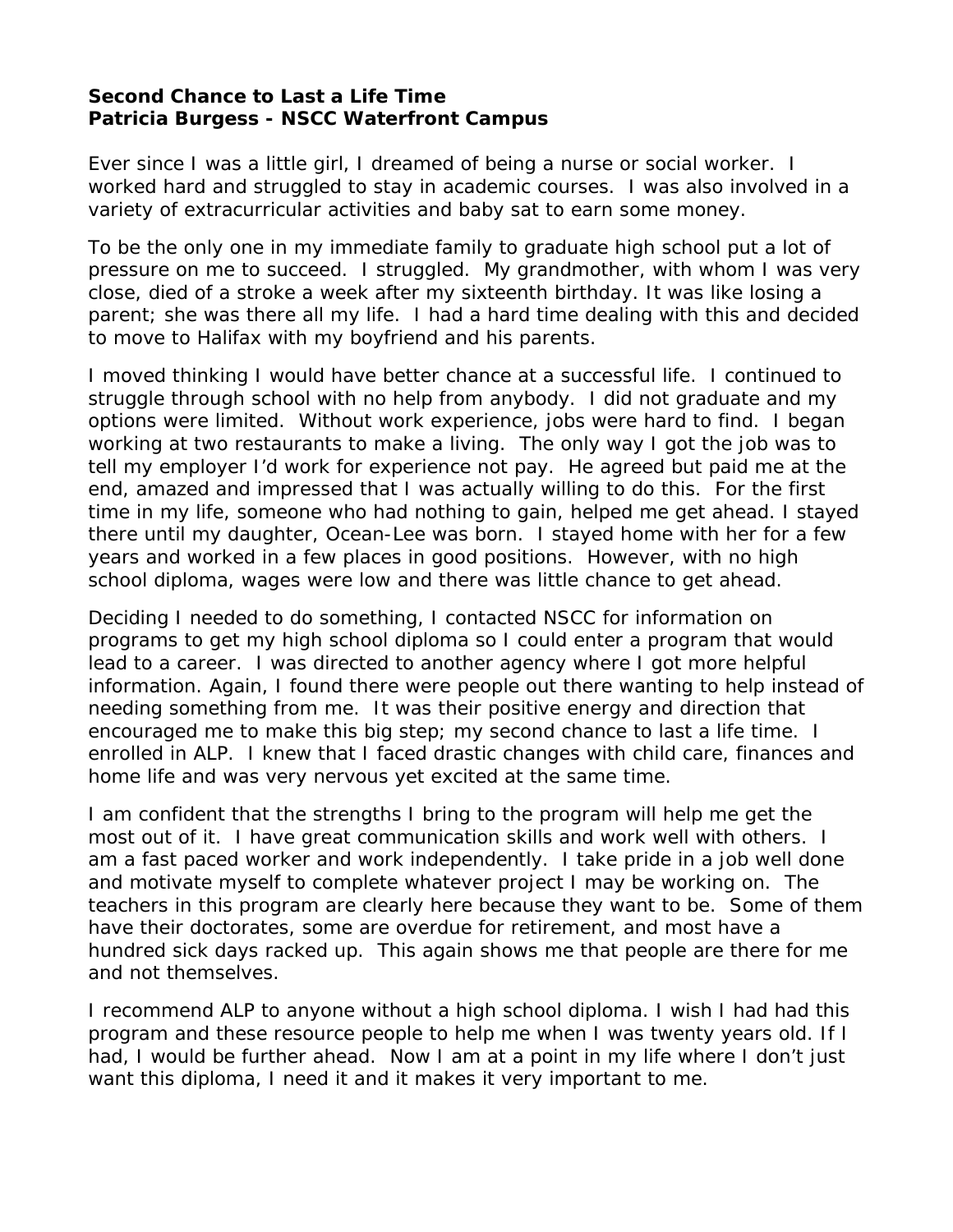## <span id="page-52-0"></span>**School's Cool Lana Brown - Dartmouth Literacy Network**

I left High school in grade 11 when I was 19 because I had become pregnant. I had a lot to plan for so school didn't fit into my schedule at that time in my life. Up until then I always had a hard time learning in different schools because I was moved around a lot. Also it didn't help that some of the teachers I had didn't work with us one on one.

September 19, 2005, my son was born. My life was completely turned around. I began to take everything seriously, and thought a lot about how important education was to me in so many different everyday issues. As I had to learn how to be a mom, I needed to know how to care for an infant, how to multi-task. I needed to know how to handle money like to keep a solid budget. I needed to know how to plan for our future, achieve goals, and have a scheduled routine in life.

I am now attending the Dartmouth Literacy Program. I would just like to say that it is a more positive experience than the previous one, and I am learning and understanding my work like I never imagined I could. I plan to complete this program and move on to Akerley, to attend the Adult Learning Program and get my adult high school diploma. I would like to study my options for University, then continue on to my future career.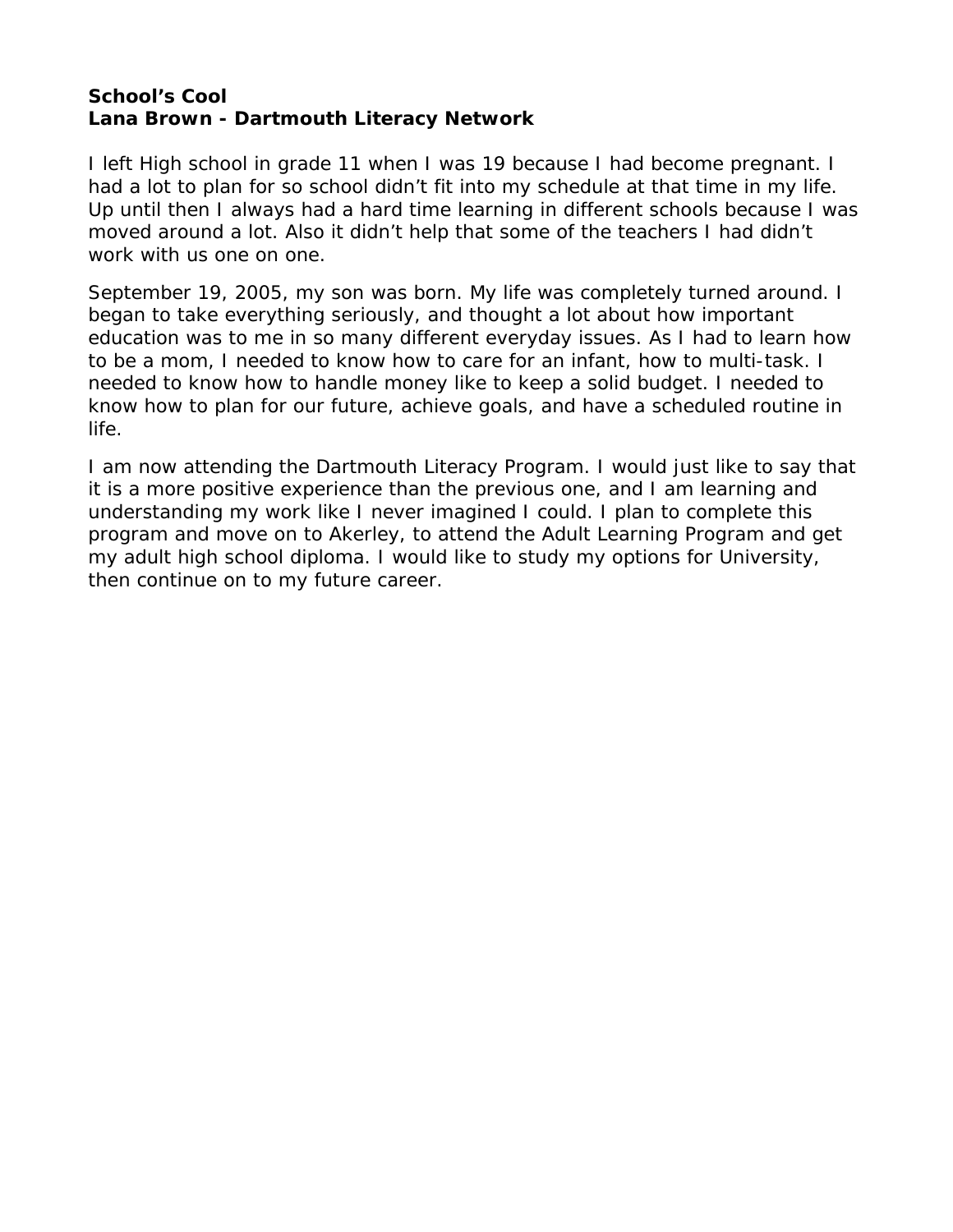## <span id="page-53-0"></span>**Lifelong Learning Nancy Horne - Guysborough County Adult Learning Association**

Life may begin at 19 for some, but in some cases life starts at 40. Don't ever think or give up on your hopes and dreams. You will realize one day that life goes on. You always continue to learn and grow, making changes throughout life.

I used to think that my life consisted of staying home raising three children and looking after my home. Having no social life I was trying to do the best I could for my children.

Then I met Patricia MacDonald. Patricia is compassionate, understanding and a good listener. We talked about what would interest me as my long term goals, and what was holding me back.

She introduced me to portfolio and it showed me many skills that I had. I was afraid at first. By the end of the course the more I learned about myself, the more I wanted to continue learning.

I started to set small goals for myself by taking a couple of computer courses.

Then my older sister became involved with GALA (Guysborough Adult Learning Association) and I made a comment that I would like to some upgrading. I was determined to start at the Nova Scotia Community College in September 2008.

I took the first step on applying to NSCC for Office Information and Technology. Never would I have expected to hear from them so quick. About a month later I got my acceptance letter saying that I got into the O.I.T. program. All I had to do was send money to hold my seat.

While I waited to start at NSCC, I decided to take courses to re-educate myself. I forgot everything after 20 years of not being in school.

I assure you I cannot wait to get his ball rolling so that when I graduate I can finally get a job I can enjoy.

A special thank you to Patricia MacDonald who always knew I was able to fulfill any goal that I set myself to do, and gave me the self-confidence I never had before.

Just because I am 40 does not mean the options of learning lessen for me. You may have to put every bit of effort towards it, but in the end you will find your self-worth.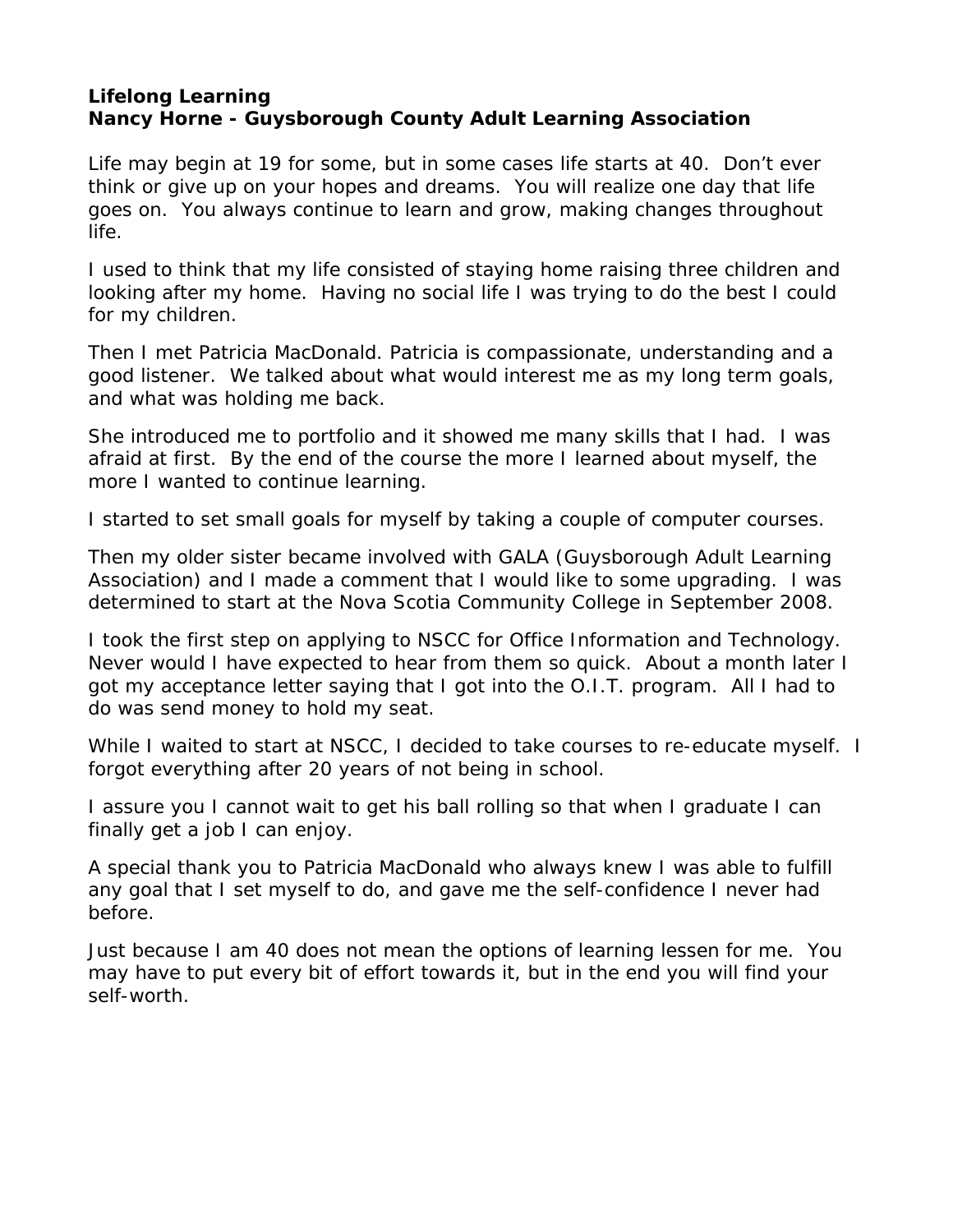#### <span id="page-54-0"></span>**Three Tries at My Education Wayne Baltzer - Valley Community Learning Association**

I was held back until I was six years of age because I had a speech problem. Then I got to grade two and had a very troubled teacher who disliked boys. I was having visual problems, and I was very shy. Because of that I couldn't proceed to the next grade. I went thought grades 3, 4, and 5. At the end of grade six the school was not going to let me proceed to the next grade, but I was given an option to take a new program held at Horton High School. I only had a grade two literacy level when I was in grade six, so going through the 7,8 adjusted classes was very difficult for me, but I got through and made it to grade 9. Only three days into grade nine, I was told I had to write a composition and then stand up and read it in front of the class. I wasn't ready for this and ended up getting frustrated. I left school.

In the winter of 1991 I took the 40-hour course for preparation for G.E.D, but I found it very difficult and didn't try again for another nine years. Then in November 2001 I went and got tested to see what level I was at. I was lined up with a tutor and we worked together for a year. We used to meet in his truck because there was nowhere else to go.

I was asked if I would like to be tutored in a group of people or one on one and I chose one on one because I would be too nervous with a group. In Jan. 2003 I was matched up with a new tutor and we worked on the Laubach Way to Reading Books 2, 3, and 4 then the Voyager book for reading and writing also Focus on Phonics 1, 2, 3.

I took a test and was put in level 1 and then, I was moved to the level two classes. On Feb. 04, 2005 I had to quit the classes and find a job so I could support my family.

I wrote my G.E.D. in April 15 and 16, 2005 but I didn't pass. I kept on with my tutor two nights a week.

In 2005 when I was on Unemployment they sent me over to the Valley Disability Partnership Society. I was tested for Dyslexia and I was diagnosed with Dyslexia

June 21, 26, 27 I wrote my G.E.D again, but this time with tapes so I could hear the words better and I passed all of them but one (the essay) - I missed that one by 10 points. So I started to get tutoring in that one subject Language Arts, Writing. I wrote that final exam Nov. 28, 2006, and passed it.

With my GED certificate I was able to get an interview with Michelin Tire, and on Feb. 12 2007 I was hired!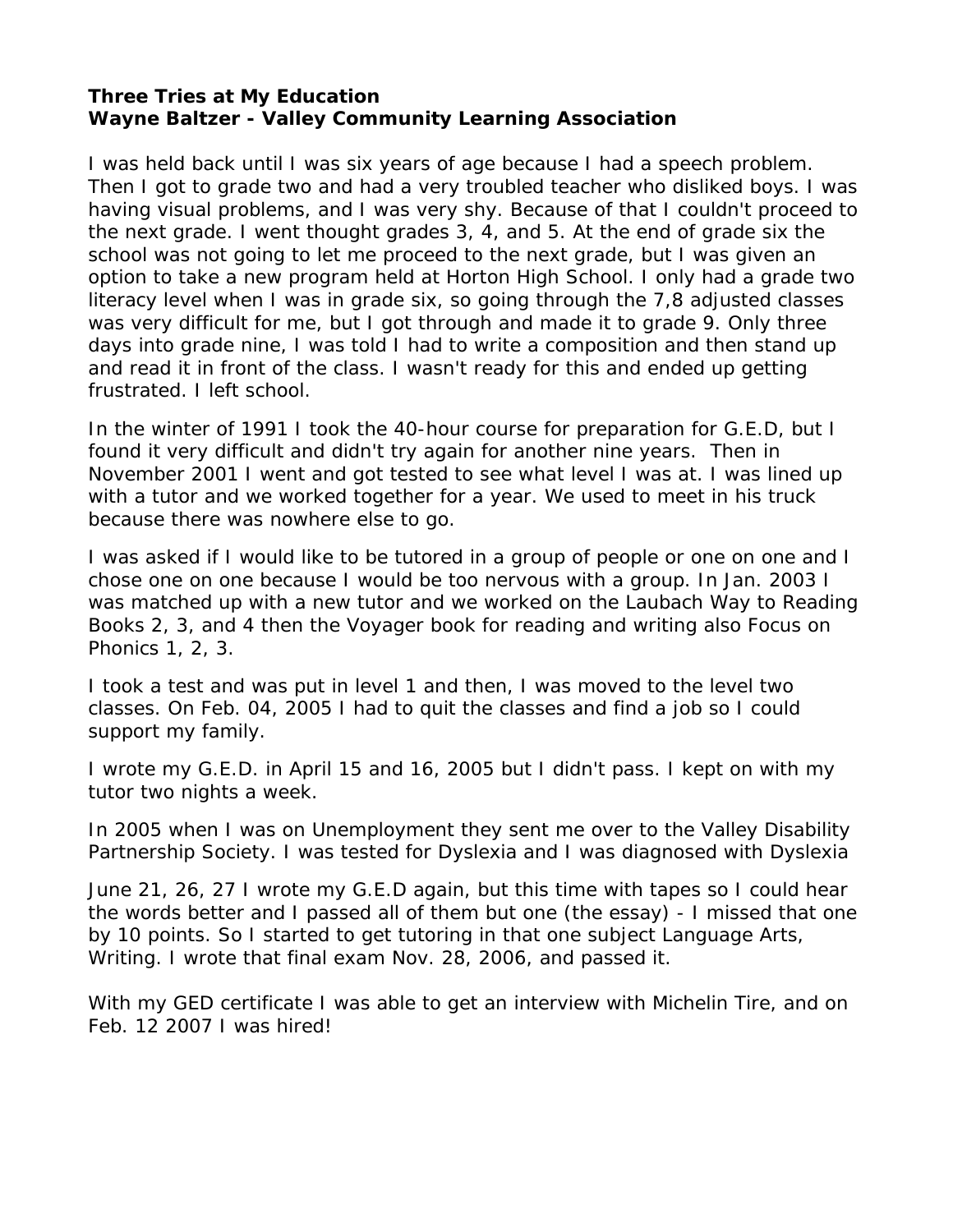#### <span id="page-55-0"></span>**Back to the Future Anne Landry - NSCC Waterfront Campus**

When I decided to apply for the Adult Learning Program, I remember saying to the counselor, "I think I might be too old to go back to school." She looked at me supportively and said, "Anne, you're never too old to go back to school for education." I will never forget what she said. So, now I'm back to the future in our classroom at the Waterfront Campus – room 4020 – enjoying the ALP. I chose this program because it was recommended to me as one of the best programs available.

I never finished high school and I felt I was missing something (that piece of paper). I wanted a career change as well. I worked for B.C. Ferries for nine years. It was a great government paying job. I just didn't want to do it all my life.

I have two wonderful children who are both in high school. I'm a single parent, so having older children in high school makes it easier for me to attend school on a full time basis so I can reach my goal of getting my high school diploma. As well, I would like to develop more skills and acquire knowledge in the program so I will have the ability and qualifications to explore more career choices. I would like to have a career in something I love to do. I don't want to settle for something I have to do.

Believe me. Returning to school has not been a 'bouquet of roses'. There have been many obstacles for me to cross and I'm sure there will be more. I discovered I had a learning disability and had to find resources to help me through the program. I also had a knee injury but determined, I attended class in a wheelchair while I recovered. I have a chronic back injury, financial stress and more, but I will not give up.

There have been times when I didn't want to come back, but with the help of faculty and my own determination to graduate, I'm still here. There is a lot of opportunity in the world but to succeed, you must have the courage, selfconfidence and belief in your abilities to reach new goals.

After graduating from ALP, I plan to enter the dental field as a hygienist. I am very excited to complete ALP and enter this new field next fall.

I have come back to school to better my future. I am here to finally get my high school diploma and gain the knowledge I need to prepare me for my chosen career. Because I made the choice to come back to school, I hold the future in my hands.